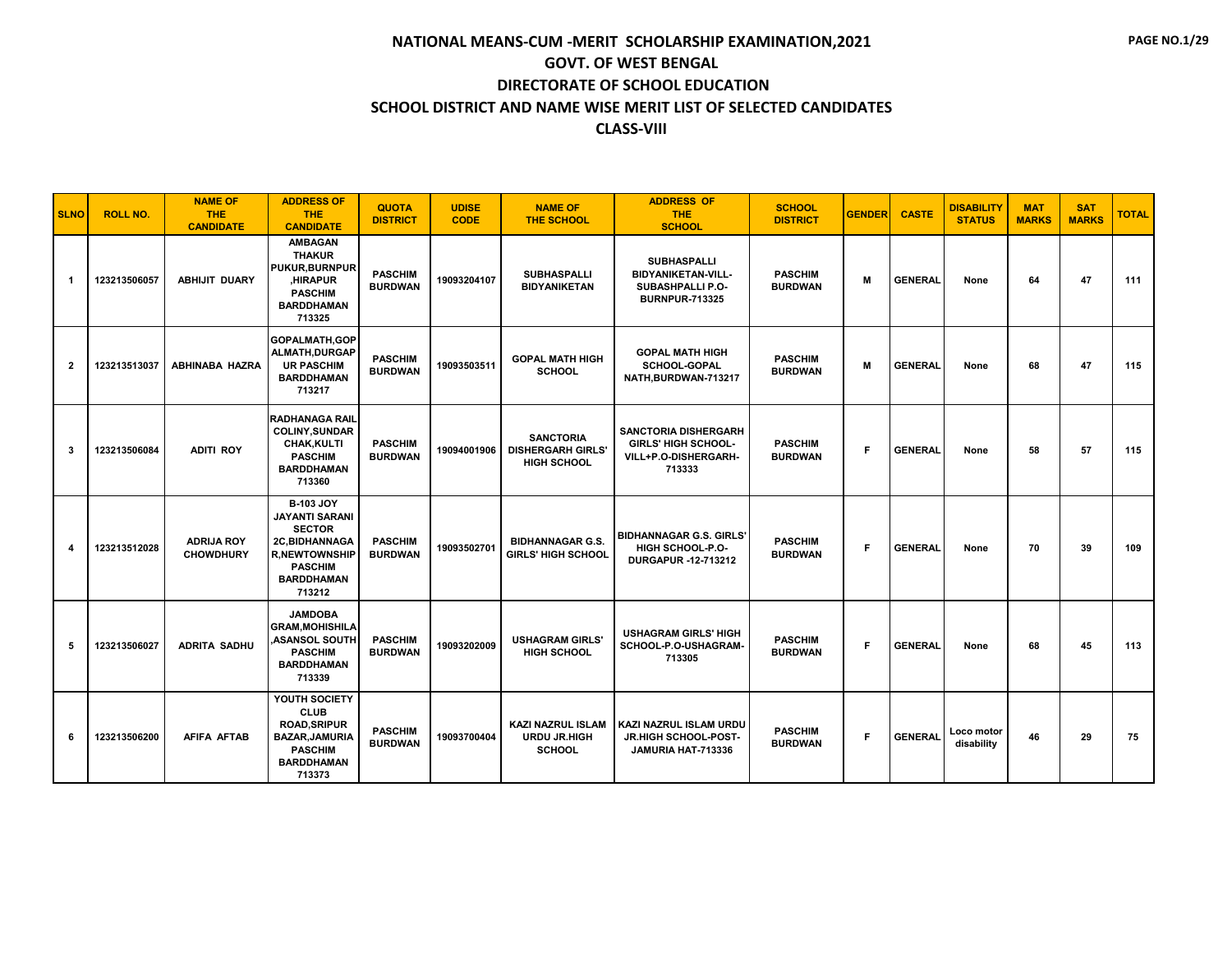| <b>SLNO</b>    | <b>ROLL NO.</b> | <b>NAME OF</b><br><b>THE</b><br><b>CANDIDATE</b> | <b>ADDRESS OF</b><br><b>THE</b><br><b>CANDIDATE</b>                                                                               | <b>QUOTA</b><br><b>DISTRICT</b>  | <b>UDISE</b><br><b>CODE</b> | <b>NAME OF</b><br><b>THE SCHOOL</b>                                | <b>ADDRESS OF</b><br><b>THE</b><br><b>SCHOOL</b>                                               | <b>SCHOOL</b><br><b>DISTRICT</b> | <b>GENDER</b> | <b>CASTE</b>   | <b>DISABILITY</b><br><b>STATUS</b> | <b>MAT</b><br><b>MARKS</b> | <b>SAT</b><br><b>MARKS</b> | <b>TOTAL</b> |
|----------------|-----------------|--------------------------------------------------|-----------------------------------------------------------------------------------------------------------------------------------|----------------------------------|-----------------------------|--------------------------------------------------------------------|------------------------------------------------------------------------------------------------|----------------------------------|---------------|----------------|------------------------------------|----------------------------|----------------------------|--------------|
| $\overline{7}$ | 123213511008    | <b>AISIKI MONDAL</b>                             | 2/37 NIBEDITA<br>PLACE, BENACHIT<br>Y,DURGAPUR<br><b>PASCHIM</b><br><b>BARDDHAMAN</b><br>713213                                   | <b>PASCHIM</b><br><b>BURDWAN</b> | 19093501402                 | <b>BHIRINGI GIRLS' HIGH</b><br><b>SCHOOL</b>                       | <b>BHIRINGI GIRLS' HIGH</b><br><b>SCHOOL-PO DURGAPUR</b><br>13 DIST. BURDWAN-<br>713213        | <b>PASCHIM</b><br><b>BURDWAN</b> | F             | <b>SC</b>      | None                               | 54                         | 38                         | 92           |
| 8              | 123213507123    | <b>ANANNYA</b><br><b>BHANDARY</b>                | <b>D/O SUNIT</b><br><b>KUMAR</b><br><b>BHANDARY.PANU</b><br><b>RIA, BARABANI</b><br><b>PASCHIM</b><br><b>BARDDHAMAN</b><br>713315 | <b>PASCHIM</b><br><b>BURDWAN</b> | 19090404804                 | <b>GOURANGDI R.K.S.</b><br><b>INSTITUTION</b>                      | <b>GOURANGDI R.K.S.</b><br><b>INSTITUTION-P.O-PANURIA-</b><br>713315                           | <b>PASCHIM</b><br><b>BURDWAN</b> | F.            | <b>GENERAL</b> | None                               | 67                         | 44                         | 111          |
| 9              | 123213507016    | <b>ANIK</b><br><b>BHATTACHARYA</b>               | <b>B C ROAD KUMAR</b><br><b>BAZAR</b><br>RANIGANJ, RANIG<br>ANJ, RANIGANJ<br><b>PASCHIM</b><br><b>BARDDHAMAN</b><br>713347        | <b>PASCHIM</b><br><b>BURDWAN</b> | 19094200503                 | <b>RANIGANJ HIGH</b><br><b>SCHOOL</b>                              | <b>RANIGANJ HIGH SCHOOL--</b><br>713347                                                        | <b>PASCHIM</b><br><b>BURDWAN</b> | М             | <b>GENERAL</b> | None                               | 58                         | 50                         | 108          |
| 10             | 123213507148    | <b>ANIKET DHIBAR</b>                             | <b>HILLBASTIK B</b><br>LANE, RANIGANJ,<br><b>RANIGANJ</b><br><b>PASCHIM</b><br><b>BARDDHAMAN</b><br>713347                        | <b>PASCHIM</b><br><b>BURDWAN</b> | 19094200503                 | <b>RANIGANJ HIGH</b><br><b>SCHOOL</b>                              | <b>RANIGANJ HIGH SCHOOL--</b><br>713347                                                        | <b>PASCHIM</b><br><b>BURDWAN</b> | м             | <b>SC</b>      | None                               | 69                         | 32                         | 101          |
| 11             | 123213505182    | <b>ANKITA</b><br><b>CHATTERJEE</b>               | <b>NEW</b><br>KENA,KENDA,JAM<br><b>URIA PASCHIM</b><br><b>BARDDHAMAN</b><br>713342                                                | <b>PASCHIM</b><br><b>BURDWAN</b> |                             | 19091207102   KENDA HIGH SCHOOL                                    | <b>KENDA HIGH SCHOOL-</b><br>KENDA P.O-KENDA-713342                                            | <b>PASCHIM</b><br><b>BURDWAN</b> | F             | <b>GENERAL</b> | None                               | 59                         | 55                         | 114          |
| 12             | 123213507003    | ANKITA MAJI                                      | <b>DISERGARH,DISE</b><br><b>RGARH,KULTI</b><br><b>PASCHIM</b><br><b>BARDDHAMAN</b><br>713333                                      | <b>PASCHIM</b><br><b>BURDWAN</b> | 19094001906                 | <b>SANCTORIA</b><br><b>DISHERGARH GIRLS'</b><br><b>HIGH SCHOOL</b> | <b>SANCTORIA DISHERGARH</b><br><b>GIRLS' HIGH SCHOOL-</b><br>VILL+P.O-DISHERGARH-<br>713333    | <b>PASCHIM</b><br><b>BURDWAN</b> | F.            | <b>SC</b>      | None                               | 47                         | 42                         | 89           |
| 13             | 123213505055    | <b>ANKITA MONDAL</b>                             | <b>CHINCHURIA.CHI</b><br><b>NCHURIA.JAMURI</b><br><b>A PASCHIM</b><br><b>BARDDHAMAN</b><br>713378                                 | <b>PASCHIM</b><br><b>BURDWAN</b> | 19091203802                 | <b>CHINCHURIA U.N.</b><br><b>HIGH SCHOOL</b>                       | <b>CHINCHURIA U.N. HIGH</b><br><b>SCHOOL-CHINCHURIA PO-</b><br>CHINCHURIA, BURDWAN -<br>713378 | <b>PASCHIM</b><br><b>BURDWAN</b> | F             | <b>SC</b>      | None                               | 70                         | 32                         | 102          |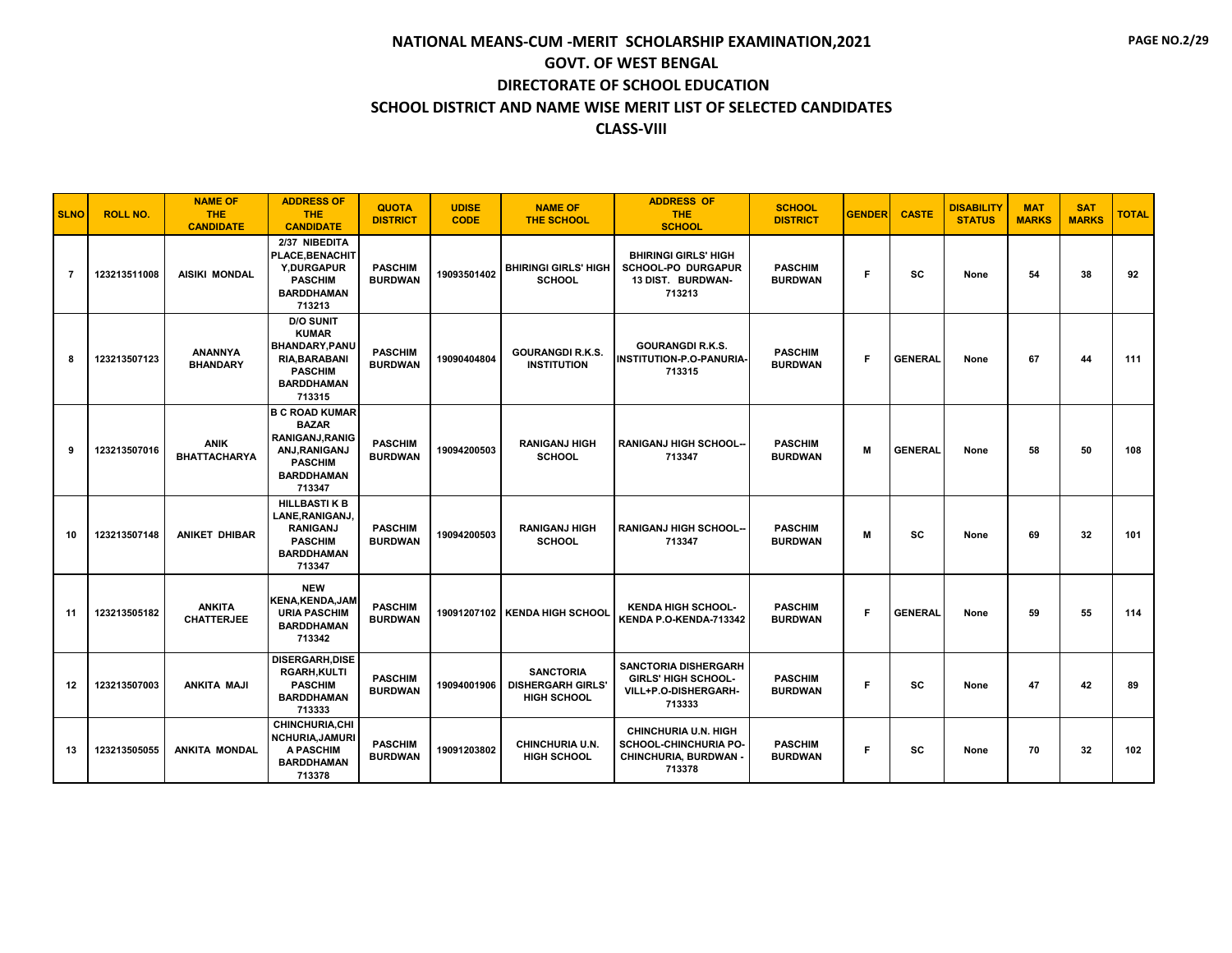| <b>SLNO</b> | <b>ROLL NO.</b> | <b>NAME OF</b><br><b>THE</b><br><b>CANDIDATE</b> | <b>ADDRESS OF</b><br><b>THE</b><br><b>CANDIDATE</b>                                                                                                | <b>QUOTA</b><br><b>DISTRICT</b>  | <b>UDISE</b><br><b>CODE</b> | <b>NAME OF</b><br><b>THE SCHOOL</b>                  | <b>ADDRESS OF</b><br><b>THE</b><br><b>SCHOOL</b>                                 | <b>SCHOOL</b><br><b>DISTRICT</b> | <b>GENDER</b> | <b>CASTE</b>   | <b>DISABILITY</b><br><b>STATUS</b> | <b>MAT</b><br><b>MARKS</b> | <b>SAT</b><br><b>MARKS</b> | <b>TOTAL</b> |
|-------------|-----------------|--------------------------------------------------|----------------------------------------------------------------------------------------------------------------------------------------------------|----------------------------------|-----------------------------|------------------------------------------------------|----------------------------------------------------------------------------------|----------------------------------|---------------|----------------|------------------------------------|----------------------------|----------------------------|--------------|
| 14          | 123213506090    | ANKITA PAL                                       | <b>NEAR</b><br><b>HARIMANDIR, PAT</b><br><b>MOHANA, HIRAPU</b><br><b>R PASCHIM</b><br><b>BARDDHAMAN</b><br>713371                                  | <b>PASCHIM</b><br><b>BURDWAN</b> | 19093201104                 | <b>DHAKESWARI HIGH</b><br><b>SCHOOL</b>              | <b>DHAKESWARI HIGH</b><br>SCHOOL-P.O-URJANAGAR-<br>713361                        | <b>PASCHIM</b><br><b>BURDWAN</b> | F             | <b>GENERAL</b> | None                               | 71                         | 48                         | 119          |
| 15          | 123213505177    | <b>ANKITA ROY</b>                                | CHANDA, CHAPUI,<br><b>ROY</b><br>PARA, KALIPAHAR<br><b>I,RANIGANJ</b><br><b>PASCHIM</b><br><b>BARDDHAMAN</b><br>713339                             | <b>PASCHIM</b><br><b>BURDWAN</b> | 19093201402                 | UMARANI GORAI M.K.<br><b>GIRLS' HIGH SCHOOL</b>      | <b>UMARANI GORAI M.K.</b><br><b>GIRLS' HIGH SCHOOL--</b><br>713301               | <b>PASCHIM</b><br><b>BURDWAN</b> | F.            | <b>GENERAL</b> | None                               | 77                         | 52                         | 129          |
| 16          | 123213513129    | <b>ANNAPURNA</b><br><b>ADHIKARI</b>              | TARA MA NAGAR,<br><b>BENACHITY, BENA</b><br><b>CHITY, AUROBIND</b><br><b>O PASCHIM</b><br><b>BARDDHAMAN</b><br>713213                              | <b>PASCHIM</b><br><b>BURDWAN</b> | 19093501503                 | <b>BENACHITY HIGH</b><br><b>SCHOOL</b>               | <b>BENACHITY HIGH SCHOOL</b><br><b>P.O-DURGAPUR-713213</b>                       | <b>PASCHIM</b><br><b>BURDWAN</b> | F.            | <b>GENERAL</b> | None                               | 73                         | 56                         | 129          |
| 17          | 123213505042    | <b>ANNESHA MAJI</b>                              | <b>HIRAPUR</b><br><b>MANIKCHAND</b><br><b>THAKUR</b><br><b>SARANI, HIRAPUR,</b><br><b>HIRAPUR</b><br><b>PASCHIM</b><br><b>BARDDHAMAN</b><br>713325 | <b>PASCHIM</b><br><b>BURDWAN</b> | 19093204506                 | <b>HIRAPUR M.C.T.</b><br><b>GIRLS' HIGH SCHOOL</b>   | <b>HIRAPUR M.C.T. GIRLS'</b><br><b>HIGH SCHOOL-P.O-</b><br><b>HIRAPUR-713325</b> | <b>PASCHIM</b><br><b>BURDWAN</b> | F.            | <b>SC</b>      | None                               | 70                         | 53                         | 123          |
| 18          | 123213512074    | <b>ANTARA RUIDAS</b>                             | <b>RUIDAS</b><br><b>PARA, PANDAVES</b><br><b>WAR, PANDAVES</b><br><b>WAR PASCHIM</b><br><b>BARDDHAMAN</b><br>713346                                | <b>PASCHIM</b><br><b>BURDWAN</b> | 19092512401                 | <b>PANDAVESWAR</b><br><b>R.C.BALIKA</b><br>VIDYALAYA | <b>PANDAVESWAR</b><br>R.C.BALIKA VIDYALAYA--<br>713346                           | <b>PASCHIM</b><br><b>BURDWAN</b> | F             | <b>SC</b>      | None                               | 51                         | 36                         | 87           |
| 19          | 123213512077    | <b>ANTARA SAHA</b>                               | 6/13 RABINDRA<br>PALLY,<br><b>DURGAPUR</b><br>3, AMRAI, AUROBIN<br><b>DO PASCHIM</b><br><b>BARDDHAMAN</b><br>713203                                | <b>PASCHIM</b><br><b>BURDWAN</b> | 19093501503                 | <b>BENACHITY HIGH</b><br><b>SCHOOL</b>               | <b>BENACHITY HIGH SCHOOL</b><br>P.O-DURGAPUR-713213                              | <b>PASCHIM</b><br><b>BURDWAN</b> | F             | <b>GENERAL</b> | None                               | 72                         | 49                         | 121          |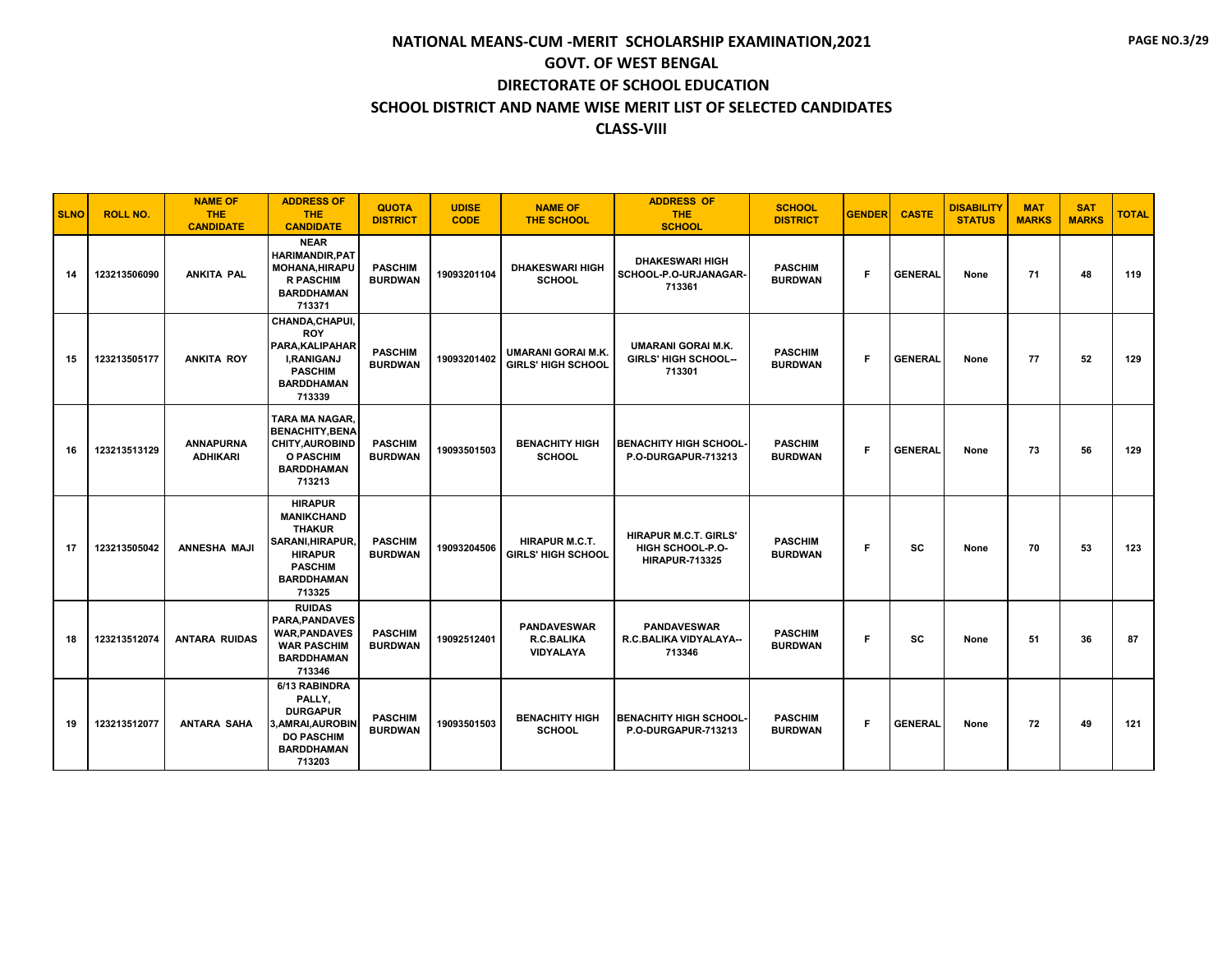| <b>SLNO</b> | <b>ROLL NO.</b> | <b>NAME OF</b><br>THE:<br><b>CANDIDATE</b> | <b>ADDRESS OF</b><br><b>THE</b><br><b>CANDIDATE</b>                                                                                             | <b>QUOTA</b><br><b>DISTRICT</b>  | <b>UDISE</b><br><b>CODE</b> | <b>NAME OF</b><br><b>THE SCHOOL</b>                              | <b>ADDRESS OF</b><br><b>THE</b><br><b>SCHOOL</b>                                              | <b>SCHOOL</b><br><b>DISTRICT</b> | <b>GENDER</b> | <b>CASTE</b>   | <b>DISABILITY</b><br><b>STATUS</b> | <b>MAT</b><br><b>MARKS</b> | <b>SAT</b><br><b>MARKS</b> | <b>TOTAL</b> |
|-------------|-----------------|--------------------------------------------|-------------------------------------------------------------------------------------------------------------------------------------------------|----------------------------------|-----------------------------|------------------------------------------------------------------|-----------------------------------------------------------------------------------------------|----------------------------------|---------------|----------------|------------------------------------|----------------------------|----------------------------|--------------|
| 20          | 123213506125    | <b>ANUBHAB</b><br><b>MUKHERJEE</b>         | <b>NEAR SHIB</b><br><b>MANDIR R K ROY</b><br><b>ROAD</b><br>ISMILE, ASANSOL,<br><b>HIRAPUR</b><br><b>PASCHIM</b><br><b>BARDDHAMAN</b><br>713301 | <b>PASCHIM</b><br><b>BURDWAN</b> | 19093204107                 | <b>SUBHASPALLI</b><br><b>BIDYANIKETAN</b>                        | <b>SUBHASPALLI</b><br><b>BIDYANIKETAN-VILL-</b><br>SUBASHPALLI P.O-<br><b>BURNPUR-713325</b>  | <b>PASCHIM</b><br><b>BURDWAN</b> | M             | <b>GENERAL</b> | None                               | 65                         | 70                         | 135          |
| 21          | 123213506081    | ANUJ LUI DUTTA                             | <b>BDG PATH UPPER</b><br>CHELIDANGA, UPP<br>ER<br><b>CHELIDANGA, ASA</b><br><b>NSOL SOUTH</b><br><b>PASCHIM</b><br><b>BARDDHAMAN</b><br>713304  | <b>PASCHIM</b><br><b>BURDWAN</b> | 19093200304                 | <b>ASANSOL</b><br><b>CHELIDANGA HIGH</b><br><b>SCHOOL</b>        | <b>ASANSOL CHELIDANGA</b><br>HIGH SCHOOL-P.O-UPPER<br>CHELIDANGA-713304                       | <b>PASCHIM</b><br><b>BURDWAN</b> | М             | <b>GENERAL</b> | None                               | 69                         | 68                         | 137          |
| 22          | 123213506153    | <b>ANURADHA</b><br><b>HALDAR</b>           | <b>VILLAGE</b><br><b>BARTORIA, MITHA</b><br><b>NI, ASANSOL</b><br><b>SOUTH PASCHIM</b><br><b>BARDDHAMAN</b><br>713371                           | <b>PASCHIM</b><br><b>BURDWAN</b> | 19093200704                 | <b>ASANSOL TULSIRANI</b><br><b>BALIKA SIKSHA</b><br><b>SADAN</b> | <b>ASANSOL TULSIRANI</b><br><b>BALIKA SIKSHA SADAN-PO-</b><br>ASANSOL, DT- BURDWAN-<br>713301 | <b>PASCHIM</b><br><b>BURDWAN</b> | F.            | <b>GENERAL</b> | None                               | 70                         | 50                         | 120          |
| 23          | 123213512053    | <b>ANUSHA SEN</b>                          | R-II 158,<br><b>BIDHANNAGAR</b><br><b>HOUSING</b><br>COLONY, ABL, NTS<br><b>PS PASCHIM</b><br><b>BARDDHAMAN</b><br>713206                       | <b>PASCHIM</b><br><b>BURDWAN</b> | 19093502604                 | DURGAPUR A.V.B.<br><b>HIGH SCHOOL</b>                            | <b>DURGAPUR A.V.B. HIGH</b><br><b>SCHOOL--713206</b>                                          | <b>PASCHIM</b><br><b>BURDWAN</b> | F.            | <b>GENERAL</b> | None                               | 78                         | 45                         | 123          |
| 24          | 123213507073    | <b>ANUVA PAL</b>                           | <b>GOAYALA</b><br>PARA, RAGHUNAT<br><b>H CHAK, ASANSOL</b><br><b>NORTH PASCHIM</b><br><b>BARDDHAMAN</b><br>713359                               | <b>PASCHIM</b><br><b>BURDWAN</b> | 19090402501                 | P.M. KAMALA GIRLS'<br><b>HIGH SCHOOL</b>                         | <b>P.M. KAMALA GIRLS' HIGH</b><br><b>SCHOOL-P.O- KANYAPUR</b><br>DIST. BURDWA-713341          | <b>PASCHIM</b><br><b>BURDWAN</b> | F             | <b>GENERAL</b> | None                               | 64                         | 46                         | 110          |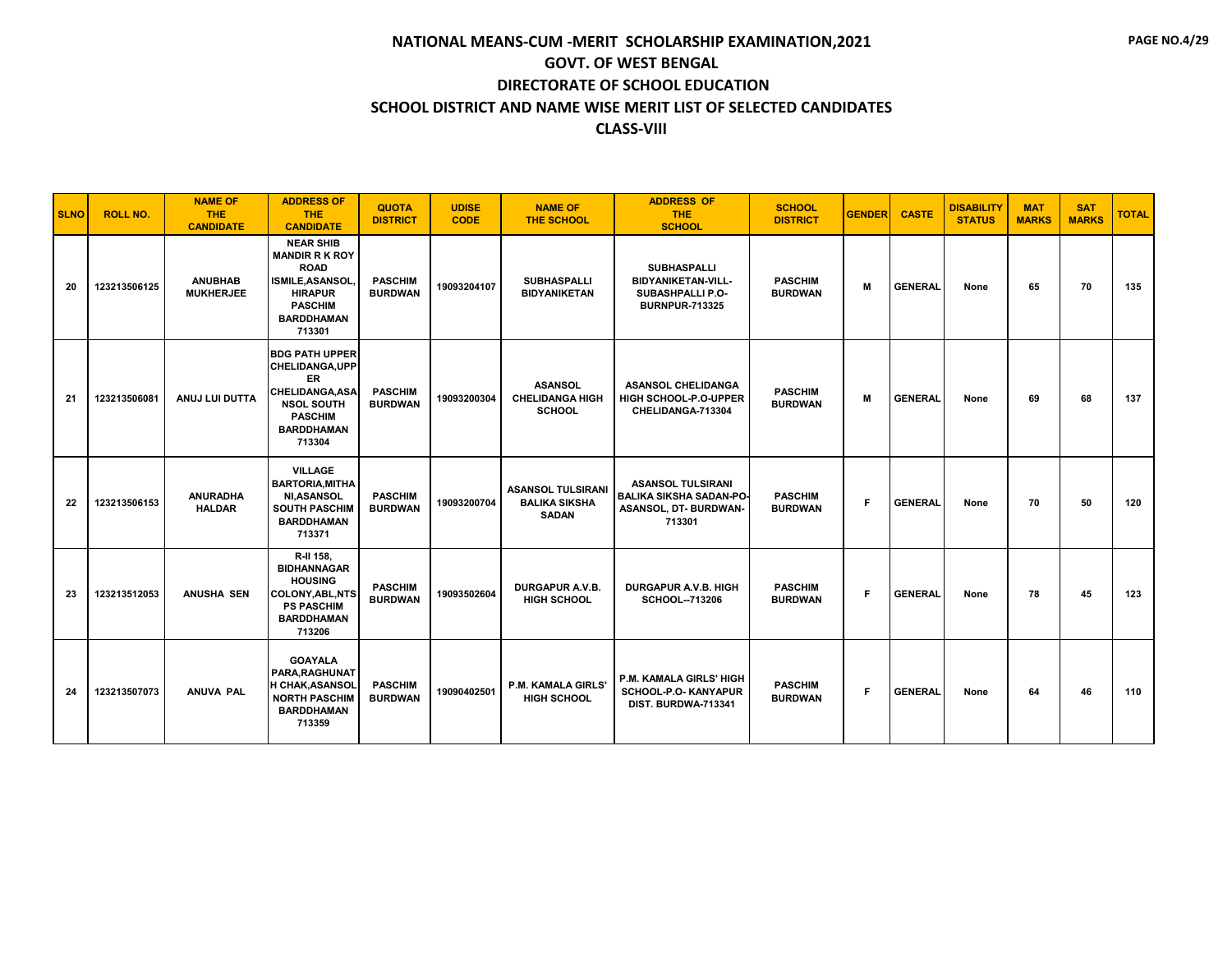| <b>SLNO</b> | <b>ROLL NO.</b> | <b>NAME OF</b><br><b>THE</b><br><b>CANDIDATE</b> | <b>ADDRESS OF</b><br><b>THE</b><br><b>CANDIDATE</b>                                                                                       | <b>QUOTA</b><br><b>DISTRICT</b>  | <b>UDISE</b><br><b>CODE</b> | <b>NAME OF</b><br><b>THE SCHOOL</b>                        | <b>ADDRESS OF</b><br><b>THE</b><br><b>SCHOOL</b>                                  | <b>SCHOOL</b><br><b>DISTRICT</b> | <b>GENDER</b> | <b>CASTE</b>   | <b>DISABILITY</b><br><b>STATUS</b> | <b>MAT</b><br><b>MARKS</b> | <b>SAT</b><br><b>MARKS</b> | <b>TOTAL</b> |
|-------------|-----------------|--------------------------------------------------|-------------------------------------------------------------------------------------------------------------------------------------------|----------------------------------|-----------------------------|------------------------------------------------------------|-----------------------------------------------------------------------------------|----------------------------------|---------------|----------------|------------------------------------|----------------------------|----------------------------|--------------|
| 25          | 123213507142    | <b>APARNA BOURI</b>                              | VILL-<br><b>MONOHARBAHAL</b><br>ETHORA, ASANSO<br><b>L NORTH</b><br><b>PASCHIM</b><br><b>BARDDHAMAN</b><br>713359                         | <b>PASCHIM</b><br><b>BURDWAN</b> | 19090402501                 | <b>P.M. KAMALA GIRLS'</b><br><b>HIGH SCHOOL</b>            | P.M. KAMALA GIRLS' HIGH<br>SCHOOL-P.O- KANYAPUR<br>DIST. BURDWA-713341            | <b>PASCHIM</b><br><b>BURDWAN</b> | F.            | <b>SC</b>      | None                               | 59                         | 40                         | 99           |
| 26          | 123213512041    | <b>ARGHYA</b><br><b>KARMAKAR</b>                 | <b>NATUN</b><br><b>TANTIPARA</b><br>SAGARBHANGA,S<br>AGARBHANGA,CO<br><b>KE OVEN</b><br><b>PASCHIM</b><br><b>BARDDHAMAN</b><br>713211     | <b>PASCHIM</b><br><b>BURDWAN</b> | 19093502904                 | <b>SAGAR BHANGA HIGH</b><br>SCHOOL (G.S)                   | <b>SAGAR BHANGA HIGH</b><br>SCHOOL (G.S)--713211                                  | <b>PASCHIM</b><br><b>BURDWAN</b> | M             | <b>GENERAL</b> | None                               | 69                         | 45                         | 114          |
| 27          | 123213507113    | <b>ARIJIT MONDAL</b>                             | CHOTOBELUN.CH<br>OTOBELUN, DEWA<br><b>NDIGHI</b><br><b>BARDDHAMAN</b><br>713102                                                           | <b>PASCHIM</b><br><b>BURDWAN</b> | 19093203008                 | <b>ASANSOL</b><br><b>R.K.MISSION HIGH</b><br><b>SCHOOL</b> | <b>ASANSOL R.K.MISSION</b><br>HIGH SCHOOL-P.O-<br><b>ASANSOL-713305</b>           | <b>PASCHIM</b><br><b>BURDWAN</b> | М             | <b>GENERAL</b> | None                               | 72                         | 49                         | 121          |
| 28          | 123213513062    | <b>ARINDAM</b><br><b>CHAKRABORTY</b>             | FULJHORE, FULJH<br><b>ORE, NTPS</b><br><b>PASCHIM</b><br><b>BARDDHAMAN</b><br>713206                                                      | <b>PASCHIM</b><br><b>BURDWAN</b> | 19093502605                 | <b>BIDHANNAGAR G.S.</b><br><b>BOYS' HIGH SCHOOL</b>        | <b>BIDHANNAGAR G. S. BOYS'</b><br>HIGH SCHOOL-<br>BIDHANNAGAR, BURDWAN-<br>713206 | <b>PASCHIM</b><br><b>BURDWAN</b> | M             | <b>GENERAL</b> | None                               | 60                         | 65                         | 125          |
| 29          | 123213505187    | <b>ARITRA CHAND</b>                              | <b>SB GORAI ROAD</b><br><b>ISMILE</b><br>MORE, ASANSOL,<br><b>ASANSOL SOUTH</b><br><b>PASCHIM</b><br><b>BARDDHAMAN</b><br>713301          | <b>PASCHIM</b><br><b>BURDWAN</b> | 19093200304                 | <b>ASANSOL</b><br><b>CHELIDANGA HIGH</b><br><b>SCHOOL</b>  | <b>ASANSOL CHELIDANGA</b><br>HIGH SCHOOL-P.O-UPPER<br>CHELIDANGA-713304           | <b>PASCHIM</b><br><b>BURDWAN</b> | M             | <b>GENERAL</b> | None                               | 78                         | 45                         | 123          |
| 30          | 123213511119    | <b>ARITRA KAR</b>                                | L <sub>14</sub><br><b>SAGARBHANGA</b><br><b>COLONY, SAGARB</b><br><b>HANGA,COKE</b><br><b>OVEN PASCHIM</b><br><b>BARDDHAMAN</b><br>713211 | <b>PASCHIM</b><br><b>BURDWAN</b> | 19093502904                 | <b>SAGAR BHANGA HIGH</b><br>SCHOOL (G.S)                   | <b>SAGAR BHANGA HIGH</b><br>SCHOOL (G.S)--713211                                  | <b>PASCHIM</b><br><b>BURDWAN</b> | M             | <b>GENERAL</b> | None                               | 73                         | 70                         | 143          |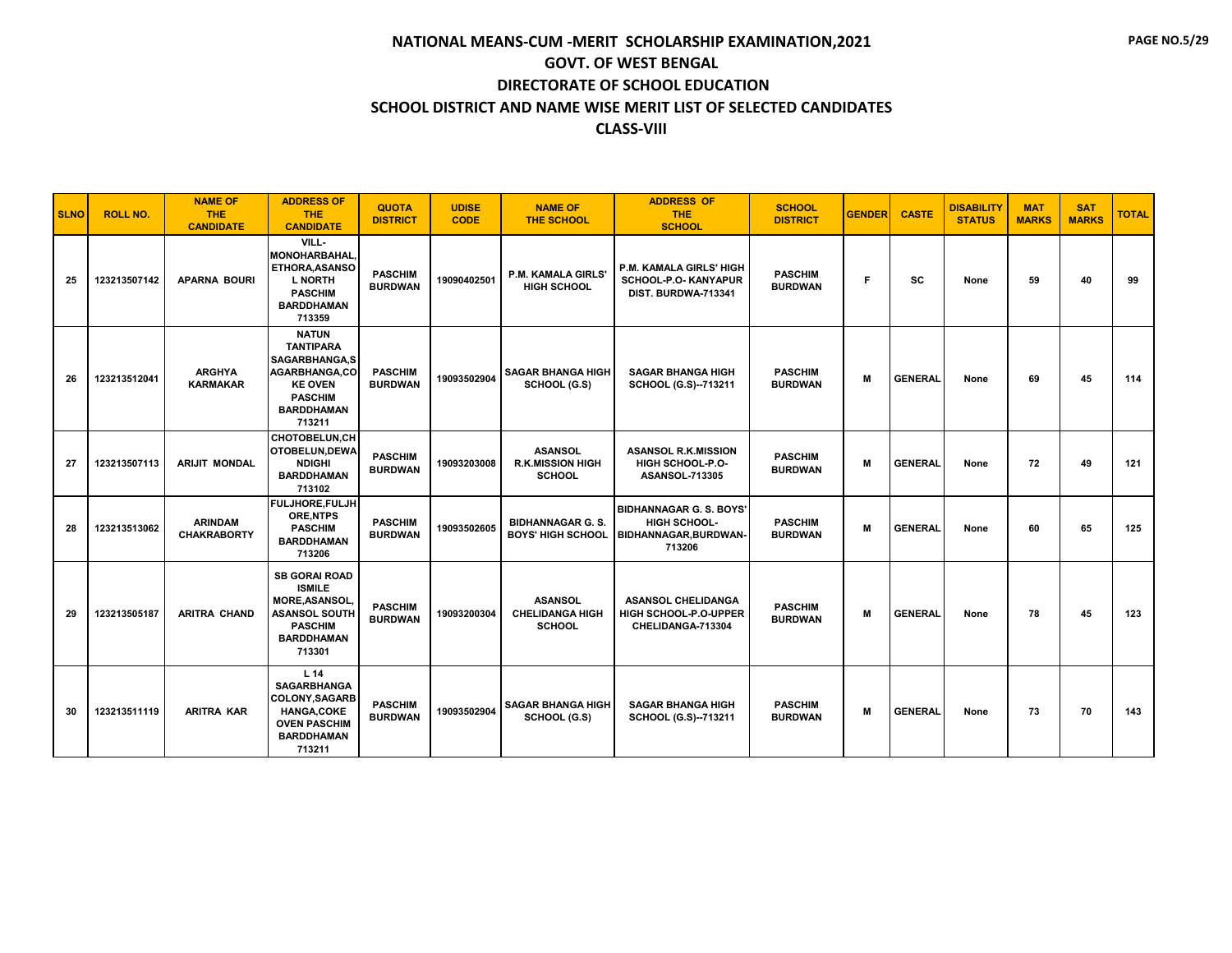| <b>SLNO</b> | <b>ROLL NO.</b> | <b>NAME OF</b><br><b>THE</b><br><b>CANDIDATE</b> | <b>ADDRESS OF</b><br><b>THE</b><br><b>CANDIDATE</b>                                                                                                     | <b>QUOTA</b><br><b>DISTRICT</b>  | <b>UDISE</b><br><b>CODE</b> | <b>NAME OF</b><br><b>THE SCHOOL</b>                        | <b>ADDRESS OF</b><br><b>THE</b><br><b>SCHOOL</b>                                                       | <b>SCHOOL</b><br><b>DISTRICT</b> | <b>GENDER</b> | <b>CASTE</b>   | <b>DISABILITY</b><br><b>STATUS</b> | <b>MAT</b><br><b>MARKS</b> | <b>SAT</b><br><b>MARKS</b> | <b>TOTAL</b> |
|-------------|-----------------|--------------------------------------------------|---------------------------------------------------------------------------------------------------------------------------------------------------------|----------------------------------|-----------------------------|------------------------------------------------------------|--------------------------------------------------------------------------------------------------------|----------------------------------|---------------|----------------|------------------------------------|----------------------------|----------------------------|--------------|
| 31          | 123213506191    | <b>ARITTRA</b><br><b>CHOWDHURY</b>               | <b>DHARMAPALLY</b><br><b>NEAR SARKAR</b><br><b>CEMENT, UPPER</b><br><b>CHELIDANGA, HIR</b><br><b>APUR PASCHIM</b><br><b>BARDDHAMAN</b><br>713304        | <b>PASCHIM</b><br><b>BURDWAN</b> | 19093203008                 | <b>ASANSOL</b><br><b>R.K.MISSION HIGH</b><br><b>SCHOOL</b> | <b>ASANSOL R.K.MISSION</b><br>HIGH SCHOOL-P.O-<br><b>ASANSOL-713305</b>                                | <b>PASCHIM</b><br><b>BURDWAN</b> | M             | <b>GENERAL</b> | None                               | 82                         | 62                         | 144          |
| 32          | 123213512023    | <b>ARKAJEET</b><br><b>SAMADDAR</b>               | VILL-<br><b>DUBCHURURIA, A</b><br><b>NDAL</b><br><b>GRAM,DURGAPU</b><br><b>R PASCHIM</b><br><b>BARDDHAMAN</b><br>713321                                 | <b>PASCHIM</b><br><b>BURDWAN</b> | 19093503511                 | <b>GOPAL MATH HIGH</b><br><b>SCHOOL</b>                    | <b>GOPAL MATH HIGH</b><br><b>SCHOOL-GOPAL</b><br>NATH, BURDWAN-713217                                  | <b>PASCHIM</b><br><b>BURDWAN</b> | М             | <b>GENERAL</b> | None                               | 58                         | 50                         | 108          |
| 33          | 123213513147    | <b>ARNAB DEY</b>                                 | <b>SHRAMIK</b><br><b>MANGAL KENDRA</b><br><b>COKE OVEN</b><br><b>COLONY, DURGAP</b><br>UR 2, COKE OVEN<br><b>PASCHIM</b><br><b>BARDDHAMAN</b><br>713202 | <b>PASCHIM</b><br><b>BURDWAN</b> | 19093504007                 | <b>DURGAPUR P.T.BOYS'</b><br><b>HIGH SCHOOL</b>            | <b>DURGAPUR P.T.BOYS'</b><br><b>HIGH SCHOOL-PO-</b><br><b>DURGAPUR 2, DT-</b><br><b>BURDWAN-713202</b> | <b>PASCHIM</b><br><b>BURDWAN</b> | M             | <b>GENERAL</b> | None                               | 70                         | 57                         | 127          |
| 34          | 123213507117    | <b>ARPAN MAJI</b>                                | KALAJHARIA,<br>RIVERSIDE, KALAJ<br><b>HARIA, HIRAPUR</b><br><b>PASCHIM</b><br><b>BARDDHAMAN</b><br>713325                                               | <b>PASCHIM</b><br><b>BURDWAN</b> | 19093203008                 | <b>ASANSOL</b><br><b>R.K.MISSION HIGH</b><br><b>SCHOOL</b> | <b>ASANSOL R.K.MISSION</b><br>HIGH SCHOOL-P.O-<br><b>ASANSOL-713305</b>                                | <b>PASCHIM</b><br><b>BURDWAN</b> | М             | <b>SC</b>      | None                               | 65                         | 74                         | 139          |
| 35          | 123213512095    | <b>ARPAN SADHU</b>                               | <b>SRIKRISHNAPUR.</b><br>AMDOHI, FARIDPU<br><b>R PASCHIM</b><br><b>BARDDHAMAN</b><br>713381                                                             | <b>PASCHIM</b><br><b>BURDWAN</b> | 19090808003                 | LAUDOHA K.T.B.<br><b>INSTITUTION</b>                       | LAUDOHA K.T.B.<br>INSTITUTION-VILL+P.O-<br><b>LAUDOHA-713385</b>                                       | <b>PASCHIM</b><br><b>BURDWAN</b> | M             | <b>GENERAL</b> | None                               | 76                         | 56                         | 132          |
| 36          | 123213507116    | <b>ARPITA MAJI</b>                               | <b>D/O SHANTIRAM</b><br><b>MAJI, PANURIA, BA</b><br><b>RABANI PASCHIM</b><br><b>BARDDHAMAN</b><br>713315                                                | <b>PASCHIM</b><br><b>BURDWAN</b> | 19090404804                 | <b>GOURANGDI R.K.S.</b><br><b>INSTITUTION</b>              | <b>GOURANGDI R.K.S.</b><br><b>INSTITUTION-P.O-PANURIA-</b><br>713315                                   | <b>PASCHIM</b><br><b>BURDWAN</b> | F             | <b>GENERAL</b> | None                               | 57                         | 52                         | 109          |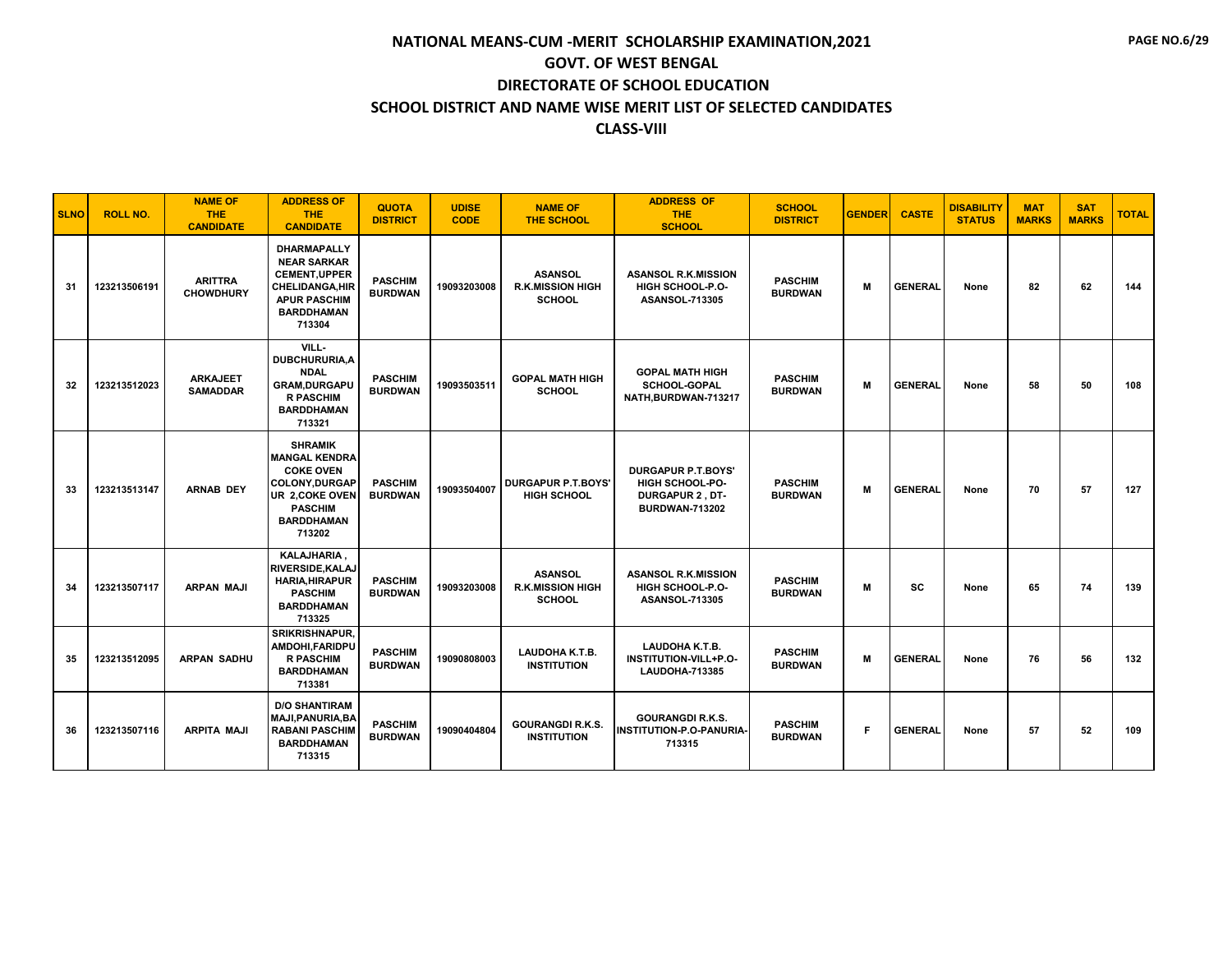| <b>SLNO</b> | <b>ROLL NO.</b> | <b>NAME OF</b><br>THE.<br><b>CANDIDATE</b> | <b>ADDRESS OF</b><br><b>THE</b><br><b>CANDIDATE</b>                                                                                                   | <b>QUOTA</b><br><b>DISTRICT</b>  | <b>UDISE</b><br><b>CODE</b> | <b>NAME OF</b><br>THE SCHOOL                                       | <b>ADDRESS OF</b><br><b>THE</b><br><b>SCHOOL</b>                                              | <b>SCHOOL</b><br><b>DISTRICT</b> | <b>GENDER</b> | <b>CASTE</b>   | <b>DISABILITY</b><br><b>STATUS</b> | <b>MAT</b><br><b>MARKS</b> | <b>SAT</b><br><b>MARKS</b> | <b>TOTAL</b> |
|-------------|-----------------|--------------------------------------------|-------------------------------------------------------------------------------------------------------------------------------------------------------|----------------------------------|-----------------------------|--------------------------------------------------------------------|-----------------------------------------------------------------------------------------------|----------------------------------|---------------|----------------|------------------------------------|----------------------------|----------------------------|--------------|
| 37          | 123213505123    | <b>ARPITA RAY</b>                          | <b>BUDHA VILLAGE</b><br><b>UPPAR PARA</b><br><b>BATHE</b><br>ROAD, ASANSOL, A<br><b>SANSOL SOUTH</b><br><b>PASCHIM</b><br><b>BARDDHAMAN</b><br>713301 | <b>PASCHIM</b><br><b>BURDWAN</b> | 19093200704                 | <b>ASANSOL TULSIRANI</b><br><b>BALIKA SIKSHA</b><br><b>SADAN</b>   | <b>ASANSOL TULSIRANI</b><br><b>BALIKA SIKSHA SADAN-PO-</b><br>ASANSOL, DT- BURDWAN-<br>713301 | <b>PASCHIM</b><br><b>BURDWAN</b> | F             | <b>GENERAL</b> | None                               | 70                         | 57                         | 127          |
| 38          | 123213507063    | <b>ARPITA TANTUBAI</b>                     | SALTORE, SALTO<br><b>RE.NETURIA</b><br>PURULIYA 723121                                                                                                | <b>PASCHIM</b><br><b>BURDWAN</b> | 19094001906                 | <b>SANCTORIA</b><br><b>DISHERGARH GIRLS'</b><br><b>HIGH SCHOOL</b> | <b>SANCTORIA DISHERGARH</b><br><b>GIRLS' HIGH SCHOOL-</b><br>VILL+P.O-DISHERGARH-<br>713333   | <b>PASCHIM</b><br><b>BURDWAN</b> | F             | <b>GENERAL</b> | None                               | 59                         | 50                         | 109          |
| 39          | 123213506075    | <b>ASIFA PARVEEN</b>                       | <b>SANCTORIA</b><br><b>BAZAR.DISERGAR</b><br><b>H.KULTI PASCHIM</b><br><b>BARDDHAMAN</b><br>713333                                                    | <b>PASCHIM</b><br><b>BURDWAN</b> | 19094001906                 | <b>SANCTORIA</b><br><b>DISHERGARH GIRLS'</b><br><b>HIGH SCHOOL</b> | <b>SANCTORIA DISHERGARH</b><br><b>GIRLS' HIGH SCHOOL-</b><br>VILL+P.O-DISHERGARH-<br>713333   | <b>PASCHIM</b><br><b>BURDWAN</b> | F             | <b>GENERAL</b> | None                               | 71                         | 48                         | 119          |
| 40          | 123213512026    | <b>ASPIA KHATUN</b>                        | PALASHBUNI.GO<br><b>GLA, FARIDPUR</b><br><b>PASCHIM</b><br><b>BARDDHAMAN</b><br>713381                                                                | <b>PASCHIM</b><br><b>BURDWAN</b> | 19090808003                 | LAUDOHA K.T.B.<br><b>INSTITUTION</b>                               | <b>LAUDOHA K.T.B.</b><br>INSTITUTION-VILL+P.O-<br><b>LAUDOHA-713385</b>                       | <b>PASCHIM</b><br><b>BURDWAN</b> | F             | <b>GENERAL</b> | None                               | 67                         | 53                         | 120          |
| 41          | 123213505126    | <b>AYAN HAZRA</b>                          | <b>ETHORA</b><br>PARA, ETHORA, SA<br><b>LANPUR PASCHIM</b><br><b>BARDDHAMAN</b><br>713359                                                             | <b>PASCHIM</b><br><b>BURDWAN</b> | 19093101102                 | <b>ETHORA S.C.</b><br><b>INSTITUTION</b>                           | ETHORA S.C. INSTITUTION-<br>713201                                                            | <b>PASCHIM</b><br><b>BURDWAN</b> | M             | <b>GENERAL</b> | None                               | 78                         | 56                         | 134          |
| 42          | 123213513028    | <b>AYAN RUIDAS</b>                         | <b>JAMAI</b><br>PARA, PANDAVES<br><b>WAR, PANDAVES</b><br><b>WAR PASCHIM</b><br><b>BARDDHAMAN</b><br>713346                                           | <b>PASCHIM</b><br><b>BURDWAN</b> | 19092511902                 | <b>BAIDYANATHPUR</b><br><b>HIGH SCHOOL</b>                         | <b>BAIDYANATHPUR HIGH</b><br>SCHOOL--713346                                                   | <b>PASCHIM</b><br><b>BURDWAN</b> | M             | <b>SC</b>      | None                               | 58                         | 35                         | 93           |
| 43          | 123213505075    | <b>BABAN PAUL</b>                          | <b>GOBINDAPUR,KA</b><br>NYAPUR.ASANSO<br><b>L NORTH</b><br><b>PASCHIM</b><br><b>BARDDHAMAN</b><br>713341                                              | <b>PASCHIM</b><br><b>BURDWAN</b> | 19090402502                 | PANCHGACHIA M.V.<br><b>VIDYAYATAN</b>                              | PANCHGACHIA M.V.<br>VIDYAYATAN-VILL+P.O-<br>PANCGACHIA, BURDWAN-<br>713341                    | <b>PASCHIM</b><br><b>BURDWAN</b> | M             | <b>GENERAL</b> | None                               | 73                         | 48                         | 121          |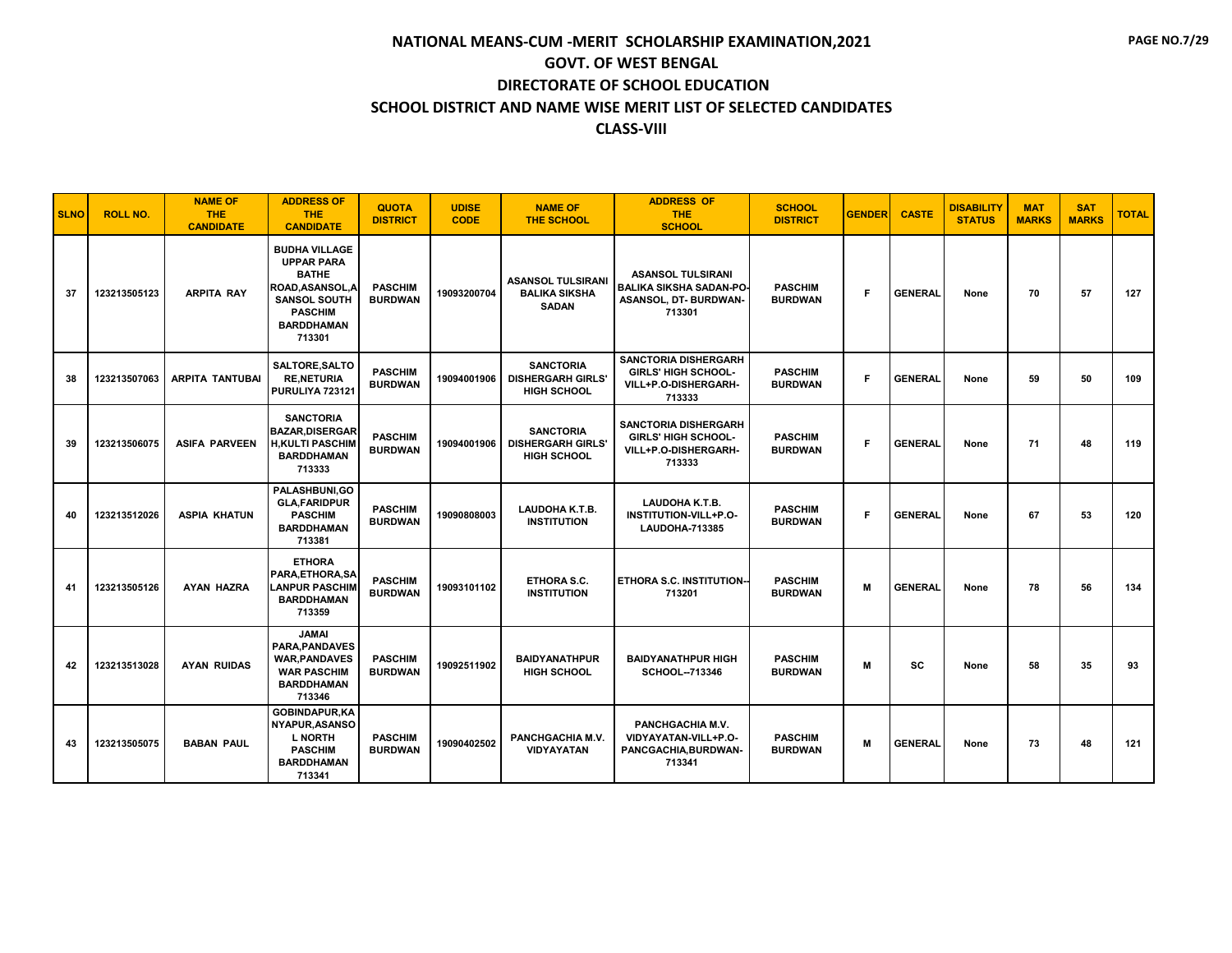| <b>SLNO</b> | <b>ROLL NO.</b> | <b>NAME OF</b><br>THE.<br><b>CANDIDATE</b> | <b>ADDRESS OF</b><br><b>THE</b><br><b>CANDIDATE</b>                                                                                                                  | <b>QUOTA</b><br><b>DISTRICT</b>  | <b>UDISE</b><br><b>CODE</b> | <b>NAME OF</b><br>THE SCHOOL                                     | <b>ADDRESS OF</b><br><b>THE</b><br><b>SCHOOL</b>                                                   | <b>SCHOOL</b><br><b>DISTRICT</b> | <b>GENDER</b> | <b>CASTE</b>   | <b>DISABILITY</b><br><b>STATUS</b> | <b>MAT</b><br><b>MARKS</b> | <b>SAT</b><br><b>MARKS</b> | <b>TOTAL</b> |
|-------------|-----------------|--------------------------------------------|----------------------------------------------------------------------------------------------------------------------------------------------------------------------|----------------------------------|-----------------------------|------------------------------------------------------------------|----------------------------------------------------------------------------------------------------|----------------------------------|---------------|----------------|------------------------------------|----------------------------|----------------------------|--------------|
| 44          | 123213511121    | <b>BARNALI RUIDAS</b>                      | <b>BAMUNARA, BAM</b><br>UNARA, KANKSA<br><b>PASCHIM</b><br><b>BARDDHAMAN</b><br>713212                                                                               | <b>PASCHIM</b><br><b>BURDWAN</b> | 19093502701                 | <b>BIDHANNAGAR G.S.</b><br><b>GIRLS' HIGH SCHOOL</b>             | <b>BIDHANNAGAR G.S. GIRLS'</b><br>HIGH SCHOOL-P.O-<br>DURGAPUR -12-713212                          | <b>PASCHIM</b><br><b>BURDWAN</b> | F.            | <b>SC</b>      | None                               | 46                         | 44                         | 90           |
| 45          | 123213507059    | <b>BARSHA ADHIKARI</b>                     | 106.BHURI.JAMUR<br><b>IA PASCHIM</b><br><b>BARDDHAMAN</b><br>713378                                                                                                  | <b>PASCHIM</b><br><b>BURDWAN</b> | 19091203202                 | <b>BAGDIHA SIDDHAPUR</b><br><b>VIDYAPITH</b>                     | <b>BAGDIHA SIDDHAPUR</b><br><b>VIDYAPITH-SIDHAPUR, PO-</b><br><b>BHURI, VIA-HARIPUR-</b><br>713378 | <b>PASCHIM</b><br><b>BURDWAN</b> | F.            | <b>GENERAL</b> | None                               | 68                         | 41                         | 109          |
| 46          | 123213505068    | <b>BARSHA MONDAL</b>                       | KALI BARI.BHARA<br>KALI<br><b>BARI, MEJHIA</b><br><b>BANKURA 722143</b>                                                                                              | <b>PASCHIM</b><br><b>BURDWAN</b> | 19094200502                 | <b>RANIGANJ G.M.GIRLS'</b><br><b>HIGH SCHOOL</b>                 | <b>RANIGANJ G.M.GIRLS'</b><br><b>HIGH SCHOOL--713347</b>                                           | <b>PASCHIM</b><br><b>BURDWAN</b> | F.            | <b>SC</b>      | None                               | 63                         | 34                         | 97           |
| 47          | 123213506165    | <b>BRISHTI</b><br><b>BHATTACHARJEE</b>     | <b>SHEFALI BHABAN</b><br><b>4 NO LANE</b><br><b>GURUNANAK</b><br><b>PALLY</b><br>ISMILE, ASANSOL.<br><b>HIRAPUR</b><br><b>PASCHIM</b><br><b>BARDDHAMAN</b><br>713301 | <b>PASCHIM</b><br><b>BURDWAN</b> | 19093200704                 | <b>ASANSOL TULSIRANI</b><br><b>BALIKA SIKSHA</b><br><b>SADAN</b> | <b>ASANSOL TULSIRANI</b><br><b>BALIKA SIKSHA SADAN-PO-</b><br>ASANSOL, DT- BURDWAN-<br>713301      | <b>PASCHIM</b><br><b>BURDWAN</b> | F.            | <b>GENERAL</b> | None                               | 72                         | 55                         | 127          |
| 48          | 123213506031    | <b>BRISHTI MAJI</b>                        | <b>SANTA DAKSHIN</b><br>PARA, BURNPUR,<br><b>HIRAPUR</b><br><b>PASCHIM</b><br><b>BARDDHAMAN</b><br>713325                                                            | <b>PASCHIM</b><br><b>BURDWAN</b> | 19093204104                 | <b>BURNPUR S.P.V.N.</b><br><b>GIRLS' HIGH SCHOOL</b>             | <b>BURNPUR S.P.V.N. GIRLS'</b><br><b>HIGH SCHOOL-PO-</b><br><b>BURNPUR-713325</b>                  | <b>PASCHIM</b><br><b>BURDWAN</b> | F.            | <b>SC</b>      | None                               | 70                         | 48                         | 118          |
| 49          | 123213513012    | <b>BRISTI KUNDU</b>                        | <b>DHIBAR</b><br>PARA.ANDALGRA<br><b>M,ANDAL</b><br><b>PASCHIM</b><br><b>BARDDHAMAN</b><br>713321                                                                    | <b>PASCHIM</b><br><b>BURDWAN</b> | 19090115402                 | <b>ONDAL VILLAGE HIGH</b><br><b>SCHOOL</b>                       | <b>ONDAL VILLAGE HIGH</b><br><b>SCHOOL--713321</b>                                                 | <b>PASCHIM</b><br><b>BURDWAN</b> | F.            | <b>GENERAL</b> | None                               | 59                         | 51                         | 110          |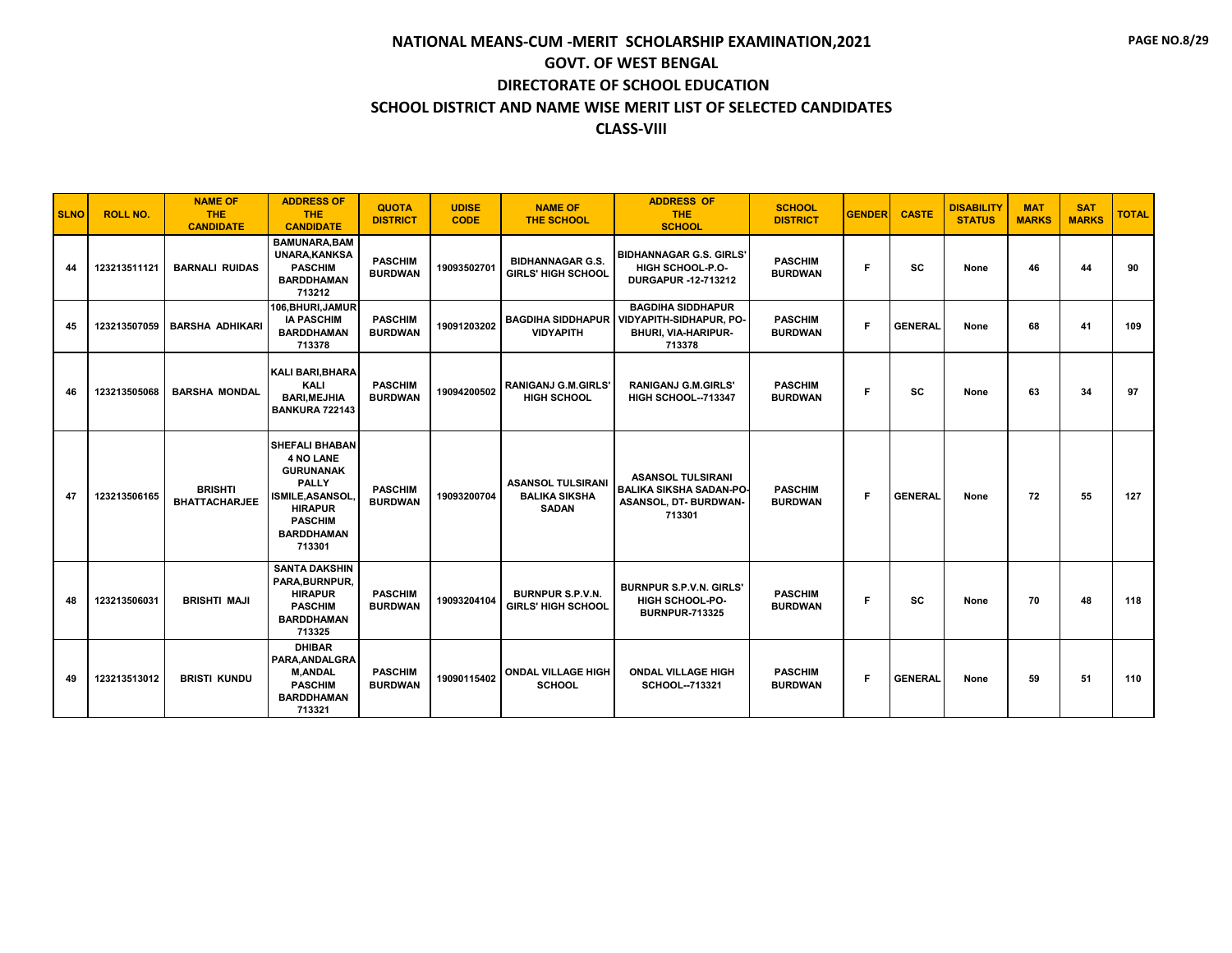| <b>SLNO</b> | <b>ROLL NO.</b> | <b>NAME OF</b><br><b>THE</b><br><b>CANDIDATE</b> | <b>ADDRESS OF</b><br><b>THE</b><br><b>CANDIDATE</b>                                                                         | <b>QUOTA</b><br><b>DISTRICT</b>  | <b>UDISE</b><br><b>CODE</b> | <b>NAME OF</b><br><b>THE SCHOOL</b>                         | <b>ADDRESS OF</b><br><b>THE</b><br><b>SCHOOL</b>                                                      | <b>SCHOOL</b><br><b>DISTRICT</b> | <b>GENDER</b> | <b>CASTE</b>   | <b>DISABILITY</b><br><b>STATUS</b> | <b>MAT</b><br><b>MARKS</b> | <b>SAT</b><br><b>MARKS</b> | <b>TOTAL</b> |
|-------------|-----------------|--------------------------------------------------|-----------------------------------------------------------------------------------------------------------------------------|----------------------------------|-----------------------------|-------------------------------------------------------------|-------------------------------------------------------------------------------------------------------|----------------------------------|---------------|----------------|------------------------------------|----------------------------|----------------------------|--------------|
| 50          | 123213512050    | <b>CHAITALI MAL</b>                              | DHANDABAG.<br>SHIBTALA, AMRAI,<br><b>DURGAPUR</b><br><b>PASCHIM</b><br><b>BARDDHAMAN</b><br>713203                          | <b>PASCHIM</b><br><b>BURDWAN</b> | 19093501503                 | <b>BENACHITY HIGH</b><br><b>SCHOOL</b>                      | <b>BENACHITY HIGH SCHOOL-</b><br>P.O-DURGAPUR-713213                                                  | <b>PASCHIM</b><br><b>BURDWAN</b> | F             | <b>SC</b>      | None                               | 55                         | 41                         | 96           |
| 51          | 123213513041    | <b>CHANDRIM BAGDI</b>                            | <b>RADHABINODPUR</b><br>,PEARBERA,SONA<br><b>MUKHI BANKURA</b><br>722208                                                    | <b>PASCHIM</b><br><b>BURDWAN</b> | 19093504008                 | <b>DURGAPUR GIRLS'</b><br><b>HIGH SCHOOL</b>                | <b>DURGAPUR GIRLS' HIGH</b><br>SCHOOL-P.O-DURGAPUR-2-<br>713202                                       | <b>PASCHIM</b><br><b>BURDWAN</b> | F             | <b>SC</b>      | None                               | 51                         | 42                         | 93           |
| 52          | 123213511009    | <b>CHIRAG</b><br><b>CHATTERJEE</b>               | <b>PANAGARH</b><br>RAILPAR, PANAGA<br><b>RH</b><br><b>BAZAR, KANKSA</b><br><b>PASCHIM</b><br><b>BARDDHAMAN</b><br>713148    | <b>PASCHIM</b><br><b>BURDWAN</b> | 19091503203                 | <b>PANAGARH</b><br><b>RAIL.COLONY HIGH</b><br><b>SCHOOL</b> | <b>PANAGARH RAIL.COLONY</b><br><b>HIGH SCHOOL--713148</b>                                             | <b>PASCHIM</b><br><b>BURDWAN</b> | М             | <b>GENERAL</b> | None                               | 56                         | 58                         | 114          |
| 53          | 123213511147    | <b>CHITRA MONDAL</b>                             | <b>GOPALMATH.</b><br><b>MOHANPUR</b><br>PLOT.GOPALMAT<br><b>H,DURGAPUR</b><br><b>PASCHIM</b><br><b>BARDDHAMAN</b><br>713217 | <b>PASCHIM</b><br><b>BURDWAN</b> | 19093503510                 | <b>GOPAL MATH GIRLS'</b><br><b>HIGH SCHOOL</b>              | <b>GOPAL MATH GIRLS' HIGH</b><br><b>SCHOOL--713217</b>                                                | <b>PASCHIM</b><br><b>BURDWAN</b> | F.            | <b>GENERAL</b> | None                               | 68                         | 48                         | 116          |
| 54          | 123213505087    | <b>DARAKANATH</b><br><b>MONDAL</b>               | <b>NAMO</b><br>PARA, HIJALGORA<br><b>JAMURIA</b><br><b>PASCHIM</b><br><b>BARDDHAMAN</b><br>713362                           | <b>PASCHIM</b><br><b>BURDWAN</b> | 19093700606                 | <b>RAJPUR NANDI HIGH</b><br><b>SCHOOL</b>                   | <b>RAJPUR NANDI HIGH</b><br>SCHOOL-VILL+PO=NANDI<br><b>JHARA</b><br><b>GAMURIA.BURDWAN-</b><br>713344 | <b>PASCHIM</b><br><b>BURDWAN</b> | М             | <b>GENERAL</b> | None                               | 79                         | 63                         | 142          |
| 55          | 123213506193    | <b>DEB ARPAN DAS</b>                             | <b>BALLAVPUR PAL</b><br>PARA, BALLAVPU<br><b>R.RANIGANJ</b><br><b>PASCHIM</b><br><b>BARDDHAMAN</b><br>713323                | <b>PASCHIM</b><br><b>BURDWAN</b> | 19094200503                 | <b>RANIGANJ HIGH</b><br><b>SCHOOL</b>                       | <b>RANIGANJ HIGH SCHOOL--</b><br>713347                                                               | <b>PASCHIM</b><br><b>BURDWAN</b> | M             | <b>GENERAL</b> | None                               | 71                         | 49                         | 120          |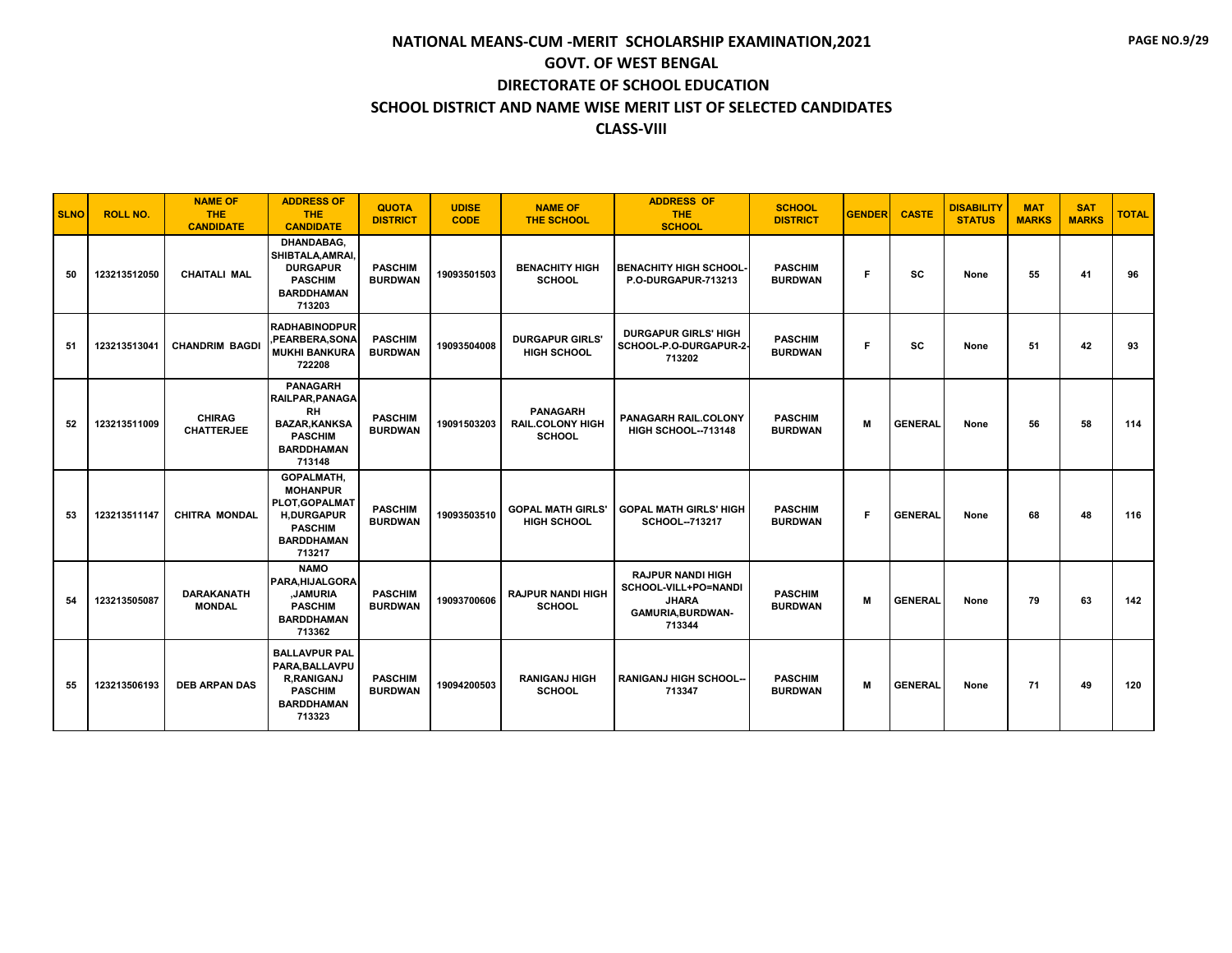| <b>SLNO</b> | <b>ROLL NO.</b> | <b>NAME OF</b><br>THE.<br><b>CANDIDATE</b> | <b>ADDRESS OF</b><br><b>THE</b><br><b>CANDIDATE</b>                                                                            | <b>QUOTA</b><br><b>DISTRICT</b>  | <b>UDISE</b><br><b>CODE</b> | <b>NAME OF</b><br><b>THE SCHOOL</b>                                | <b>ADDRESS OF</b><br><b>THE</b><br><b>SCHOOL</b>                                            | <b>SCHOOL</b><br><b>DISTRICT</b> | <b>GENDER</b> | <b>CASTE</b>   | <b>DISABILITY</b><br><b>STATUS</b> | <b>MAT</b><br><b>MARKS</b> | <b>SAT</b><br><b>MARKS</b> | <b>TOTAL</b> |
|-------------|-----------------|--------------------------------------------|--------------------------------------------------------------------------------------------------------------------------------|----------------------------------|-----------------------------|--------------------------------------------------------------------|---------------------------------------------------------------------------------------------|----------------------------------|---------------|----------------|------------------------------------|----------------------------|----------------------------|--------------|
| 56          | 123213513142    | <b>DEBLINA SHOW</b>                        | <b>KANDESWAR, AM</b><br><b>RAI,DURGAPUR</b><br><b>PASCHIM</b><br><b>BARDDHAMAN</b><br>713203                                   | <b>PASCHIM</b><br><b>BURDWAN</b> | 19093501402                 | <b>BHIRINGI GIRLS' HIGH</b><br><b>SCHOOL</b>                       | <b>BHIRINGI GIRLS' HIGH</b><br>SCHOOL-PO DURGAPUR<br>13 DIST. BURDWAN-<br>713213            | <b>PASCHIM</b><br><b>BURDWAN</b> | F             | <b>GENERAL</b> | None                               | 60                         | 53                         | 113          |
| 57          | 123213505189    | <b>DEBOSMITA DAS</b>                       | JASAIDIH, DISERG<br><b>ARH, KULTI</b><br><b>PASCHIM</b><br><b>BARDDHAMAN</b><br>713333                                         | <b>PASCHIM</b><br><b>BURDWAN</b> | 19094001906                 | <b>SANCTORIA</b><br><b>DISHERGARH GIRLS'</b><br><b>HIGH SCHOOL</b> | <b>SANCTORIA DISHERGARH</b><br><b>GIRLS' HIGH SCHOOL-</b><br>VILL+P.O-DISHERGARH-<br>713333 | <b>PASCHIM</b><br><b>BURDWAN</b> | F             | <b>SC</b>      | None                               | 61                         | 33                         | 94           |
| 58          | 123213507081    | <b>DEEP DAS</b>                            | <b>ANKURIA</b><br>PARA, KALLA, NOR<br><b>TH PASCHIM</b><br><b>BARDDHAMAN</b><br>713340                                         | <b>PASCHIM</b><br><b>BURDWAN</b> | 19093202303                 | <b>HIGH SCHOOL</b>                                                 | ASANSOL ARUNODAY ASANSOL ARUNODAY HIGH<br>SCHOOL--713340                                    | <b>PASCHIM</b><br><b>BURDWAN</b> | M             | <b>SC</b>      | None                               | 62                         | 40                         | 102          |
| 59          | 123213511049    | <b>DIPAK DAS</b>                           | GOURBAZAR.GOU<br><b>RBAZAR.FARIDPU</b><br><b>R PASCHIM</b><br><b>BARDDHAMAN</b><br>713377                                      | <b>PASCHIM</b><br><b>BURDWAN</b> | 19090806404                 | <b>GOURBAZAR</b><br><b>RAMPADA HIGH</b><br><b>SCHOOL</b>           | <b>GOURBAZAR RAMPADA</b><br>HIGH SCHOOL-P.O-<br>GOURBAZAR-713377                            | <b>PASCHIM</b><br><b>BURDWAN</b> | М             | <b>GENERAL</b> | None                               | 63                         | 53                         | 116          |
| 60          | 123213505158    | <b>DISHA NAG</b>                           | <b>KAYET</b><br>PARA.BAHADURP<br><b>UR, JAMURIA</b><br><b>PASCHIM</b><br><b>BARDDHAMAN</b><br>713362                           | <b>PASCHIM</b><br><b>BURDWAN</b> | 19093201402                 | <b>UMARANI GORAI M.K.</b><br><b>GIRLS' HIGH SCHOOL</b>             | <b>UMARANI GORAI M.K.</b><br><b>GIRLS' HIGH SCHOOL--</b><br>713301                          | <b>PASCHIM</b><br><b>BURDWAN</b> | F             | <b>GENERAL</b> | None                               | 67                         | 54                         | 121          |
| 61          | 123213505093    | DOYEL DHIBAR                               | <b>DISHERGARH</b><br><b>DHIBAR</b><br><b>PARA,DISHERGA</b><br><b>RH,KULTI</b><br><b>PASCHIM</b><br><b>BARDDHAMAN</b><br>713333 | <b>PASCHIM</b><br><b>BURDWAN</b> | 19094001906                 | <b>SANCTORIA</b><br><b>DISHERGARH GIRLS'</b><br><b>HIGH SCHOOL</b> | <b>SANCTORIA DISHERGARH</b><br><b>GIRLS' HIGH SCHOOL-</b><br>VILL+P.O-DISHERGARH-<br>713333 | <b>PASCHIM</b><br><b>BURDWAN</b> | F             | <b>SC</b>      | None                               | 48                         | 39                         | 87           |
| 62          | 123213506062    | <b>EMON SAMUI</b>                          | <b>SEETALPUR SHIV</b><br><b>MANDIR.DISHERG</b><br><b>ARH, KULTI</b><br><b>PASCHIM</b><br><b>BARDDHAMAN</b><br>713333           | <b>PASCHIM</b><br><b>BURDWAN</b> | 19094001907                 | <b>SANCTORIA HIGH</b><br><b>SCHOOL</b>                             | <b>SANCTORIA HIGH SCHOOL</b><br><b>VILL-SANTORIA P.O-</b><br>DISHERGARH-713333              | <b>PASCHIM</b><br><b>BURDWAN</b> | M             | <b>GENERAL</b> | None                               | 74                         | 48                         | 122          |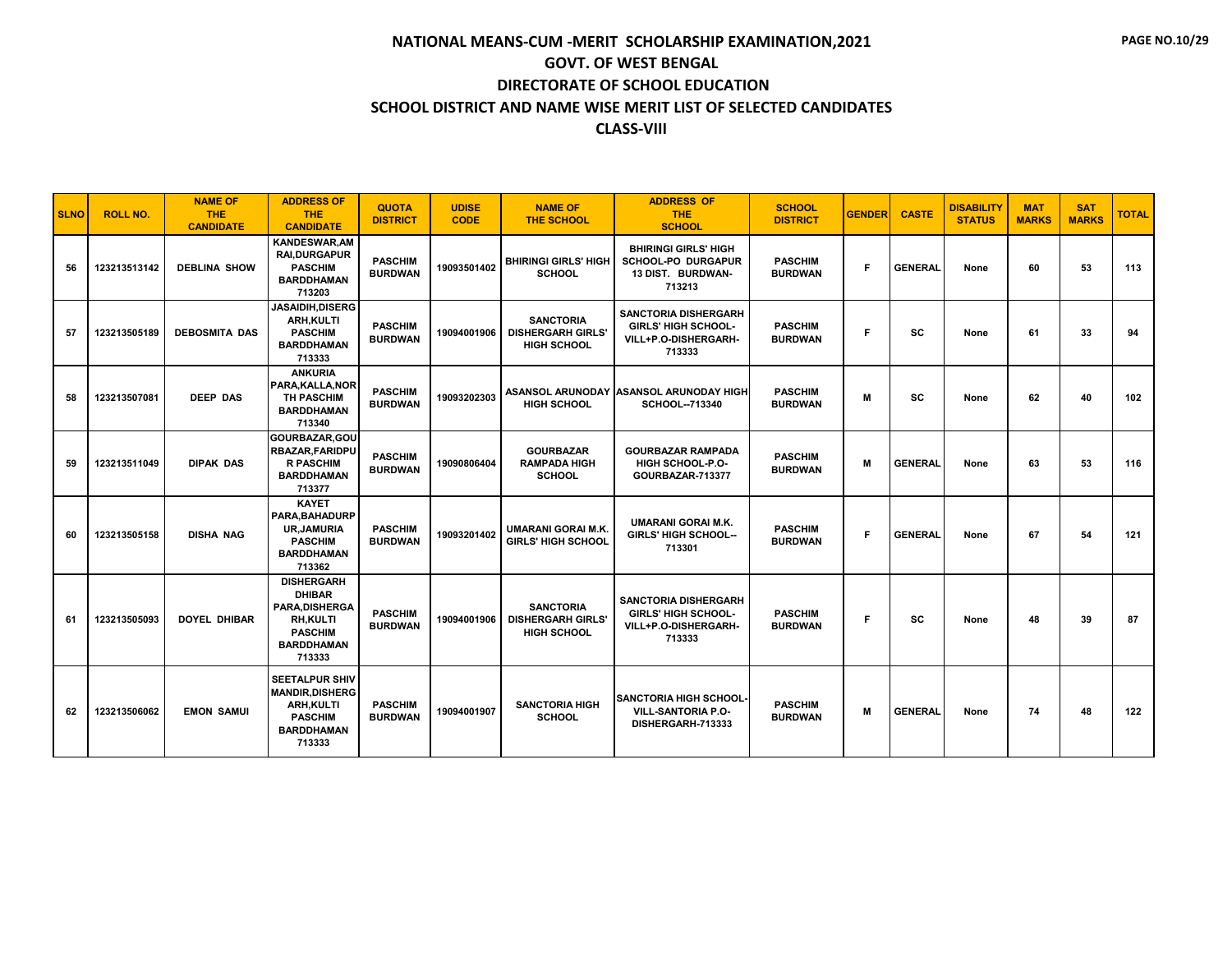| <b>SLNO</b> | <b>ROLL NO.</b> | <b>NAME OF</b><br><b>THE</b><br><b>CANDIDATE</b> | <b>ADDRESS OF</b><br><b>THE</b><br><b>CANDIDATE</b>                                                                                            | <b>QUOTA</b><br><b>DISTRICT</b>  | <b>UDISE</b><br><b>CODE</b> | <b>NAME OF</b><br><b>THE SCHOOL</b>                      | <b>ADDRESS OF</b><br><b>THE</b><br><b>SCHOOL</b>                                             | <b>SCHOOL</b><br><b>DISTRICT</b> | <b>GENDER</b> | <b>CASTE</b>   | <b>DISABILITY</b><br><b>STATUS</b> | <b>MAT</b><br><b>MARKS</b> | <b>SAT</b><br><b>MARKS</b> | <b>TOTAL</b> |
|-------------|-----------------|--------------------------------------------------|------------------------------------------------------------------------------------------------------------------------------------------------|----------------------------------|-----------------------------|----------------------------------------------------------|----------------------------------------------------------------------------------------------|----------------------------------|---------------|----------------|------------------------------------|----------------------------|----------------------------|--------------|
| 63          | 123213511135    | <b>EVITA BRAHMA</b>                              | BALIJURI, BALIJU<br><b>RI.FARIDPUR</b><br><b>PASCHIM</b><br><b>BARDDHAMAN</b><br>713385                                                        | <b>PASCHIM</b><br><b>BURDWAN</b> | 19090808003                 | <b>LAUDOHA K.T.B.</b><br><b>INSTITUTION</b>              | LAUDOHA K.T.B.<br>INSTITUTION-VILL+P.O-<br><b>LAUDOHA-713385</b>                             | <b>PASCHIM</b><br><b>BURDWAN</b> | F             | <b>GENERAL</b> | None                               | 64                         | 48                         | 112          |
| 64          | 123213511109    | <b>FALGUNI MAL</b>                               | DHANDABAG.<br>SHIBTALA, AMRAI,<br><b>DURGAPUR</b><br><b>PASCHIM</b><br><b>BARDDHAMAN</b><br>713203                                             | <b>PASCHIM</b><br><b>BURDWAN</b> | 19093501503                 | <b>BENACHITY HIGH</b><br><b>SCHOOL</b>                   | <b>BENACHITY HIGH SCHOOL</b><br>P.O-DURGAPUR-713213                                          | <b>PASCHIM</b><br><b>BURDWAN</b> | F             | <b>SC</b>      | None                               | 56                         | 35                         | 91           |
| 65          | 123213507011    | <b>GOURI RUIDAS</b>                              | <b>RUIDAS</b><br>PARA.BAHADURP<br><b>UR, JAMURIA</b><br><b>PASCHIM</b><br><b>BARDDHAMAN</b><br>713362                                          | <b>PASCHIM</b><br><b>BURDWAN</b> | 19091201202                 | <b>BAHADURPUR HIGH</b><br><b>SCHOOL</b>                  | <b>BAHADURPUR HIGH</b><br><b>SCHOOL-BAHADURPUR,P.S</b><br>JAMURIA.P.O-<br>BAHADURPUR,-713362 | <b>PASCHIM</b><br><b>BURDWAN</b> | F             | <b>SC</b>      | Loco motor<br>disability           | 59                         | 55                         | 114          |
| 66          | 123213513033    | <b>JAYANTA GHOSH</b>                             | GOURBAZAR, GOU<br><b>RBAZAR.FARIDPU</b><br><b>R PASCHIM</b><br><b>BARDDHAMAN</b><br>713377                                                     | <b>PASCHIM</b><br><b>BURDWAN</b> | 19090806404                 | <b>GOURBAZAR</b><br><b>RAMPADA HIGH</b><br><b>SCHOOL</b> | <b>GOURBAZAR RAMPADA</b><br>HIGH SCHOOL-P.O-<br>GOURBAZAR-713377                             | <b>PASCHIM</b><br><b>BURDWAN</b> | М             | <b>GENERAL</b> | None                               | 64                         | 51                         | 115          |
| 67          | 123213513132    | <b>JISHU BAURI</b>                               | <b>BIRUDIHA.BIRUDI</b><br><b>HA,KANKSA</b><br><b>PASCHIM</b><br><b>BARDDHAMAN</b><br>713148                                                    | <b>PASCHIM</b><br><b>BURDWAN</b> | 19091506802                 | <b>BIRUDIHA HIGH</b><br><b>SCHOOL</b>                    | <b>BIRUDIHA HIGH SCHOOL-</b><br>VILL+PO- BIRUDIHA DT-<br><b>BURDWAN-713148</b>               | <b>PASCHIM</b><br><b>BURDWAN</b> | M             | <b>SC</b>      | None                               | 55                         | 38                         | 93           |
| 68          | 123213505162    | <b>ILAM YOL</b>                                  | <b>HIRAPUR MCT</b><br>PALLY, BURNPUR,<br><b>HIRAPUR</b><br><b>PASCHIM</b><br><b>BARDDHAMAN</b><br>713325                                       | <b>PASCHIM</b><br><b>BURDWAN</b> | 19093204107                 | <b>SUBHASPALLI</b><br><b>BIDYANIKETAN</b>                | <b>SUBHASPALLI</b><br><b>BIDYANIKETAN-VILL-</b><br>SUBASHPALLI P.O-<br><b>BURNPUR-713325</b> | <b>PASCHIM</b><br><b>BURDWAN</b> | М             | sc             | None                               | 67                         | 54                         | 121          |
| 69          | 123213506186    | <b>ILAM ITOYL</b>                                | <b>BUNGALOW NO</b><br>05 OUTHOUSE<br><b>PARK</b><br><b>AVENUE, BURNPU</b><br><b>R,HIRAPUR</b><br><b>PASCHIM</b><br><b>BARDDHAMAN</b><br>713325 | <b>PASCHIM</b><br><b>BURDWAN</b> | 19093204506                 | <b>HIRAPUR M.C.T.</b><br><b>GIRLS' HIGH SCHOOL</b>       | <b>HIRAPUR M.C.T. GIRLS'</b><br>HIGH SCHOOL-P.O-<br><b>HIRAPUR-713325</b>                    | <b>PASCHIM</b><br><b>BURDWAN</b> | F.            | <b>GENERAL</b> | None                               | 68                         | 49                         | 117          |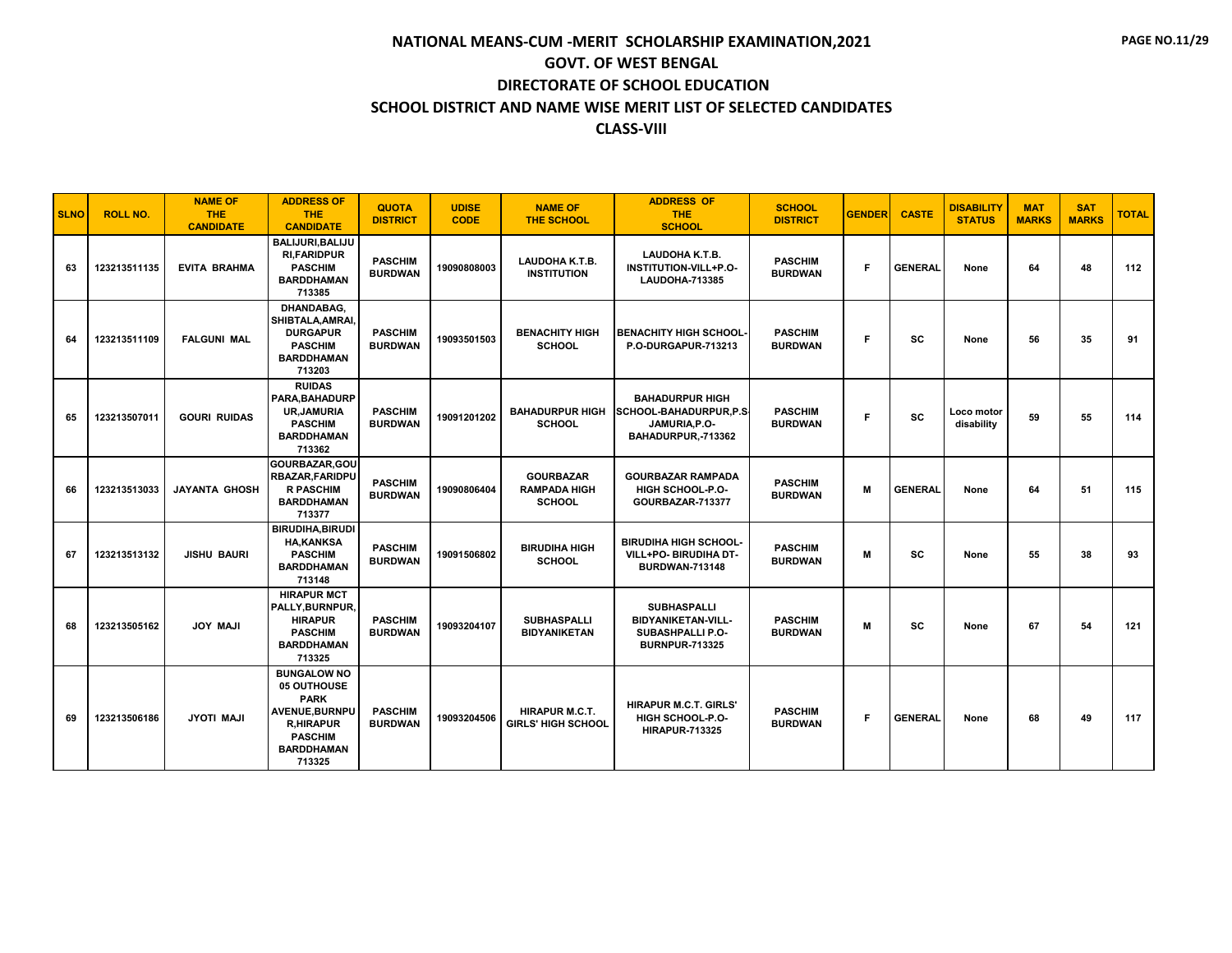| <b>SLNO</b> | <b>ROLL NO.</b> | <b>NAME OF</b><br><b>THE</b><br><b>CANDIDATE</b> | <b>ADDRESS OF</b><br><b>THE</b><br><b>CANDIDATE</b>                                                                       | <b>QUOTA</b><br><b>DISTRICT</b>  | <b>UDISE</b><br><b>CODE</b> | <b>NAME OF</b><br><b>THE SCHOOL</b>                | <b>ADDRESS OF</b><br><b>THE</b><br><b>SCHOOL</b>                                     | <b>SCHOOL</b><br><b>DISTRICT</b> | <b>GENDER</b> | <b>CASTE</b>   | <b>DISABILITY</b><br><b>STATUS</b> | <b>MAT</b><br><b>MARKS</b> | <b>SAT</b><br><b>MARKS</b> | <b>TOTAL</b> |
|-------------|-----------------|--------------------------------------------------|---------------------------------------------------------------------------------------------------------------------------|----------------------------------|-----------------------------|----------------------------------------------------|--------------------------------------------------------------------------------------|----------------------------------|---------------|----------------|------------------------------------|----------------------------|----------------------------|--------------|
| 70          | 123213513134    | <b>KANKANA GHOSH</b>                             | <b>KENDRA,KEDRA,P</b><br><b>ANDAVESWAR</b><br><b>PASCHIM</b><br><b>BARDDHAMAN</b><br>713346                               | <b>PASCHIM</b><br><b>BURDWAN</b> | 19092509502                 | PANDAVESWAR S.J.<br>H.S. SCHOOL                    | PANDAVESWAR S.J. H.S.<br>SCHOOL--713380                                              | <b>PASCHIM</b><br><b>BURDWAN</b> | F             | <b>GENERAL</b> | None                               | 69                         | 39                         | 108          |
| 71          | 123213513036    | <b>KOYEL ADHIKARY</b>                            | GOPALMATH,<br><b>SUJARA</b><br>PLOT.GOPALMAT<br><b>H.DURGAPUR</b><br><b>PASCHIM</b><br><b>BARDDHAMAN</b><br>713217        | <b>PASCHIM</b><br><b>BURDWAN</b> | 19093503510                 | <b>GOPAL MATH GIRLS'</b><br><b>HIGH SCHOOL</b>     | <b>GOPAL MATH GIRLS' HIGH</b><br>SCHOOL--713217                                      | <b>PASCHIM</b><br><b>BURDWAN</b> | Е             | <b>GENERAL</b> | None                               | 69                         | 60                         | 129          |
| 72          | 123213506019    | <b>KOYEL GORAI</b>                               | <b>BALLAVPUR</b><br><b>BAGAN</b><br>PARA, BALLAVPU<br><b>R, RANIGANJ</b><br><b>PASCHIM</b><br><b>BARDDHAMAN</b><br>713323 | <b>PASCHIM</b><br><b>BURDWAN</b> | 19094200502                 | <b>RANIGANJ G.M.GIRLS'</b><br><b>HIGH SCHOOL</b>   | <b>RANIGANJ G.M.GIRLS'</b><br><b>HIGH SCHOOL--713347</b>                             | <b>PASCHIM</b><br><b>BURDWAN</b> | F             | <b>GENERAL</b> | None                               | 63                         | 45                         | 108          |
| 73          | 123213506149    | <b>KRISHNA MAJI</b>                              | <b>MAJI</b><br><b>PARA, MOHISHILA</b><br><b>ASANSOL SOUTH</b><br><b>BARDDHAMAN</b><br>713339                              | <b>PASCHIM</b><br><b>BURDWAN</b> | 19093202009                 | <b>USHAGRAM GIRLS'</b><br><b>HIGH SCHOOL</b>       | <b>USHAGRAM GIRLS' HIGH</b><br>SCHOOL-P.O-USHAGRAM-<br>713305                        | <b>PASCHIM</b><br><b>BURDWAN</b> | F             | <b>SC</b>      | None                               | 53                         | 38                         | 91           |
| 74          | 123213506059    | <b>KUNAL MAJI</b>                                | <b>MONDAL</b><br>PARA, EGARA, RA<br><b>NIGANJ PASCHIM</b><br><b>BARDDHAMAN</b><br>713323                                  | <b>PASCHIM</b><br><b>BURDWAN</b> | 19094200503                 | <b>RANIGANJ HIGH</b><br><b>SCHOOL</b>              | <b>RANIGANJ HIGH SCHOOL-</b><br>713347                                               | <b>PASCHIM</b><br><b>BURDWAN</b> | м             | <b>SC</b>      | None                               | 67                         | 28                         | 95           |
| 75          | 123213505065    | <b>KUNDAN RAJAK</b>                              | CHURULIA, CHUR<br>ULIA, JAMURIA<br><b>PASCHIM</b><br><b>BARDDHAMAN</b><br>713368                                          | <b>PASCHIM</b><br><b>BURDWAN</b> | 19091206001                 | <b>KABITIRTHA</b><br>CHURULIA NAZRUL<br><b>VID</b> | <b>KABITIRTHA CHURULIA</b><br>NAZRUL VID-VII +P.O -<br>CHURULIA . BURDWAN-<br>713368 | <b>PASCHIM</b><br><b>BURDWAN</b> | M             | <b>SC</b>      | None                               | 70                         | 43                         | 113          |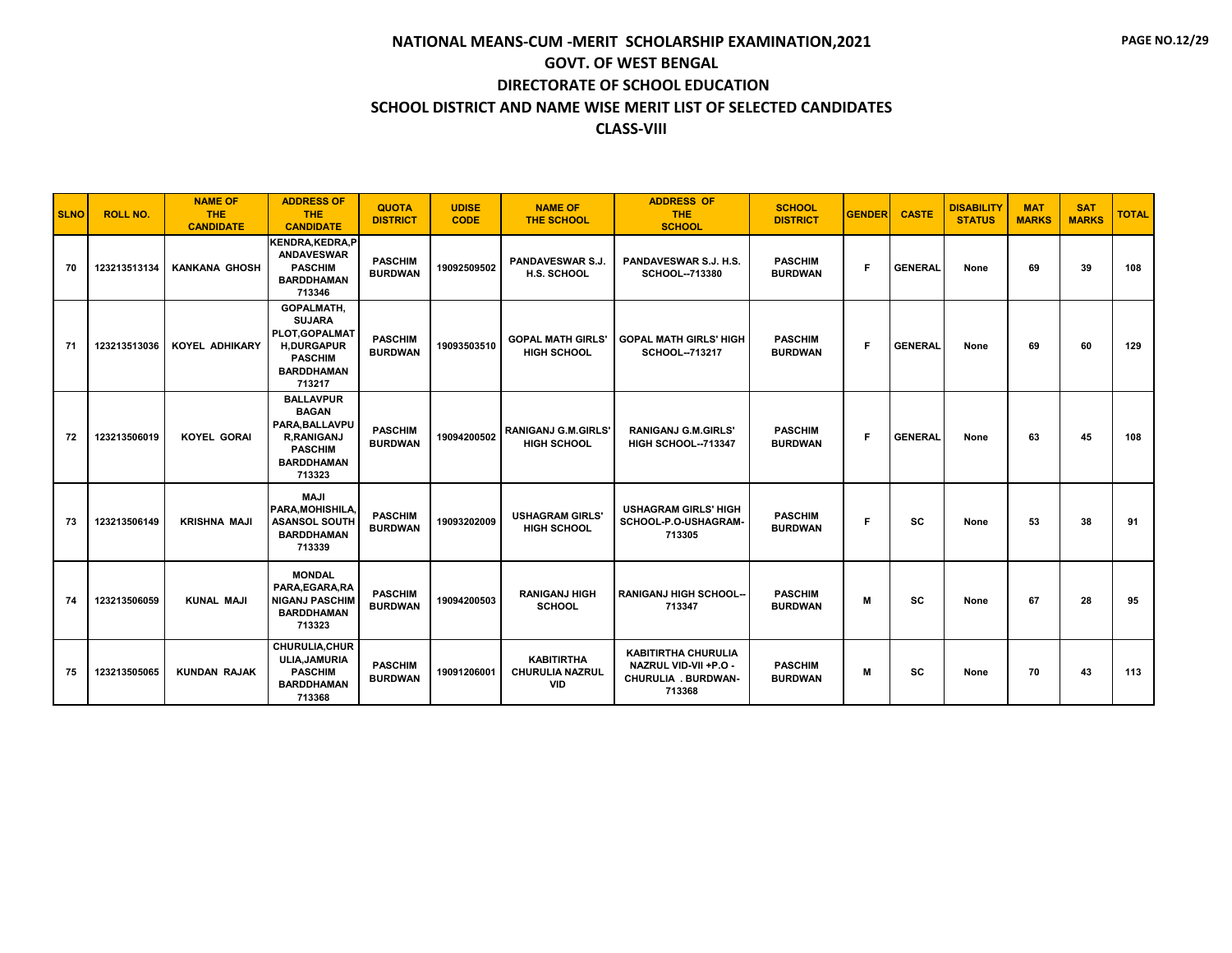| <b>SLNO</b> | <b>ROLL NO.</b> | <b>NAME OF</b><br>THE.<br><b>CANDIDATE</b> | <b>ADDRESS OF</b><br><b>THE</b><br><b>CANDIDATE</b>                                                                                   | <b>QUOTA</b><br><b>DISTRICT</b>  | <b>UDISE</b><br><b>CODE</b> | <b>NAME OF</b><br><b>THE SCHOOL</b>                        | <b>ADDRESS OF</b><br><b>THE</b><br><b>SCHOOL</b>                                                    | <b>SCHOOL</b><br><b>DISTRICT</b> | <b>GENDER</b> | <b>CASTE</b>   | <b>DISABILITY</b><br><b>STATUS</b> | <b>MAT</b><br><b>MARKS</b> | <b>SAT</b><br><b>MARKS</b> | <b>TOTAL</b> |
|-------------|-----------------|--------------------------------------------|---------------------------------------------------------------------------------------------------------------------------------------|----------------------------------|-----------------------------|------------------------------------------------------------|-----------------------------------------------------------------------------------------------------|----------------------------------|---------------|----------------|------------------------------------|----------------------------|----------------------------|--------------|
| 76          |                 | 123213512093   MANISH SANNYASI             | <b>SHYAMPUR</b><br>SARADAPALLY.D<br><b>URGAPUR</b><br><b>1,COKE OVEN</b><br><b>PASCHIM</b><br><b>BARDDHAMAN</b><br>713201             | <b>PASCHIM</b><br><b>BURDWAN</b> | 19093504204                 | <b>NADIHA BIRBHANPUR</b><br><b>HIGH SCHOOL</b>             | NADIHA BIRBHANPUR HIGH<br><b>SCHOOL-PO- DURGAPUR 1</b><br>DT-BURDWAN-713201                         | <b>PASCHIM</b><br><b>BURDWAN</b> | м             | <b>GENERAL</b> | None                               | 67                         | 41                         | 108          |
| 77          | 123213507018    | <b>MD ATIQUE</b>                           | <b>RANITALA DVC</b><br><b>COLONY WEST</b><br>KULTI, KULTI, KUL<br><b>TI PASCHIM</b><br><b>BARDDHAMAN</b><br>713343                    | <b>PASCHIM</b><br><b>BURDWAN</b> | 19093203008                 | <b>ASANSOL</b><br><b>R.K.MISSION HIGH</b><br><b>SCHOOL</b> | <b>ASANSOL R.K.MISSION</b><br>HIGH SCHOOL-P.O-<br><b>ASANSOL-713305</b>                             | <b>PASCHIM</b><br><b>BURDWAN</b> | м             | <b>GENERAL</b> | None                               | 80                         | 79                         | 159          |
| 78          | 123213506079    | <b>MERU SOREN</b>                          | <b>SIDO KANDU</b><br>DAHAR.BURNPUR<br>.HIRAPUR<br><b>PASCHIM</b><br><b>BARDDHAMAN</b><br>713325                                       | <b>PASCHIM</b><br><b>BURDWAN</b> | 19093204104                 | <b>BURNPUR S.P.V.N.</b><br><b>GIRLS' HIGH SCHOOL</b>       | <b>BURNPUR S.P.V.N. GIRLS'</b><br><b>HIGH SCHOOL-PO-</b><br><b>BURNPUR-713325</b>                   | <b>PASCHIM</b><br><b>BURDWAN</b> | F.            | ST             | None                               | 37                         | 25                         | 62           |
| 79          |                 | 123213511054 MOUPRIYA MAHATO               | <b>DESHBANDHU</b><br><b>NAGAR</b><br><b>COLONY, SAGARB</b><br><b>HANGA,COKE</b><br><b>OVEN PASCHIM</b><br><b>BARDDHAMAN</b><br>713211 | <b>PASCHIM</b><br><b>BURDWAN</b> | 19093503006                 | <b>DURGAPUR R.R.D.</b><br><b>GIRLS' HIGH SCHOOL</b>        | DURGAPUR R.R.D. GIRLS'<br><b>HIGH SCHOOL-PO-</b><br><b>DURGAPUR 1. DT-</b><br><b>BURDWAN-713201</b> | <b>PASCHIM</b><br><b>BURDWAN</b> | F             | <b>GENERAL</b> | None                               | 64                         | 54                         | 118          |
| 80          | 123213511108    | <b>MOZAMMEL</b><br><b>HOSSAIN KHAN</b>     | AMRAI.DURGAPU<br>R<br>AMRAI, AUROBIND<br>O POLICE<br><b>STATION</b><br><b>PASCHIM</b><br><b>BARDDHAMAN</b><br>713203                  | <b>PASCHIM</b><br><b>BURDWAN</b> | 19093501503                 | <b>BENACHITY HIGH</b><br><b>SCHOOL</b>                     | <b>BENACHITY HIGH SCHOOL</b><br><b>P.O-DURGAPUR-713213</b>                                          | <b>PASCHIM</b><br><b>BURDWAN</b> | M             | <b>GENERAL</b> | None                               | 63                         | 45                         | 108          |
| 81          | 123213513088    | <b>MUNMUN SHEET</b>                        | PUBRA.MADANPU<br><b>R,ANDAL</b><br><b>PASCHIM</b><br><b>BARDDHAMAN</b><br>713321                                                      | <b>PASCHIM</b><br><b>BURDWAN</b> | 19090106102                 | <b>MADANPUR MAHESH</b><br><b>VIDYAMANDIR</b>               | <b>MADANPUR MAHESH</b><br><b>VIDYAMANDIR-P.O-</b><br>MADANPUR-713321                                | <b>PASCHIM</b><br><b>BURDWAN</b> | F             | <b>GENERAL</b> | None                               | 68                         | 48                         | 116          |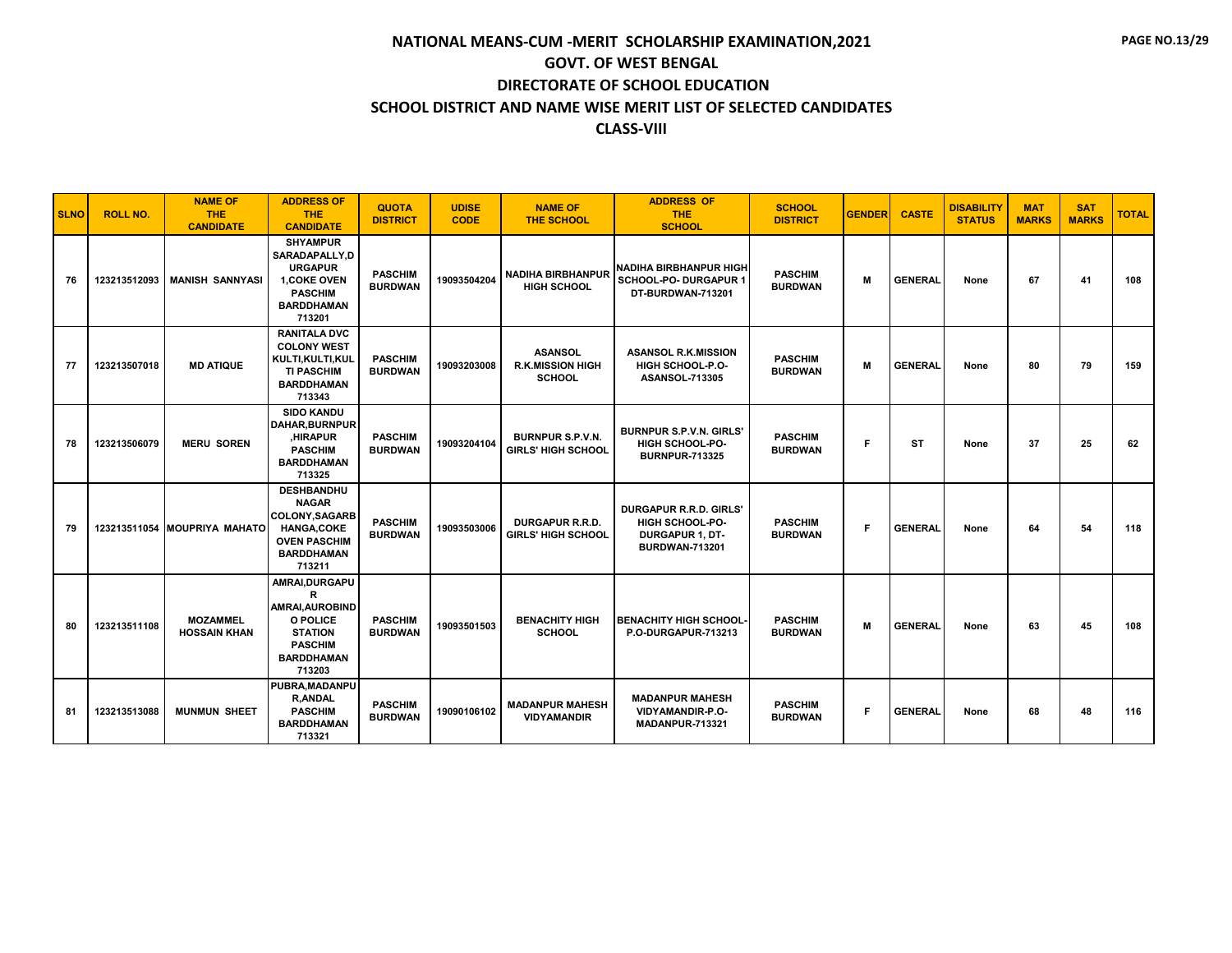| <b>SLNO</b> | <b>ROLL NO.</b> | <b>NAME OF</b><br><b>THE</b><br><b>CANDIDATE</b> | <b>ADDRESS OF</b><br><b>THE</b><br><b>CANDIDATE</b>                                                                              | <b>QUOTA</b><br><b>DISTRICT</b>  | <b>UDISE</b><br><b>CODE</b> | <b>NAME OF</b><br><b>THE SCHOOL</b>             | <b>ADDRESS OF</b><br><b>THE</b><br><b>SCHOOL</b>                                   | <b>SCHOOL</b><br><b>DISTRICT</b> | <b>GENDER</b> | <b>CASTE</b>   | <b>DISABILITY</b><br><b>STATUS</b> | <b>MAT</b><br><b>MARKS</b> | <b>SAT</b><br><b>MARKS</b> | <b>TOTAL</b> |
|-------------|-----------------|--------------------------------------------------|----------------------------------------------------------------------------------------------------------------------------------|----------------------------------|-----------------------------|-------------------------------------------------|------------------------------------------------------------------------------------|----------------------------------|---------------|----------------|------------------------------------|----------------------------|----------------------------|--------------|
| 82          |                 | 123213505066 MUNSI AMIN REHAN                    | DHANDADIHI, MUS<br>LIM<br>PARA, DHANDADI<br><b>HI, ANDAL</b><br><b>PASCHIM</b><br><b>BARDDHAMAN</b><br>713376                    | <b>PASCHIM</b><br><b>BURDWAN</b> | 19094200102                 | <b>SEARSOLE RAJ HIGH</b><br><b>SCHOOL</b>       | <b>SEARSOLE RAJ HIGH</b><br>SCHOOL-BURDWAN-713347                                  | <b>PASCHIM</b><br><b>BURDWAN</b> | M             | <b>GENERAL</b> | None                               | 75                         | 61                         | 136          |
| 83          | 123213506139    | <b>NABA SEN</b>                                  | DHANDADIHI, DHA<br><b>NDADIHI.ANDAL</b><br><b>PASCHIM</b><br><b>BARDDHAMAN</b><br>713376                                         | <b>PASCHIM</b><br><b>BURDWAN</b> | 19094200503                 | <b>RANIGANJ HIGH</b><br><b>SCHOOL</b>           | <b>RANIGANJ HIGH SCHOOL--</b><br>713347                                            | <b>PASCHIM</b><br><b>BURDWAN</b> | M             | <b>GENERAL</b> | None                               | 74                         | 55                         | 129          |
| 84          | 123213512092    | <b>NAYAN MONDAL</b>                              | <b>PALLYSHREE</b><br><b>COLONY, KRISHN</b><br><b>ANAGAR, BARJOR</b><br>A BANKURA<br>722202                                       | <b>PASCHIM</b><br><b>BURDWAN</b> | 19093504204                 | <b>NADIHA BIRBHANPUR</b><br><b>HIGH SCHOOL</b>  | <b>NADIHA BIRBHANPUR HIGH</b><br><b>SCHOOL-PO- DURGAPUR 1</b><br>DT-BURDWAN-713201 | <b>PASCHIM</b><br><b>BURDWAN</b> | M             | <b>SC</b>      | None                               | 59                         | 35                         | 94           |
| 85          | 123213505157    | <b>NIKITA DAWN</b>                               | ALKUSHA, SAMDI,<br><b>SALANPUR</b><br><b>PASCHIM</b><br><b>BARDDHAMAN</b><br>713359                                              | <b>PASCHIM</b><br><b>BURDWAN</b> | 19093104102                 | <b>ACHRA R. B. GIRLS'</b><br><b>HIGH SCHOOL</b> | <b>ACHRA R. B. GIRLS' HIGH</b><br><b>SCHOOL--713335</b>                            | <b>PASCHIM</b><br><b>BURDWAN</b> | Е             | <b>GENERAL</b> | None                               | 64                         | 44                         | 108          |
| 86          | 123213513006    | <b>NILESH DALAL</b>                              | GOPALMATH, GOP<br><b>ALMATH, DURGAP</b><br><b>UR PASCHIM</b><br><b>BARDDHAMAN</b><br>713217                                      | <b>PASCHIM</b><br><b>BURDWAN</b> | 19093503511                 | <b>GOPAL MATH HIGH</b><br><b>SCHOOL</b>         | <b>GOPAL MATH HIGH</b><br>SCHOOL-GOPAL<br>NATH, BURDWAN-713217                     | <b>PASCHIM</b><br><b>BURDWAN</b> | M             | <b>GENERAL</b> | None                               | 77                         | 59                         | 136          |
| 87          | 123213512038    | NISHA BISWAS                                     | <b>DAMODAR</b><br><b>COLONY</b><br><b>SUKANTA PALLY</b><br>ANDAL, ANDAL, AN<br><b>DAL PASCHIM</b><br><b>BARDDHAMAN</b><br>713321 | <b>PASCHIM</b><br><b>BURDWAN</b> | 19090107903                 | <b>ANDAL GIRLS' HIGH</b><br><b>SCHOOL</b>       | <b>ANDAL GIRLS' HIGH</b><br>SCHOOL-ANDAL-713321                                    | <b>PASCHIM</b><br><b>BURDWAN</b> | F             | sc             | None                               | 57                         | 37                         | 94           |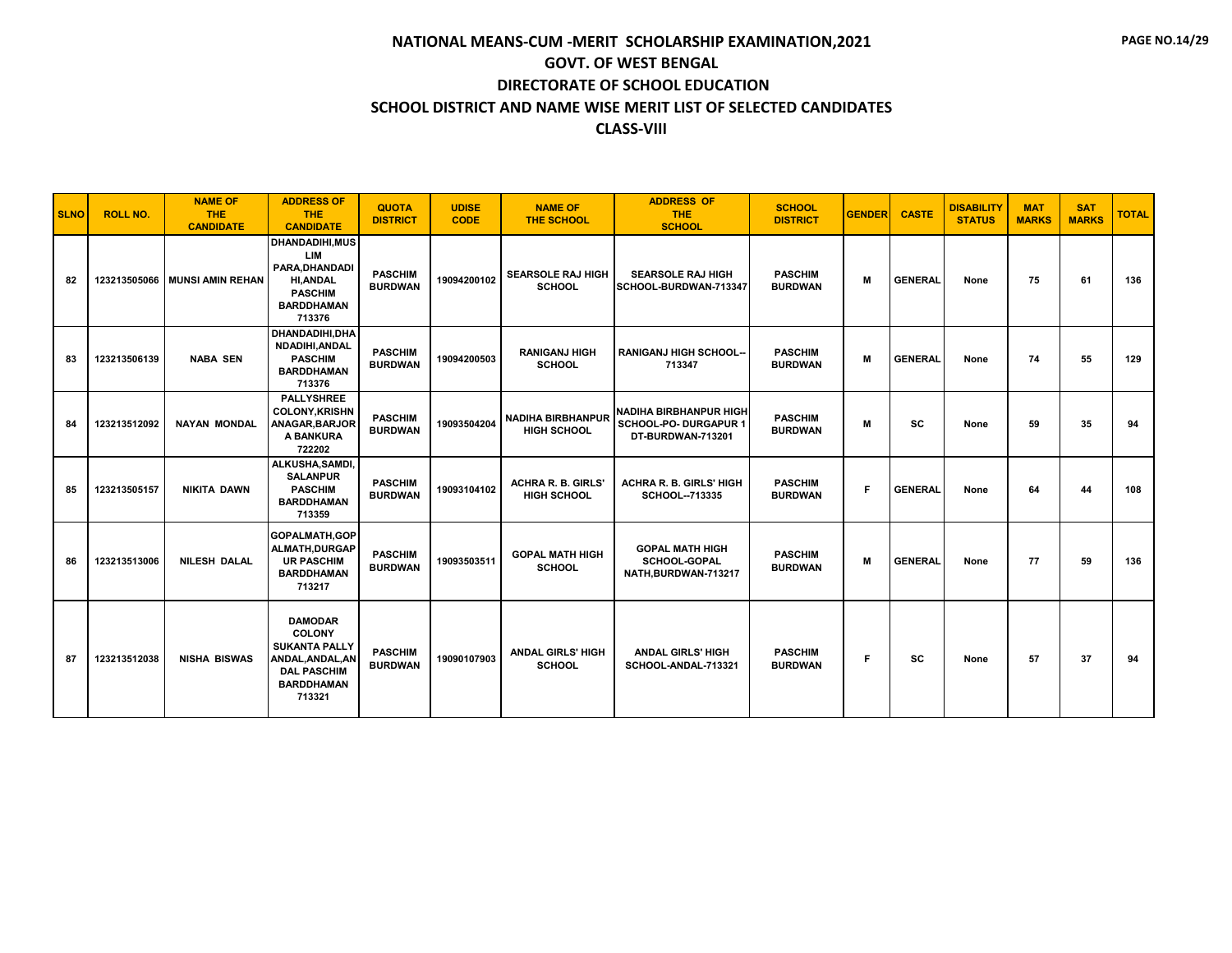| <b>SLNO</b> | <b>ROLL NO.</b> | <b>NAME OF</b><br><b>THE</b><br><b>CANDIDATE</b> | <b>ADDRESS OF</b><br><b>THE</b><br><b>CANDIDATE</b>                                                                                                                       | <b>QUOTA</b><br><b>DISTRICT</b>  | <b>UDISE</b><br><b>CODE</b> | <b>NAME OF</b><br><b>THE SCHOOL</b>                    | <b>ADDRESS OF</b><br><b>THE</b><br><b>SCHOOL</b>                                           | <b>SCHOOL</b><br><b>DISTRICT</b> | <b>GENDER</b> | <b>CASTE</b>   | <b>DISABILITY</b><br><b>STATUS</b> | <b>MAT</b><br><b>MARKS</b> | <b>SAT</b><br><b>MARKS</b> | <b>TOTAL</b> |
|-------------|-----------------|--------------------------------------------------|---------------------------------------------------------------------------------------------------------------------------------------------------------------------------|----------------------------------|-----------------------------|--------------------------------------------------------|--------------------------------------------------------------------------------------------|----------------------------------|---------------|----------------|------------------------------------|----------------------------|----------------------------|--------------|
| 88          | 123213507043    | <b>PARISHA DUTTA</b>                             | ARADANGA.<br>ASANSOL, USHAG<br><b>RAM, ASANSOL</b><br><b>SOUTH PASCHIM</b><br><b>BARDDHAMAN</b><br>713303                                                                 | <b>PASCHIM</b><br><b>BURDWAN</b> | 19093201402                 | <b>UMARANI GORAI M.K.</b><br><b>GIRLS' HIGH SCHOOL</b> | <b>UMARANI GORAI M.K.</b><br><b>GIRLS' HIGH SCHOOL--</b><br>713301                         | <b>PASCHIM</b><br><b>BURDWAN</b> | F             | <b>GENERAL</b> | None                               | 68                         | 62                         | 130          |
| 89          | 123213511034    | <b>PARNA GHOSH</b>                               | <b>SASHIPUR, GOUR</b><br><b>BAZAR,KANKSA</b><br><b>PASCHIM</b><br><b>BARDDHAMAN</b><br>713377                                                                             | <b>PASCHIM</b><br><b>BURDWAN</b> | 19091508206                 | <b>JAMDAHA HIGH</b><br><b>SCHOOL</b>                   | <b>JAMDAHA HIGH SCHOOL-</b><br>VILL- JAMDAHA. DT-<br><b>BURDWAN PO- SHIBPUR-</b><br>713212 | <b>PASCHIM</b><br><b>BURDWAN</b> | F             | <b>GENERAL</b> | None                               | 72                         | 63                         | 135          |
| 90          | 123213505084    | <b>PAYAL SARKAR</b>                              | <b>3NO MOHISHILA</b><br><b>COLONY</b><br>.ASANSOL -<br>3,ASANSOL,ASAN<br><b>SOL SOUTH</b><br><b>PASCHIM</b><br><b>BARDDHAMAN</b><br>713303                                | <b>PASCHIM</b><br><b>BURDWAN</b> | 19093202009                 | <b>USHAGRAM GIRLS'</b><br><b>HIGH SCHOOL</b>           | <b>USHAGRAM GIRLS' HIGH</b><br>SCHOOL-P.O-USHAGRAM-<br>713305                              | <b>PASCHIM</b><br><b>BURDWAN</b> | F             | <b>SC</b>      | None                               | 64                         | 34                         | 98           |
| 91          | 123213505091    | <b>PAYAL SINGHA</b>                              | <b>TARBANGLA</b><br><b>WATER</b><br>TANK, RANIGANJ,<br><b>RANIGANJ</b><br><b>PASCHIM</b><br><b>BARDDHAMAN</b><br>713347                                                   | <b>PASCHIM</b><br><b>BURDWAN</b> | 19094200502                 | <b>RANIGANJ G.M.GIRLS'</b><br><b>HIGH SCHOOL</b>       | <b>RANIGANJ G.M.GIRLS'</b><br><b>HIGH SCHOOL--713347</b>                                   | <b>PASCHIM</b><br><b>BURDWAN</b> | F             | <b>GENERAL</b> | None                               | 76                         | 48                         | 124          |
| 92          | 123213506221    | <b>PRATYUSH KUMAR</b><br><b>RAJAK</b>            | <b>BUDHA</b><br><b>CHAKRABROTY</b><br><b>LANE NEAR KALI</b><br><b>PANDEY</b><br>SCHOOL, ASANSO<br><b>L,ASANSOL</b><br><b>SOUTH PASCHIM</b><br><b>BARDDHAMAN</b><br>713301 | <b>PASCHIM</b><br><b>BURDWAN</b> | 19093200605                 | <b>ST. JOSEPH'S HIGH</b><br><b>SCHOOL</b>              | <b>ST. JOSEPH'S HIGH</b><br>SCHOOL-PO- ASANSOL, DT-<br><b>BURDWAN-713301</b>               | <b>PASCHIM</b><br><b>BURDWAN</b> | M             | <b>SC</b>      | None                               | 69                         | 36                         | 105          |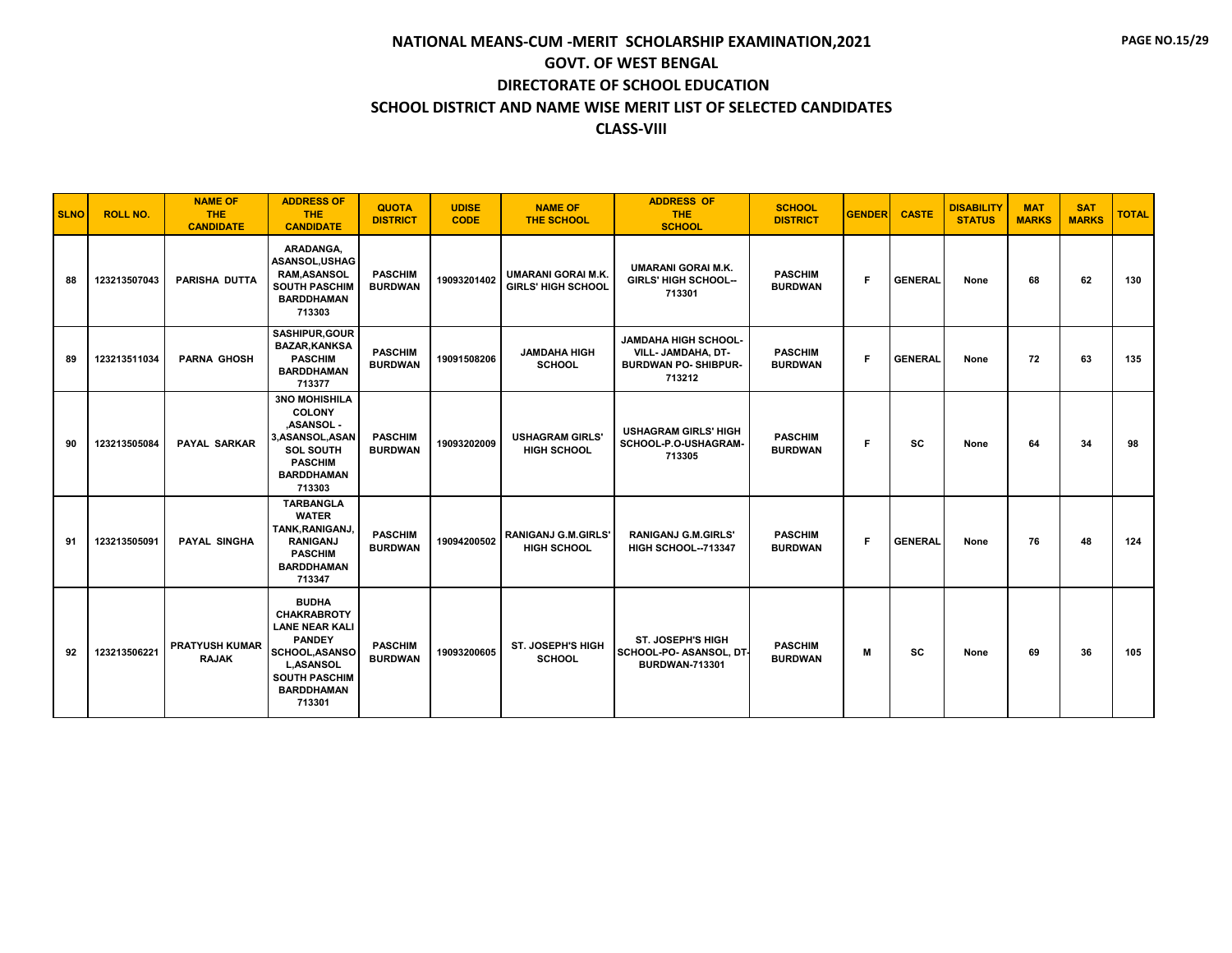| <b>SLNO</b> | <b>ROLL NO.</b> | <b>NAME OF</b><br><b>THE</b><br><b>CANDIDATE</b> | <b>ADDRESS OF</b><br><b>THE</b><br><b>CANDIDATE</b>                                                    | <b>QUOTA</b><br><b>DISTRICT</b>  | <b>UDISE</b><br><b>CODE</b> | <b>NAME OF</b><br><b>THE SCHOOL</b>              | <b>ADDRESS OF</b><br><b>THE</b><br><b>SCHOOL</b>                                                                  | <b>SCHOOL</b><br><b>DISTRICT</b> | <b>GENDER</b> | <b>CASTE</b>   | <b>DISABILITY</b><br><b>STATUS</b> | <b>MAT</b><br><b>MARKS</b> | <b>SAT</b><br><b>MARKS</b> | <b>TOTAL</b> |
|-------------|-----------------|--------------------------------------------------|--------------------------------------------------------------------------------------------------------|----------------------------------|-----------------------------|--------------------------------------------------|-------------------------------------------------------------------------------------------------------------------|----------------------------------|---------------|----------------|------------------------------------|----------------------------|----------------------------|--------------|
| 93          | 123213512031    | <b>PREETI KONA</b><br><b>KUMAR</b>               | <b>GORAI</b><br>PARA, ANDALGRA<br><b>M,ANDAL</b><br><b>PASCHIM</b><br><b>BARDDHAMAN</b><br>713321      | <b>PASCHIM</b><br><b>BURDWAN</b> | 19090115402                 | <b>ONDAL VILLAGE HIGH</b><br><b>SCHOOL</b>       | <b>ONDAL VILLAGE HIGH</b><br>SCHOOL--713321                                                                       | <b>PASCHIM</b><br><b>BURDWAN</b> | F             | <b>GENERAL</b> | None                               | 77                         | 80                         | 157          |
| 94          | 123213507139    | <b>PRIANGSHU ROY</b>                             | <b>JAMGRAM,JAMGR</b><br><b>AM.BARABANI</b><br><b>PASCHIM</b><br><b>BARDDHAMAN</b><br>713315            | <b>PASCHIM</b><br><b>BURDWAN</b> | 19090401703                 | <b>JAMGRAM ANCHALIK</b><br><b>HIGH SCHOOL</b>    | <b>JAMGRAM ANCHALIK HIGH</b><br>SCHOOL-VILL- JAMGRAM,<br><b>PS-BARABANI PO-</b><br>JAMGRAM DT- BURDWAN-<br>713315 | <b>PASCHIM</b><br><b>BURDWAN</b> | M             | <b>GENERAL</b> | None                               | 65                         | 43                         | 108          |
| 95          |                 | 123213505104 PRITHENA MONDAL                     | <b>MONDAL</b><br>PARA, EGARA, RA<br><b>NIGANJ PASCHIM</b><br><b>BARDDHAMAN</b><br>713323               | <b>PASCHIM</b><br><b>BURDWAN</b> | 19094200502                 | <b>RANIGANJ G.M.GIRLS'</b><br><b>HIGH SCHOOL</b> | <b>RANIGANJ G.M.GIRLS'</b><br>HIGH SCHOOL--713347                                                                 | <b>PASCHIM</b><br><b>BURDWAN</b> | F             | <b>SC</b>      | None                               | 57                         | 31                         | 88           |
| 96          | 123213506012    | PRIYAJIT MAJI                                    | <b>FATHEPUR, SITAR</b><br>AMPUR, ASANSOL<br><b>SOUTH PASCHIM</b><br><b>BARDDHAMAN</b><br>713359        | <b>PASCHIM</b><br><b>BURDWAN</b> | 19093204107                 | <b>SUBHASPALLI</b><br><b>BIDYANIKETAN</b>        | <b>SUBHASPALLI</b><br><b>BIDYANIKETAN-VILL-</b><br><b>SUBASHPALLI P.O-</b><br><b>BURNPUR-713325</b>               | <b>PASCHIM</b><br><b>BURDWAN</b> | M             | <b>SC</b>      | None                               | 56                         | 39                         | 95           |
| 97          | 123213513131    | <b>PRIYANCI DEY</b><br><b>MALAKAR</b>            | <b>B-2 MILAN</b><br>PALLY, AMRAI, DU<br><b>RGAPUR</b><br><b>PASCHIM</b><br><b>BARDDHAMAN</b><br>713203 | <b>PASCHIM</b><br><b>BURDWAN</b> | 19093501503                 | <b>BENACHITY HIGH</b><br><b>SCHOOL</b>           | <b>BENACHITY HIGH SCHOOL</b><br>P.O-DURGAPUR-713213                                                               | <b>PASCHIM</b><br><b>BURDWAN</b> | F             | <b>GENERAL</b> | None                               | 67                         | 41                         | 108          |
| 98          | 123213507144    | PRIYANKA GORAI                                   | <b>NAMO</b><br>PARA, BIRKULTI, J<br><b>AMURIA PASCHIM</b><br><b>BARDDHAMAN</b><br>713334               | <b>PASCHIM</b><br><b>BURDWAN</b> | 19093700606                 | <b>RAJPUR NANDI HIGH</b><br><b>SCHOOL</b>        | <b>RAJPUR NANDI HIGH</b><br>SCHOOL-VILL+PO=NANDI<br><b>JHARA</b><br><b>GAMURIA.BURDWAN-</b><br>713344             | <b>PASCHIM</b><br><b>BURDWAN</b> | F             | <b>GENERAL</b> | None                               | 55                         | 56                         | 111          |
| 99          | 123213506199    | PRIYANSHU MAJI                                   | SANCTORIA, DISH<br><b>ERGARH.KULTI</b><br><b>PASCHIM</b><br><b>BARDDHAMAN</b><br>713333                | <b>PASCHIM</b><br><b>BURDWAN</b> | 19094001909                 | <b>DISHERGARH A.C.</b><br><b>INSTITUTION</b>     | <b>DISHERGARH A.C.</b><br><b>INSTITUTION-PO-</b><br><b>DISHERGARH, DT-</b><br><b>BURDWAN-713333</b>               | <b>PASCHIM</b><br><b>BURDWAN</b> | M             | <b>SC</b>      | None                               | 61                         | 47                         | 108          |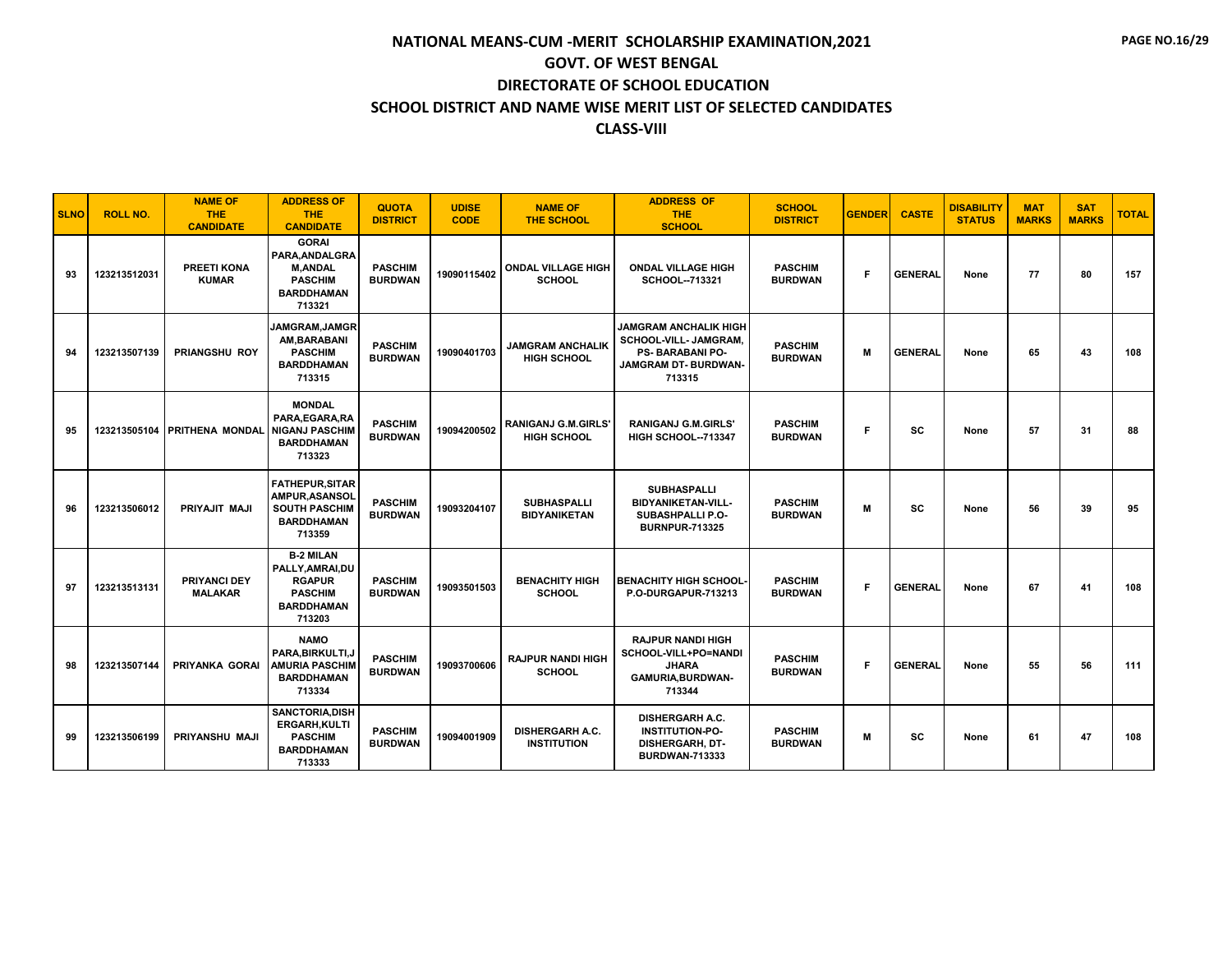| <b>SLNO</b> | <b>ROLL NO.</b> | <b>NAME OF</b><br><b>THE</b><br><b>CANDIDATE</b> | <b>ADDRESS OF</b><br><b>THE</b><br><b>CANDIDATE</b>                                                                                         | <b>QUOTA</b><br><b>DISTRICT</b>  | <b>UDISE</b><br><b>CODE</b> | <b>NAME OF</b><br><b>THE SCHOOL</b>                        | <b>ADDRESS OF</b><br><b>THE</b><br><b>SCHOOL</b>                                                    | <b>SCHOOL</b><br><b>DISTRICT</b> | <b>GENDER</b> | <b>CASTE</b>   | <b>DISABILITY</b><br><b>STATUS</b> | <b>MAT</b><br><b>MARKS</b> | <b>SAT</b><br><b>MARKS</b> | <b>TOTAL</b> |
|-------------|-----------------|--------------------------------------------------|---------------------------------------------------------------------------------------------------------------------------------------------|----------------------------------|-----------------------------|------------------------------------------------------------|-----------------------------------------------------------------------------------------------------|----------------------------------|---------------|----------------|------------------------------------|----------------------------|----------------------------|--------------|
| 100         | 123213511125    | <b>PUJA DAS</b>                                  | <b>G/45 NATUN</b><br><b>PALLY G</b><br><b>BLOCK, BENACHIT</b><br><b>Y.DURGAPUR</b><br><b>PASCHIM</b><br><b>BARDDHAMAN</b><br>713213         | <b>PASCHIM</b><br><b>BURDWAN</b> | 19093501503                 | <b>BENACHITY HIGH</b><br><b>SCHOOL</b>                     | <b>BENACHITY HIGH SCHOOL-</b><br><b>P.O-DURGAPUR-713213</b>                                         | <b>PASCHIM</b><br><b>BURDWAN</b> | F.            | <b>GENERAL</b> | None                               | 63                         | 48                         | 111          |
| 101         | 123213506023    | <b>PURBA</b><br><b>CHATTERJEE</b>                | <b>UPPER</b><br>CHELIDANGA, UPP<br><b>ER</b><br><b>CHELIDANGA.ASA</b><br><b>NSOL SOUTH</b><br><b>PASCHIM</b><br><b>BARDDHAMAN</b><br>713304 | <b>PASCHIM</b><br><b>BURDWAN</b> | 19093200504                 | <b>MANIMALA GIRLS'</b><br><b>HIGH SCHOOL(HS)</b>           | <b>MANIMALA GIRLS' HIGH</b><br>SCHOOL(HS)--713304                                                   | <b>PASCHIM</b><br><b>BURDWAN</b> | F.            | <b>GENERAL</b> | None                               | 61                         | 48                         | 109          |
| 102         | 123213507109    | <b>RAHUL MONDAL</b>                              | <b>SENRALEIGH</b><br><b>MORE, KANYAPUR</b><br><b>ASANSOL NORTH</b><br><b>PASCHIM</b><br><b>BARDDHAMAN</b><br>713341                         | <b>PASCHIM</b><br><b>BURDWAN</b> | 19090402502                 | PANCHGACHIA M.V.<br><b>VIDYAYATAN</b>                      | PANCHGACHIA M.V.<br>VIDYAYATAN-VILL+P.O-<br>PANCGACHIA, BURDWAN-<br>713341                          | <b>PASCHIM</b><br><b>BURDWAN</b> | M             | <b>SC</b>      | None                               | 67                         | 52                         | 119          |
| 103         | 123213507005    | <b>RAJAT MANDAL</b>                              | <b>BIPIN</b><br><b>MANDAL, DOMOH</b><br>ANI<br><b>BAZAR, BARABANI</b><br><b>PASCHIM</b><br><b>BARDDHAMAN</b><br>713334                      | <b>PASCHIM</b><br><b>BURDWAN</b> | 19093203008                 | <b>ASANSOL</b><br><b>R.K.MISSION HIGH</b><br><b>SCHOOL</b> | <b>ASANSOL R.K.MISSION</b><br>HIGH SCHOOL-P.O-<br><b>ASANSOL-713305</b>                             | <b>PASCHIM</b><br><b>BURDWAN</b> | M             | <b>SC</b>      | None                               | 70                         | 52                         | 122          |
| 104         | 123213507019    | <b>RAKSHIT BAURI</b>                             | <b>BANDANGA,DISH</b><br>ERGARH, KULTI<br><b>PASCHIM</b><br><b>BARDDHAMAN</b><br>713333                                                      | <b>PASCHIM</b><br><b>BURDWAN</b> | 19094001909                 | <b>DISHERGARH A.C.</b><br><b>INSTITUTION</b>               | <b>DISHERGARH A.C.</b><br><b>INSTITUTION-PO-</b><br><b>DISHERGARH, DT-</b><br><b>BURDWAN-713333</b> | <b>PASCHIM</b><br><b>BURDWAN</b> | M             | <b>SC</b>      | None                               | 61                         | 38                         | 99           |
| 105         | 123213507032    | <b>REESAV</b><br><b>CHATTERJEE</b>               | <b>NETAJI</b><br><b>COLONY, DISHER</b><br><b>GARH,KULTI</b><br><b>PASCHIM</b><br><b>BARDDHAMAN</b><br>713333                                | <b>PASCHIM</b><br><b>BURDWAN</b> | 19094001909                 | <b>DISHERGARH A.C.</b><br><b>INSTITUTION</b>               | <b>DISHERGARH A.C.</b><br><b>INSTITUTION-PO-</b><br>DISHERGARH, DT-<br><b>BURDWAN-713333</b>        | <b>PASCHIM</b><br><b>BURDWAN</b> | М             | <b>GENERAL</b> | None                               | 76                         | 57                         | 133          |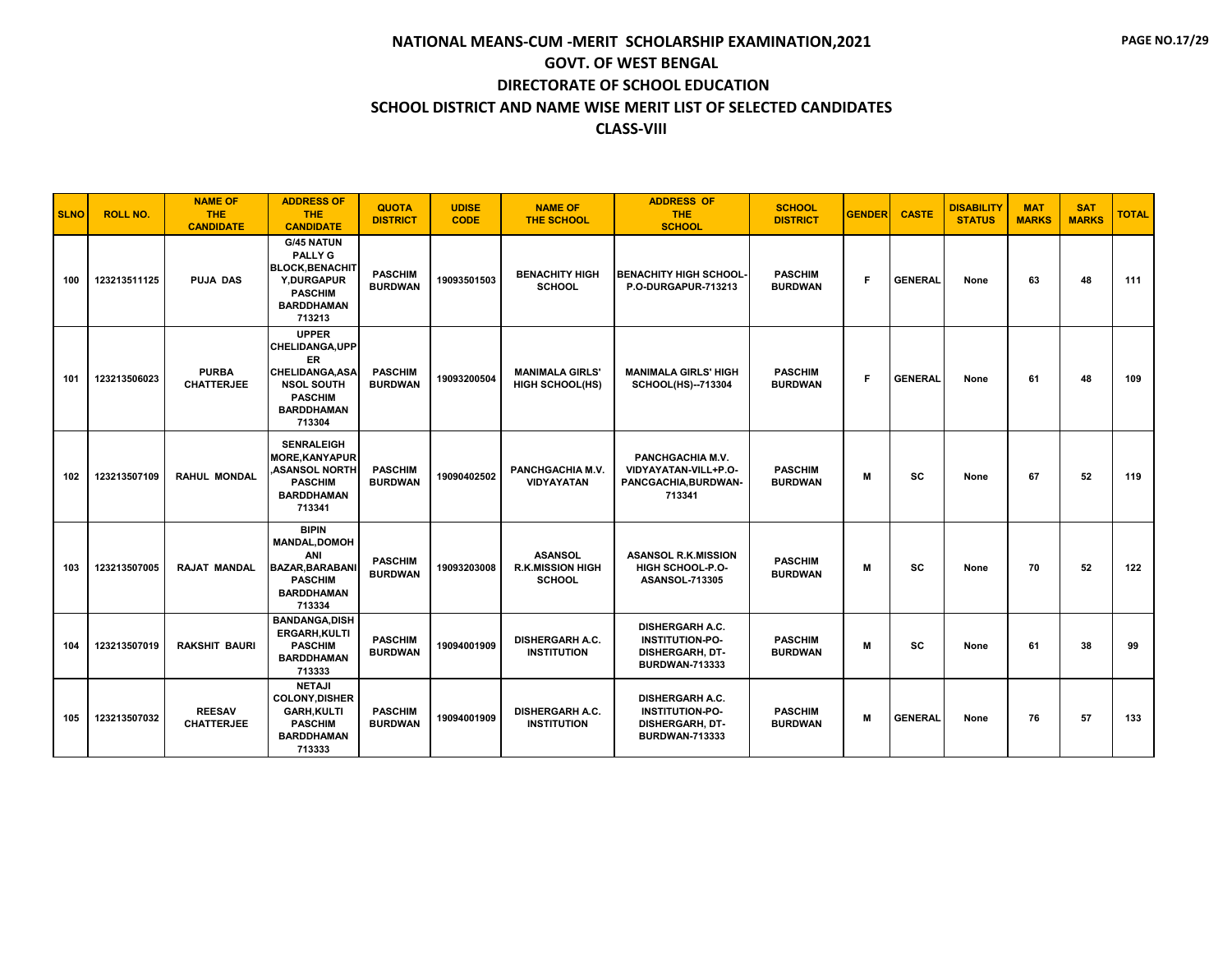| <b>SLNO</b> | <b>ROLL NO.</b> | <b>NAME OF</b><br><b>THE</b><br><b>CANDIDATE</b> | <b>ADDRESS OF</b><br><b>THE</b><br><b>CANDIDATE</b>                                                                     | <b>QUOTA</b><br><b>DISTRICT</b>  | <b>UDISE</b><br><b>CODE</b> | <b>NAME OF</b><br><b>THE SCHOOL</b>                 | <b>ADDRESS OF</b><br><b>THE</b><br><b>SCHOOL</b>                                                                                           | <b>SCHOOL</b><br><b>DISTRICT</b> | <b>GENDER</b> | <b>CASTE</b>   | <b>DISABILITY</b><br><b>STATUS</b> | <b>MAT</b><br><b>MARKS</b> | <b>SAT</b><br><b>MARKS</b> | <b>TOTAL</b> |
|-------------|-----------------|--------------------------------------------------|-------------------------------------------------------------------------------------------------------------------------|----------------------------------|-----------------------------|-----------------------------------------------------|--------------------------------------------------------------------------------------------------------------------------------------------|----------------------------------|---------------|----------------|------------------------------------|----------------------------|----------------------------|--------------|
| 106         | 123213505026    | <b>RIMA PAL</b>                                  | <b>SCHOOL</b><br>PARA, PATMOHAN<br>A.HIRAPUR<br><b>PASCHIM</b><br><b>BARDDHAMAN</b><br>713371                           | <b>PASCHIM</b><br><b>BURDWAN</b> | 19093201104                 | <b>DHAKESWARI HIGH</b><br><b>SCHOOL</b>             | <b>DHAKESWARI HIGH</b><br>SCHOOL-P.O-URJANAGAR-<br>713361                                                                                  | <b>PASCHIM</b><br><b>BURDWAN</b> | F             | <b>GENERAL</b> | None                               | 73                         | 40                         | 113          |
| 107         | 123213505152    | <b>RIMPA NANDI</b>                               | <b>DAKSHIN PARA</b><br><b>HIJALGORA, HIJAL</b><br><b>GORA, JAMURIA</b><br><b>PASCHIM</b><br><b>BARDDHAMAN</b><br>713362 | <b>PASCHIM</b><br><b>BURDWAN</b> | 19260404504                 | <b>HIJALGORA JUNIOR</b><br><b>GIRLS HIGH SCHOOL</b> | <b>HIJALGORA JUNIOR GIRLS</b><br>HIGH SCHOOL-PO<br>HIJALGORA-713362                                                                        | <b>PASCHIM</b><br><b>BURDWAN</b> | F             | <b>GENERAL</b> | None                               | 65                         | 47                         | 112          |
| 108         | 123213505023    | <b>RISHITA MAJI</b>                              | <b>VILL</b><br><b>ACHRA, ACHRA, S</b><br><b>ALANPUR</b><br><b>PASCHIM</b><br><b>BARDDHAMAN</b><br>713335                | <b>PASCHIM</b><br><b>BURDWAN</b> | 19093104102                 | <b>ACHRA R. B. GIRLS'</b><br><b>HIGH SCHOOL</b>     | <b>ACHRA R. B. GIRLS' HIGH</b><br><b>SCHOOL--713335</b>                                                                                    | <b>PASCHIM</b><br><b>BURDWAN</b> | F.            | <b>GENERAL</b> | None                               | 71                         | 55                         | 126          |
| 109         | 123213505063    | <b>RIYA BAURI</b>                                | <b>KHAS</b><br>KENDA, BAHULA, J<br><b>AMURIA PASCHIM</b><br><b>BARDDHAMAN</b><br>713322                                 | <b>PASCHIM</b><br><b>BURDWAN</b> |                             | 19091207102 KENDA HIGH SCHOOL                       | <b>KENDA HIGH SCHOOL-</b><br>KENDA P.O-KENDA-713342                                                                                        | <b>PASCHIM</b><br><b>BURDWAN</b> | F.            | SC             | None                               | 55                         | 39                         | 94           |
| 110         | 123213511030    | <b>RIYA GARAI</b>                                | $3/26$ ,<br>DHUNARAPLOT.<br><b>BENACHITY, BENA</b><br>CHITY, DURGAPU<br><b>R PASCHIM</b><br><b>BARDDHAMAN</b><br>713213 | <b>PASCHIM</b><br><b>BURDWAN</b> | 19093501503                 | <b>BENACHITY HIGH</b><br><b>SCHOOL</b>              | <b>BENACHITY HIGH SCHOOL-</b><br>P.O-DURGAPUR-713213                                                                                       | <b>PASCHIM</b><br><b>BURDWAN</b> | F.            | <b>GENERAL</b> | None                               | 68                         | 61                         | 129          |
| 111         | 123213506034    | <b>RIYA KARMAKAR</b>                             | <b>BOGRA</b><br><b>COLONY, DEVCHA</b><br><b>ND</b><br>NAGAR, JAMURIA<br><b>PASCHIM</b><br><b>BARDDHAMAN</b><br>713332   | <b>PASCHIM</b><br><b>BURDWAN</b> | 19093701404                 | <b>BOGRA V.M. HIGH</b><br><b>SCHOOL</b>             | <b>BOGRA V.M. HIGH SCHOOL</b><br>P.S-JAMURIA P.O-BOGRA<br><b>SUB--DIVISION ASANSOL</b><br><b>DIS-BURDWAN WEST</b><br><b>BENGAL.-713332</b> | <b>PASCHIM</b><br><b>BURDWAN</b> | F.            | <b>GENERAL</b> | None                               | 56                         | 52                         | 108          |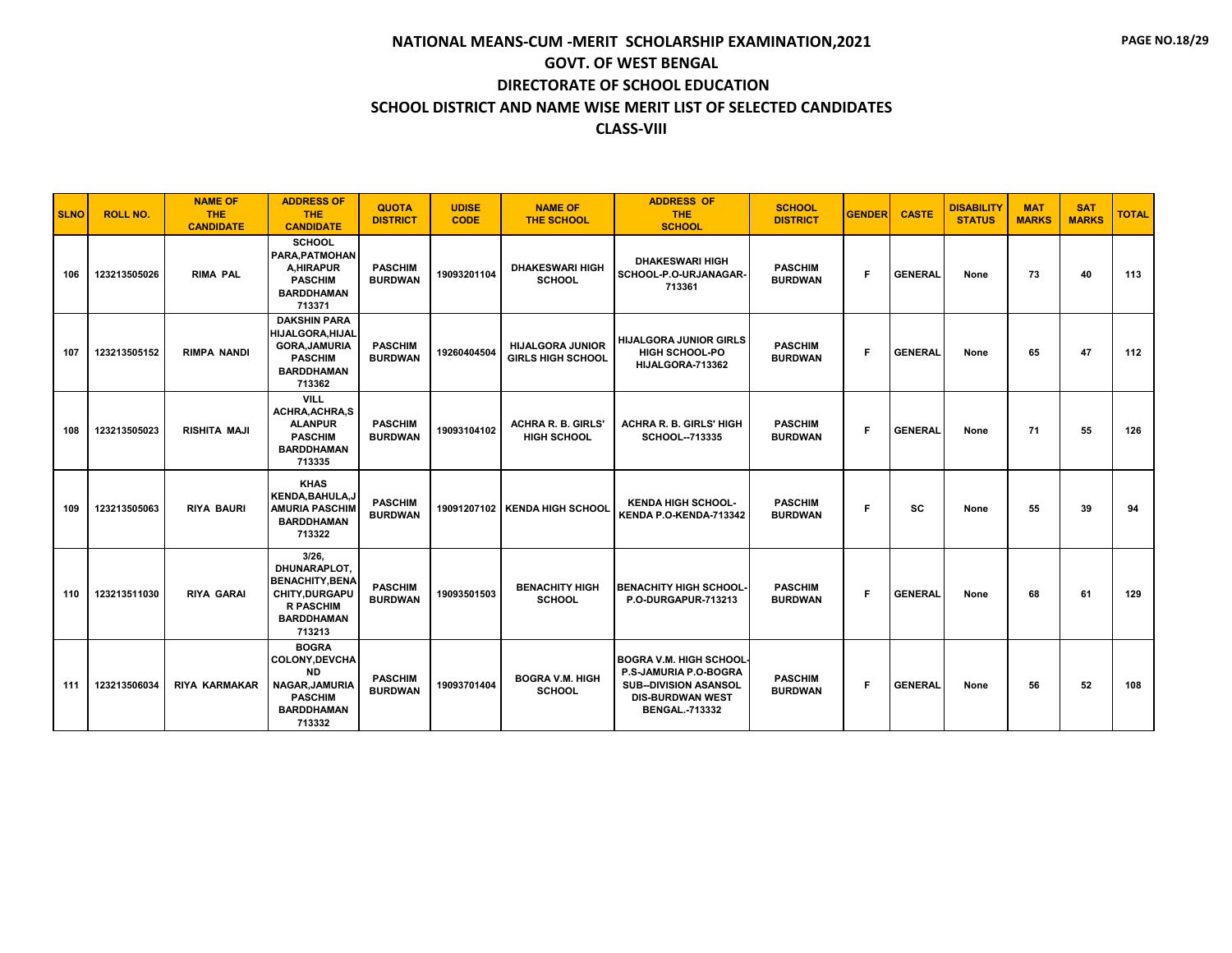| <b>SLNO</b> | <b>ROLL NO.</b> | <b>NAME OF</b><br><b>THE</b><br><b>CANDIDATE</b> | <b>ADDRESS OF</b><br><b>THE</b><br><b>CANDIDATE</b>                                                    | <b>QUOTA</b><br><b>DISTRICT</b>  | <b>UDISE</b><br><b>CODE</b> | <b>NAME OF</b><br><b>THE SCHOOL</b>                        | <b>ADDRESS OF</b><br><b>THE</b><br><b>SCHOOL</b>                                     | <b>SCHOOL</b><br><b>DISTRICT</b> | <b>GENDER</b> | <b>CASTE</b>   | <b>DISABILITY</b><br><b>STATUS</b> | <b>MAT</b><br><b>MARKS</b> | <b>SAT</b><br><b>MARKS</b> | <b>TOTAL</b> |
|-------------|-----------------|--------------------------------------------------|--------------------------------------------------------------------------------------------------------|----------------------------------|-----------------------------|------------------------------------------------------------|--------------------------------------------------------------------------------------|----------------------------------|---------------|----------------|------------------------------------|----------------------------|----------------------------|--------------|
| 112         | 123213512089    | <b>RIYA MONDAL</b>                               | L/B<br>7/6,DURGAPUR,C<br><b>OKE OVEN</b><br><b>PASCHIM</b><br><b>BARDDHAMAN</b><br>713201              | <b>PASCHIM</b><br><b>BURDWAN</b> | 19093504008                 | <b>DURGAPUR GIRLS'</b><br><b>HIGH SCHOOL</b>               | <b>DURGAPUR GIRLS' HIGH</b><br>SCHOOL-P.O-DURGAPUR-2-<br>713202                      | <b>PASCHIM</b><br><b>BURDWAN</b> | Е             | <b>GENERAL</b> | None                               | 57                         | 63                         | 120          |
| 113         | 123213513098    | <b>ROHIT DAS</b>                                 | NIL, UKHRA, ANDA<br><b>PASCHIM</b><br><b>BARDDHAMAN</b><br>713363                                      | <b>PASCHIM</b><br><b>BURDWAN</b> | 19090100404                 | <b>UKHRAK.B.</b><br><b>INSTITUTION</b>                     | <b>UKHRA K.B. INSTITUTION-</b><br>713363                                             | <b>PASCHIM</b><br><b>BURDWAN</b> | M             | <b>GENERAL</b> | None                               | 67                         | 61                         | 128          |
| 114         |                 | 123213507174 ROHIT KUMBHAKAR                     | <b>HARISADI, ACHRA,</b><br><b>SALANPUR</b><br><b>PASCHIM</b><br><b>BARDDHAMAN</b><br>713335            | <b>PASCHIM</b><br><b>BURDWAN</b> | 19093104103                 | <b>ACHRA JAGNESWAR</b><br><b>INSTITUTION</b>               | <b>ACHRA JAGNESWAR</b><br>INSTITUTION--713335                                        | <b>PASCHIM</b><br><b>BURDWAN</b> | M             | <b>GENERAL</b> | None                               | 61                         | 59                         | 120          |
| 115         | 123213505101    | <b>RUDRA NARAYAN</b><br><b>MONDAL</b>            | <b>MONDAL</b><br>PARA, KALIPAHAR<br><b>I.RANIGANJ</b><br><b>PASCHIM</b><br><b>BARDDHAMAN</b><br>713339 | <b>PASCHIM</b><br><b>BURDWAN</b> | 19093202205                 | <b>ASANSOL OLD</b><br><b>STATION HIGH</b><br><b>SCHOOL</b> | <b>ASANSOL OLD STATION</b><br><b>HIGH SCHOOL--712303</b>                             | <b>PASCHIM</b><br><b>BURDWAN</b> | M             | <b>GENERAL</b> | None                               | 71                         | 47                         | 118          |
| 116         | 123213506035    | <b>RUDRANIL DAS</b>                              | <b>TANTI</b><br>PARA.BAKTARNA<br><b>GAR.RANIGANJ</b><br><b>PASCHIM</b><br><b>BARDDHAMAN</b><br>713321  | <b>PASCHIM</b><br><b>BURDWAN</b> | 19093001002                 | <b>BAKTARNAGAR HIGH</b><br><b>SCHOOL</b>                   | <b>BAKTARNAGAR HIGH</b><br>SCHOOL-VILL+P.O-<br>BAKTARNAGAR-713321                    | <b>PASCHIM</b><br><b>BURDWAN</b> | м             | <b>SC</b>      | None                               | 62                         | 31                         | 93           |
| 117         | 123213511141    | <b>RUPAM MONDAL</b>                              | <b>PALLYSHREE</b><br>COLONY.PO<br><b>KRISHNANAGAR.</b><br><b>BARJORA</b><br>BANKURA 722202             | <b>PASCHIM</b><br><b>BURDWAN</b> | 19093504204                 | <b>NADIHA BIRBHANPUR</b><br><b>HIGH SCHOOL</b>             | <b>NADIHA BIRBHANPUR HIGH</b><br>SCHOOL-PO- DURGAPUR 1<br>DT-BURDWAN-713201          | <b>PASCHIM</b><br><b>BURDWAN</b> | м             | <b>SC</b>      | None                               | 70                         | 40                         | 110          |
| 118         | 123213505196    | <b>SAGAR BADYAKAR</b>                            | CHURULIA, CHUR<br>ULIA, JAMURIA<br><b>PASCHIM</b><br><b>BARDDHAMAN</b><br>713368                       | <b>PASCHIM</b><br><b>BURDWAN</b> | 19091206001                 | <b>KABITIRTHA</b><br><b>CHURULIA NAZRUL</b><br><b>VID</b>  | <b>KABITIRTHA CHURULIA</b><br>NAZRUL VID-VII +P.O -<br>CHURULIA . BURDWAN-<br>713368 | <b>PASCHIM</b><br><b>BURDWAN</b> | м             | <b>SC</b>      | None                               | 63                         | 40                         | 103          |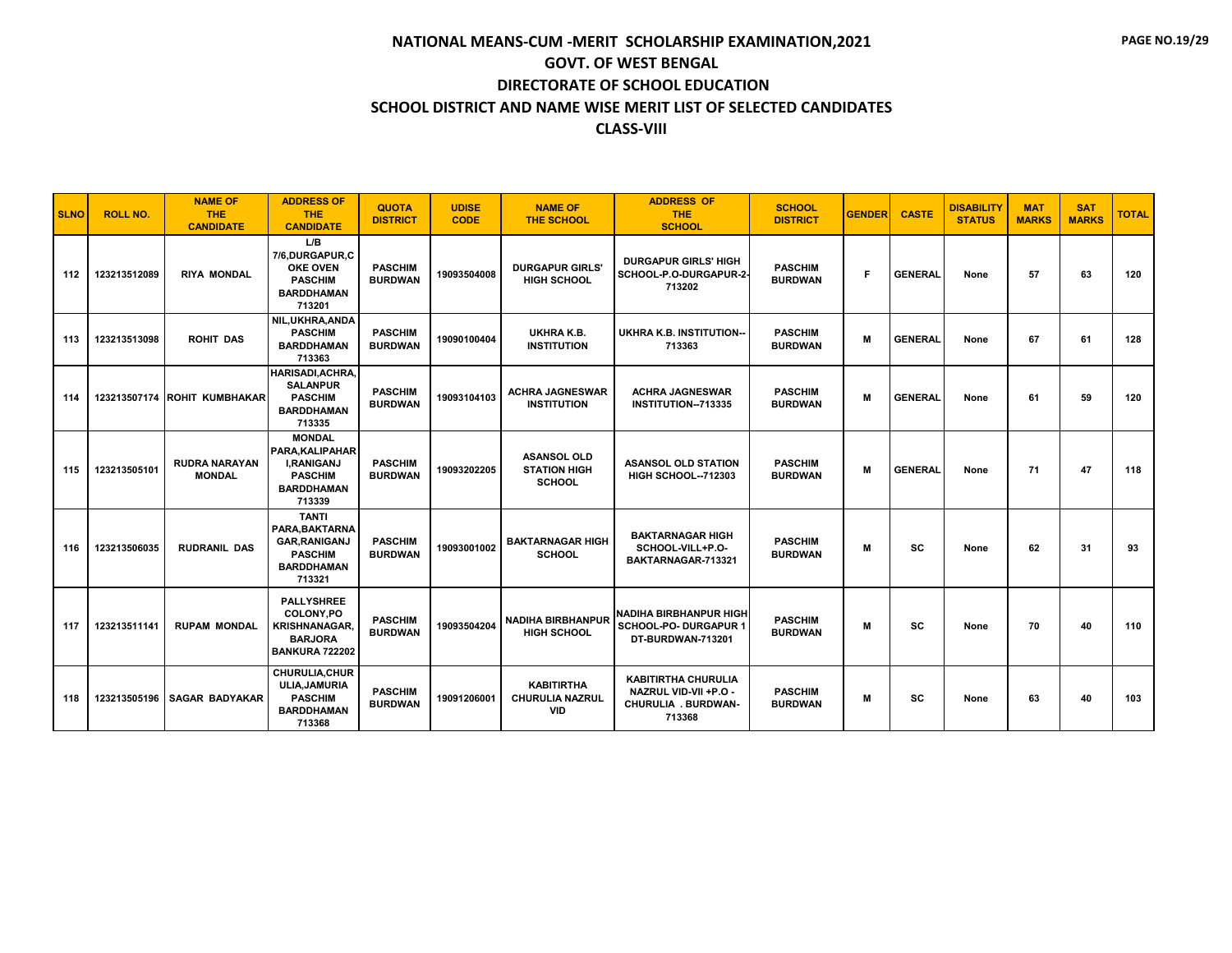| <b>SLNO</b> | <b>ROLL NO.</b> | <b>NAME OF</b><br><b>THE</b><br><b>CANDIDATE</b> | <b>ADDRESS OF</b><br><b>THE</b><br><b>CANDIDATE</b>                                                                     | <b>QUOTA</b><br><b>DISTRICT</b>  | <b>UDISE</b><br><b>CODE</b> | <b>NAME OF</b><br><b>THE SCHOOL</b>              | <b>ADDRESS OF</b><br><b>THE</b><br><b>SCHOOL</b>                                 | <b>SCHOOL</b><br><b>DISTRICT</b> | <b>GENDER</b> | <b>CASTE</b>   | <b>DISABILITY</b><br><b>STATUS</b> | <b>MAT</b><br><b>MARKS</b> | <b>SAT</b><br><b>MARKS</b> | <b>TOTAL</b> |
|-------------|-----------------|--------------------------------------------------|-------------------------------------------------------------------------------------------------------------------------|----------------------------------|-----------------------------|--------------------------------------------------|----------------------------------------------------------------------------------|----------------------------------|---------------|----------------|------------------------------------|----------------------------|----------------------------|--------------|
| 119         | 123213506138    | <b>SAGNIK LAI</b>                                | 112 DR B B ROAD<br><b>SCHOOL</b><br>PARA, RANIGANJ.<br><b>RANIGANJ</b><br><b>PASCHIM</b><br><b>BARDDHAMAN</b><br>713347 | <b>PASCHIM</b><br><b>BURDWAN</b> | 19094200503                 | <b>RANIGANJ HIGH</b><br><b>SCHOOL</b>            | <b>RANIGANJ HIGH SCHOOL--</b><br>713347                                          | <b>PASCHIM</b><br><b>BURDWAN</b> | M             | <b>GENERAL</b> | None                               | 67                         | 50                         | 117          |
| 120         | 123213506169    | <b>SAMAPTI LAYEK</b>                             | <b>ALUTHIA, PATMOH</b><br><b>ANA, HIRAPUR</b><br><b>PASCHIM</b><br><b>BARDDHAMAN</b><br>713371                          | <b>PASCHIM</b><br><b>BURDWAN</b> | 19093200504                 | <b>MANIMALA GIRLS'</b><br><b>HIGH SCHOOL(HS)</b> | <b>MANIMALA GIRLS' HIGH</b><br>SCHOOL(HS)--713304                                | <b>PASCHIM</b><br><b>BURDWAN</b> | F             | <b>SC</b>      | None                               | 77                         | 64                         | 141          |
| 121         | 123213513016    | <b>SANCHITA</b><br><b>BADYAKAR</b>               | <b>1/5 COLONY</b><br><b>RAMPRASADPUR</b><br>COLONY, ANDAL, A<br><b>NDAL PASCHIM</b><br><b>BARDDHAMAN</b><br>713321      | <b>PASCHIM</b><br><b>BURDWAN</b> | 19090107903                 | <b>ANDAL GIRLS' HIGH</b><br><b>SCHOOL</b>        | <b>ANDAL GIRLS' HIGH</b><br>SCHOOL-ANDAL-713321                                  | <b>PASCHIM</b><br><b>BURDWAN</b> | F             | <b>SC</b>      | None                               | 54                         | 48                         | 102          |
| 122         | 123213506131    | <b>SANCHITA DHIBAR</b>                           | <b>NANDI.GOYALA</b><br>PARA, NANDI, JAM<br><b>URIA PASCHIM</b><br><b>BARDDHAMAN</b><br>713344                           | <b>PASCHIM</b><br><b>BURDWAN</b> | 19093202009                 | <b>USHAGRAM GIRLS'</b><br><b>HIGH SCHOOL</b>     | <b>USHAGRAM GIRLS' HIGH</b><br>SCHOOL-P.O-USHAGRAM-<br>713305                    | <b>PASCHIM</b><br><b>BURDWAN</b> | F             | <b>SC</b>      | None                               | 67                         | 45                         | 112          |
| 123         | 123213511074    | <b>SANCHITA SAHA</b>                             | PIYALA.DURGAPU<br><b>R.COKE OVEN</b><br><b>PASCHIM</b><br><b>BARDDHAMAN</b><br>713208                                   | <b>PASCHIM</b><br><b>BURDWAN</b> | 19093501402                 | <b>BHIRINGI GIRLS' HIGH</b><br><b>SCHOOL</b>     | <b>BHIRINGI GIRLS' HIGH</b><br>SCHOOL-PO DURGAPUR<br>13 DIST. BURDWAN-<br>713213 | <b>PASCHIM</b><br><b>BURDWAN</b> | F.            | <b>SC</b>      | None                               | 60                         | 47                         | 107          |
| 124         | 123213513048    | <b>SAPTARSHI</b><br><b>KHETRAPAL</b>             | <b>PURBO</b><br>PARA, BIRUDIHA, K<br><b>ANKSA PASCHIM</b><br><b>BARDDHAMAN</b><br>713148                                | <b>PASCHIM</b><br><b>BURDWAN</b> | 19091506802                 | <b>BIRUDIHA HIGH</b><br><b>SCHOOL</b>            | <b>BIRUDIHA HIGH SCHOOL-</b><br>VILL+PO- BIRUDIHA DT-<br><b>BURDWAN-713148</b>   | <b>PASCHIM</b><br><b>BURDWAN</b> | F.            | <b>SC</b>      | None                               | 73                         | 30                         | 103          |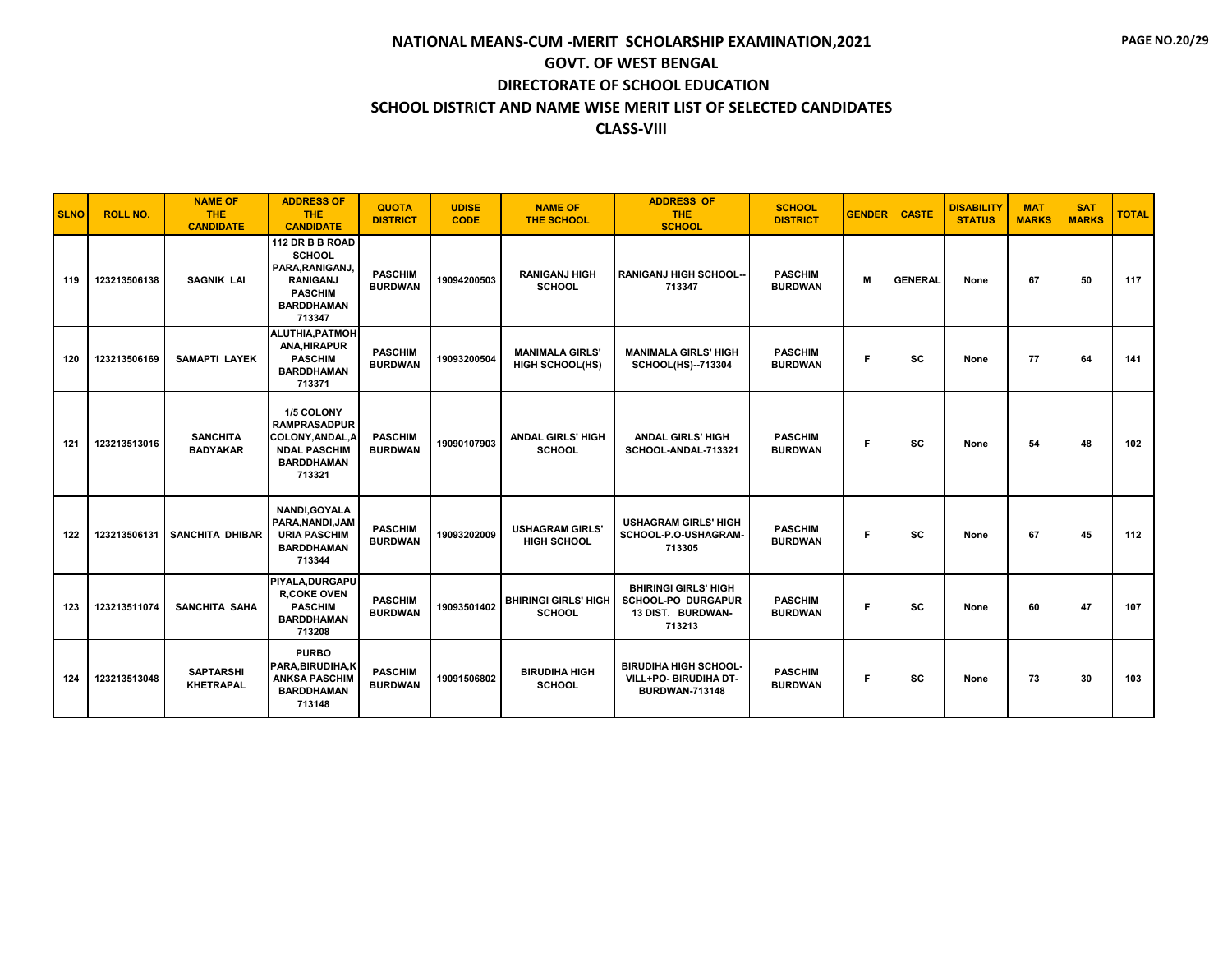| <b>SLNO</b> | <b>ROLL NO.</b> | <b>NAME OF</b><br>THE.<br><b>CANDIDATE</b> | <b>ADDRESS OF</b><br><b>THE</b><br><b>CANDIDATE</b>                                                                                  | <b>QUOTA</b><br><b>DISTRICT</b>  | <b>UDISE</b><br><b>CODE</b> | <b>NAME OF</b><br><b>THE SCHOOL</b>              | <b>ADDRESS OF</b><br><b>THE</b><br><b>SCHOOL</b>              | <b>SCHOOL</b><br><b>DISTRICT</b> | <b>GENDER</b> | <b>CASTE</b>   | <b>DISABILITY</b><br><b>STATUS</b> | <b>MAT</b><br><b>MARKS</b> | <b>SAT</b><br><b>MARKS</b> | <b>TOTAL</b> |
|-------------|-----------------|--------------------------------------------|--------------------------------------------------------------------------------------------------------------------------------------|----------------------------------|-----------------------------|--------------------------------------------------|---------------------------------------------------------------|----------------------------------|---------------|----------------|------------------------------------|----------------------------|----------------------------|--------------|
| 125         | 123213512071    | <b>SATHI MONDAL</b>                        | <b>DHIBARPARA</b><br><b>GOPINATHPUR,SA</b><br><b>GARBHANGA,COK</b><br><b>E OVEN PASCHIM</b><br><b>BARDDHAMAN</b><br>713211           | <b>PASCHIM</b><br><b>BURDWAN</b> | 19093502904                 | <b>SAGAR BHANGA HIGH</b><br>SCHOOL (G.S)         | <b>SAGAR BHANGA HIGH</b><br>SCHOOL (G.S)--713211              | <b>PASCHIM</b><br><b>BURDWAN</b> | F             | <b>SC</b>      | None                               | 52                         | 39                         | 91           |
| 126         | 123213506038    | <b>SAYAN GHOSH</b>                         | SAMDI<br>ROAD, ACHRA, SAL<br><b>ANPUR PASCHIM</b><br><b>BARDDHAMAN</b><br>713335                                                     | <b>PASCHIM</b><br><b>BURDWAN</b> | 19093104103                 | <b>ACHRA JAGNESWAR</b><br><b>INSTITUTION</b>     | <b>ACHRA JAGNESWAR</b><br>INSTITUTION--713335                 | <b>PASCHIM</b><br><b>BURDWAN</b> | M             | <b>GENERAL</b> | None                               | 60                         | 62                         | 122          |
| 127         | 123213511073    | <b>SHAMBHUNATH</b><br><b>RUIDAS</b>        | <b>JAMAI</b><br>PARA, PANDAVES<br><b>WAR, PANDAVES</b><br><b>WAR PASCHIM</b><br><b>BARDDHAMAN</b><br>713346                          | <b>PASCHIM</b><br><b>BURDWAN</b> | 19092511902                 | <b>BAIDYANATHPUR</b><br><b>HIGH SCHOOL</b>       | <b>BAIDYANATHPUR HIGH</b><br>SCHOOL--713346                   | <b>PASCHIM</b><br><b>BURDWAN</b> | M             | <b>SC</b>      | None                               | 59                         | 28                         | 87           |
| 128         | 123213507009    | <b>SHANTASHREE</b><br><b>DUTTA</b>         | <b>KANKHAYA</b><br><b>MADHYA</b><br>PARA, KANKHAYA,<br><b>ASANSOL NORTH</b><br><b>PASCHIM</b><br><b>BARDDHAMAN</b><br>713373         | <b>PASCHIM</b><br><b>BURDWAN</b> | 19093202009                 | <b>USHAGRAM GIRLS'</b><br><b>HIGH SCHOOL</b>     | <b>USHAGRAM GIRLS' HIGH</b><br>SCHOOL-P.O-USHAGRAM-<br>713305 | <b>PASCHIM</b><br><b>BURDWAN</b> | F             | <b>GENERAL</b> | None                               | 67                         | 56                         | 123          |
| 129         | 123213505020    | <b>SHIBANI</b><br><b>MUKHERJEE</b>         | <b>SHANTINAGAR</b><br><b>NEAR KALI</b><br><b>MANDIR, BURNPU</b><br><b>R,HIRAPUR</b><br><b>PASCHIM</b><br><b>BARDDHAMAN</b><br>713325 | <b>PASCHIM</b><br><b>BURDWAN</b> | 19093200504                 | <b>MANIMALA GIRLS'</b><br><b>HIGH SCHOOL(HS)</b> | <b>MANIMALA GIRLS' HIGH</b><br>SCHOOL(HS)--713304             | <b>PASCHIM</b><br><b>BURDWAN</b> | F             | <b>GENERAL</b> | None                               | 72                         | 46                         | 118          |
| 130         | 123213505198    | <b>SHIPRA MONDAL</b>                       | <b>NEW</b><br>EGARA, EGARA, R<br><b>ANIGANJ</b><br><b>PASCHIM</b><br><b>BARDDHAMAN</b><br>713323                                     | <b>PASCHIM</b><br><b>BURDWAN</b> | 19094200502                 | <b>RANIGANJ G.M.GIRLS'</b><br><b>HIGH SCHOOL</b> | <b>RANIGANJ G.M.GIRLS'</b><br>HIGH SCHOOL--713347             | <b>PASCHIM</b><br><b>BURDWAN</b> | F             | sc             | None                               | 47                         | 41                         | 88           |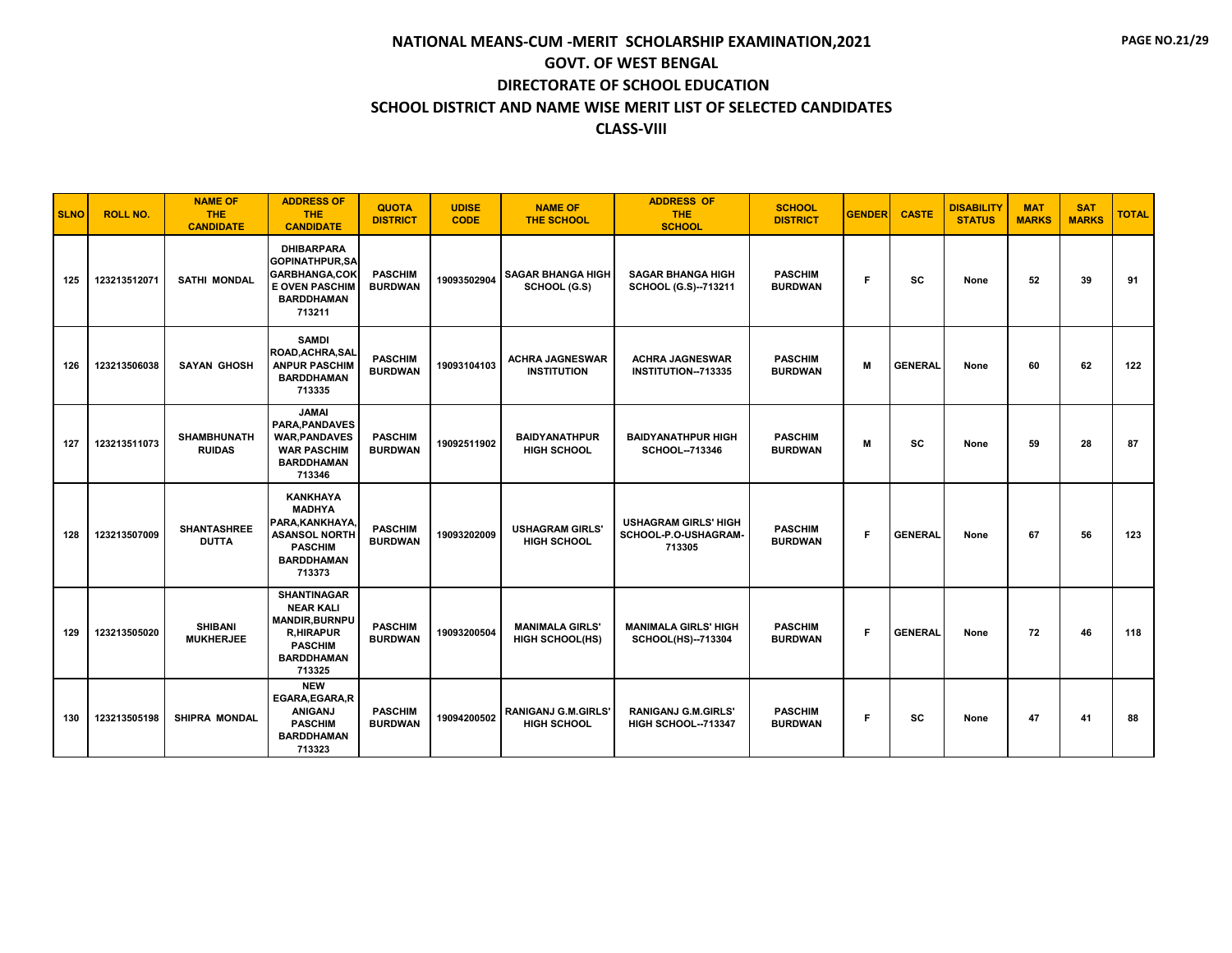| <b>SLNO</b> | <b>ROLL NO.</b> | <b>NAME OF</b><br><b>THE</b><br><b>CANDIDATE</b> | <b>ADDRESS OF</b><br><b>THE</b><br><b>CANDIDATE</b>                                                                           | <b>QUOTA</b><br><b>DISTRICT</b>  | <b>UDISE</b><br><b>CODE</b> | <b>NAME OF</b><br><b>THE SCHOOL</b>                              | <b>ADDRESS OF</b><br><b>THE</b><br><b>SCHOOL</b>                                                    | <b>SCHOOL</b><br><b>DISTRICT</b> | <b>GENDER</b> | <b>CASTE</b>   | <b>DISABILITY</b><br><b>STATUS</b> | <b>MAT</b><br><b>MARKS</b> | <b>SAT</b><br><b>MARKS</b> | <b>TOTAL</b> |
|-------------|-----------------|--------------------------------------------------|-------------------------------------------------------------------------------------------------------------------------------|----------------------------------|-----------------------------|------------------------------------------------------------------|-----------------------------------------------------------------------------------------------------|----------------------------------|---------------|----------------|------------------------------------|----------------------------|----------------------------|--------------|
| 131         | 123213507008    | <b>SHRABANI GORAI</b>                            | <b>B C ROAD KUMAR</b><br><b>BAZAR, RANIGANJ</b><br>RANIGANJ,<br><b>PASCHIM</b><br><b>BARDDHAMAN</b><br>713347                 | <b>PASCHIM</b><br><b>BURDWAN</b> | 19094200902                 | <b>RANIGANJ J.BALIKA</b><br><b>VIDYALAYA (HS)</b>                | RANIGANJ J.BALIKA<br>VIDYALAYA (HS)--713347                                                         | <b>PASCHIM</b><br><b>BURDWAN</b> | F             | <b>GENERAL</b> | None                               | 67                         | 44                         | 111          |
| 132         | 123213512062    | <b>SHREYA GHOSH</b>                              | JAMGORA, JAMGO<br><b>RA,FARIDPUR</b><br><b>PASCHIM</b><br><b>BARDDHAMAN</b><br>713385                                         | <b>PASCHIM</b><br><b>BURDWAN</b> | 19090808003                 | LAUDOHA K.T.B.<br><b>INSTITUTION</b>                             | LAUDOHA K.T.B.<br>INSTITUTION-VILL+P.O-<br><b>LAUDOHA-713385</b>                                    | <b>PASCHIM</b><br><b>BURDWAN</b> | F             | <b>GENERAL</b> | None                               | 68                         | 41                         | 109          |
| 133         | 123213506108    | <b>SHREYASREE GIRI</b>                           | <b>BUDHA NAMO</b><br>PARA, ASANSOL, A<br><b>SANSOL SOUTH</b><br><b>PASCHIM</b><br><b>BARDDHAMAN</b><br>713301                 | <b>PASCHIM</b><br><b>BURDWAN</b> | 19093200704                 | <b>ASANSOL TULSIRANI</b><br><b>BALIKA SIKSHA</b><br><b>SADAN</b> | <b>ASANSOL TULSIRANI</b><br><b>BALIKA SIKSHA SADAN-PO-</b><br>ASANSOL, DT- BURDWAN-<br>713301       | <b>PASCHIM</b><br><b>BURDWAN</b> | F             | <b>GENERAL</b> | None                               | 76                         | 61                         | 137          |
| 134         | 123213512049    | SHRIJA DEY                                       | <b>GOPALPUR</b><br><b>PASCHIM</b><br>PARA, GOPALPUR,<br><b>KANKSA</b><br><b>PASCHIM</b><br><b>BARDDHAMAN</b><br>713212        | <b>PASCHIM</b><br><b>BURDWAN</b> | 19091505801                 | <b>GOPALPUR GIRLS'</b><br><b>HIGH SCHOOL</b>                     | <b>GOPALPUR GIRLS' HIGH</b><br>SCHOOL-VILL+P.O-<br><b>GOPALPUR-713212</b>                           | <b>PASCHIM</b><br><b>BURDWAN</b> | F             | <b>GENERAL</b> | None                               | 76                         | 59                         | 135          |
| 135         |                 | 123213513137 SHUBHAM MONDAL                      | <b>GOPALMATH.</b><br><b>JAGURBANDH</b><br>PLOT.GOPALMAT<br><b>H.DURGAPUR</b><br><b>PASCHIM</b><br><b>BARDDHAMAN</b><br>713217 | <b>PASCHIM</b><br><b>BURDWAN</b> | 19093503511                 | <b>GOPAL MATH HIGH</b><br><b>SCHOOL</b>                          | <b>GOPAL MATH HIGH</b><br>SCHOOL-GOPAL<br>NATH, BURDWAN-713217                                      | <b>PASCHIM</b><br><b>BURDWAN</b> | M             | <b>GENERAL</b> | None                               | 66                         | 55                         | 121          |
| 136         | 123213505180    | <b>SHUBHODEEP</b><br><b>MONDAL</b>               | SANCTORIA, DISH<br><b>ERGARH.KULTI</b><br><b>PASCHIM</b><br><b>BARDDHAMAN</b><br>713333                                       | <b>PASCHIM</b><br><b>BURDWAN</b> | 19094001909                 | <b>DISHERGARH A.C.</b><br><b>INSTITUTION</b>                     | <b>DISHERGARH A.C.</b><br><b>INSTITUTION-PO-</b><br><b>DISHERGARH, DT-</b><br><b>BURDWAN-713333</b> | <b>PASCHIM</b><br><b>BURDWAN</b> | M             | SC             | None                               | 54                         | 35                         | 89           |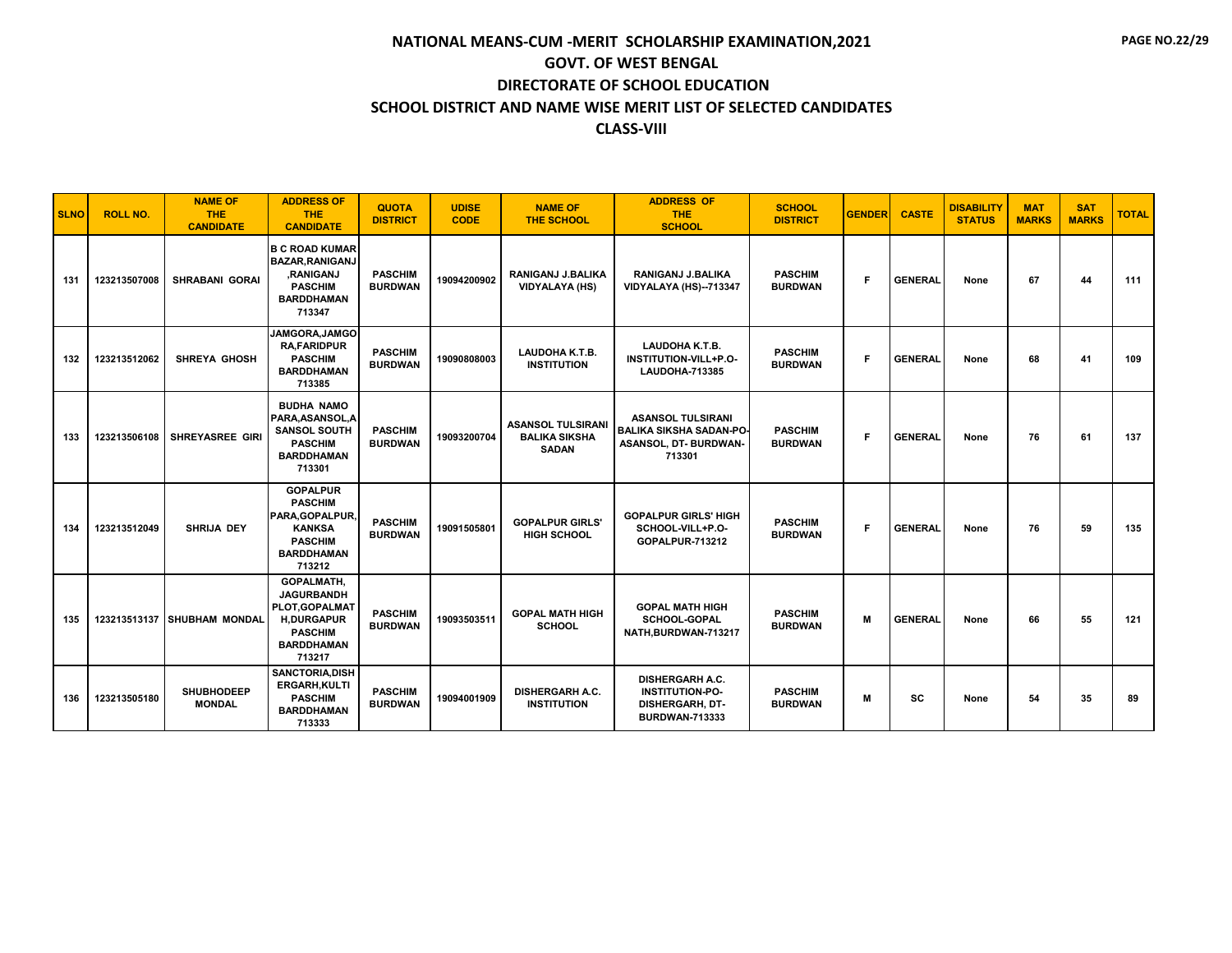| <b>SLNO</b> | <b>ROLL NO.</b> | <b>NAME OF</b><br>THE.<br><b>CANDIDATE</b> | <b>ADDRESS OF</b><br><b>THE</b><br><b>CANDIDATE</b>                                                               | <b>QUOTA</b><br><b>DISTRICT</b>  | <b>UDISE</b><br><b>CODE</b> | <b>NAME OF</b><br><b>THE SCHOOL</b>                                | <b>ADDRESS OF</b><br><b>THE</b><br><b>SCHOOL</b>                                            | <b>SCHOOL</b><br><b>DISTRICT</b> | <b>GENDER</b> | <b>CASTE</b>   | <b>DISABILITY</b><br><b>STATUS</b> | <b>MAT</b><br><b>MARKS</b> | <b>SAT</b><br><b>MARKS</b> | <b>TOTAL</b> |
|-------------|-----------------|--------------------------------------------|-------------------------------------------------------------------------------------------------------------------|----------------------------------|-----------------------------|--------------------------------------------------------------------|---------------------------------------------------------------------------------------------|----------------------------------|---------------|----------------|------------------------------------|----------------------------|----------------------------|--------------|
| 137         | 123213506151    | <b>SHYAMASREE</b><br><b>DHIBAR</b>         | <b>BADYAKAR</b><br>PARA, SHIBPUR, J<br>AMURIA PASCHIM<br><b>BARDDHAMAN</b><br>713330                              | <b>PASCHIM</b><br><b>BURDWAN</b> | 19093202009                 | <b>USHAGRAM GIRLS'</b><br><b>HIGH SCHOOL</b>                       | <b>USHAGRAM GIRLS' HIGH</b><br>SCHOOL-P.O-USHAGRAM-<br>713305                               | <b>PASCHIM</b><br><b>BURDWAN</b> | F.            | <b>SC</b>      | None                               | 61                         | 44                         | 105          |
| 138         |                 | 123213507168 SHYAMASREE OJHA               | <b>SIMULGRAM</b><br>KULTI, KULTI, KUL<br><b>TI PASCHIM</b><br><b>BARDDHAMAN</b><br>713343                         | <b>PASCHIM</b><br><b>BURDWAN</b> | 19094002405                 | <b>KULTI GIRLS' HIGH</b><br><b>SCHOOL</b>                          | <b>KULTI GIRLS' HIGH</b><br>SCHOOL-P.O-KULTI-713124                                         | <b>PASCHIM</b><br><b>BURDWAN</b> | F.            | <b>GENERAL</b> | None                               | 64                         | 73                         | 137          |
| 139         | 123213511134    | <b>SIMON MURMU</b>                         | KUMARDIHI, KUMA<br><b>RDIHI, PANDAVES</b><br><b>WAR PASCHIM</b><br><b>BARDDHAMAN</b><br>713363                    | <b>PASCHIM</b><br><b>BURDWAN</b> | 19092507702                 | <b>KUMARDIHI UDAYAN</b><br><b>BIDYANIKETAN</b>                     | <b>KUMARDIHI UDAYAN</b><br>BIDYANIKETAN--713363                                             | <b>PASCHIM</b><br><b>BURDWAN</b> | М             | ST             | None                               | 33                         | 29                         | 62           |
| 140         | 123213507130    | <b>SIMRAN HELA</b>                         | <b>SANCTORIA</b><br><b>GOALA</b><br><b>PARA.DISERGAR</b><br><b>H,KULTI PASCHIM</b><br><b>BARDDHAMAN</b><br>713333 | <b>PASCHIM</b><br><b>BURDWAN</b> | 19094001906                 | <b>SANCTORIA</b><br><b>DISHERGARH GIRLS'</b><br><b>HIGH SCHOOL</b> | <b>SANCTORIA DISHERGARH</b><br><b>GIRLS' HIGH SCHOOL-</b><br>VILL+P.O-DISHERGARH-<br>713333 | <b>PASCHIM</b><br><b>BURDWAN</b> | F.            | <b>SC</b>      | None                               | 64                         | 30                         | 94           |
| 141         | 123213507017    | <b>SMRITIKANA GOPE</b>                     | <b>VILLAGE</b><br>CHELOD.CHELOD.<br><b>RANIGANJ</b><br><b>PASCHIM</b><br><b>BARDDHAMAN</b><br>713339              | <b>PASCHIM</b><br><b>BURDWAN</b> | 19093201402                 | UMARANI GORAI M.K.<br><b>GIRLS' HIGH SCHOOL</b>                    | <b>UMARANI GORAI M.K.</b><br><b>GIRLS' HIGH SCHOOL--</b><br>713301                          | <b>PASCHIM</b><br><b>BURDWAN</b> | F.            | <b>GENERAL</b> | None                               | 65                         | 59                         | 124          |
| 142         | 123213507052    | <b>SOMAPTI PAL</b>                         | 0, ETHORA, ASANS<br><b>OL NORTH</b><br><b>PASCHIM</b><br><b>BARDDHAMAN</b><br>713359                              | <b>PASCHIM</b><br><b>BURDWAN</b> | 19093201402                 | UMARANI GORAI M.K.<br><b>GIRLS' HIGH SCHOOL</b>                    | <b>UMARANI GORAI M.K.</b><br><b>GIRLS' HIGH SCHOOL--</b><br>713301                          | <b>PASCHIM</b><br><b>BURDWAN</b> | F.            | <b>GENERAL</b> | None                               | 70                         | 56                         | 126          |
| 143         | 123213511075    | <b>SOMUDRA</b><br><b>KARMAKAR</b>          | NANDIPARA.BIRU<br><b>DIHA.KANKSA</b><br><b>PASCHIM</b><br><b>BARDDHAMAN</b><br>713148                             | <b>PASCHIM</b><br><b>BURDWAN</b> | 19091506802                 | <b>BIRUDIHA HIGH</b><br><b>SCHOOL</b>                              | <b>BIRUDIHA HIGH SCHOOL-</b><br><b>VILL+PO- BIRUDIHA DT-</b><br><b>BURDWAN-713148</b>       | <b>PASCHIM</b><br><b>BURDWAN</b> | м             | <b>GENERAL</b> | None                               | 62                         | 47                         | 109          |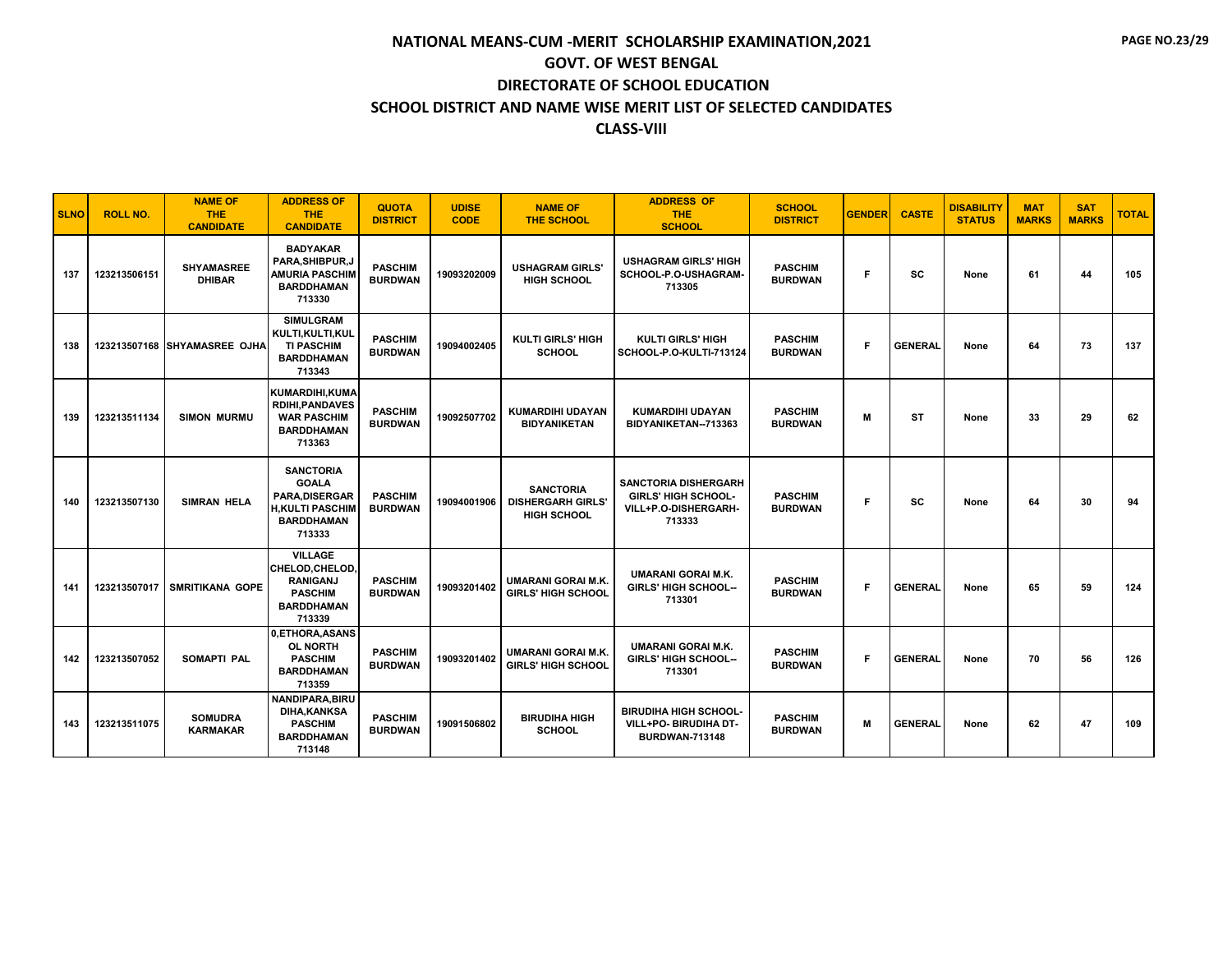| <b>SLNO</b> | <b>ROLL NO.</b> | <b>NAME OF</b><br><b>THE</b><br><b>CANDIDATE</b> | <b>ADDRESS OF</b><br><b>THE</b><br><b>CANDIDATE</b>                                                                   | <b>QUOTA</b><br><b>DISTRICT</b>  | <b>UDISE</b><br><b>CODE</b> | <b>NAME OF</b><br><b>THE SCHOOL</b>                       | <b>ADDRESS OF</b><br><b>THE</b><br><b>SCHOOL</b>                                                           | <b>SCHOOL</b><br><b>DISTRICT</b> | <b>GENDER</b> | <b>CASTE</b>   | <b>DISABILITY</b><br><b>STATUS</b> | <b>MAT</b><br><b>MARKS</b> | <b>SAT</b><br><b>MARKS</b> | <b>TOTAL</b> |
|-------------|-----------------|--------------------------------------------------|-----------------------------------------------------------------------------------------------------------------------|----------------------------------|-----------------------------|-----------------------------------------------------------|------------------------------------------------------------------------------------------------------------|----------------------------------|---------------|----------------|------------------------------------|----------------------------|----------------------------|--------------|
| 144         | 123213511106    | <b>SONALI DAS</b>                                | <b>BAISNAB</b><br>PARA, BENACHITY<br>,DURGAPUR<br><b>PASCHIM</b><br><b>BARDDHAMAN</b><br>713213                       | <b>PASCHIM</b><br><b>BURDWAN</b> | 19093501402                 | <b>BHIRINGI GIRLS' HIGH</b><br><b>SCHOOL</b>              | <b>BHIRINGI GIRLS' HIGH</b><br><b>SCHOOL-PO DURGAPUR</b><br>13 DIST. BURDWAN-<br>713213                    | <b>PASCHIM</b><br><b>BURDWAN</b> | F             | <b>GENERAL</b> | None                               | 64                         | 51                         | 115          |
| 145         |                 | 123213513106 SOUMADIP BISWAS                     | <b>SITARAMPUR</b><br><b>COLONY.KRISHN</b><br><b>ANAGAR, BARJOR</b><br><b>A PASCHIM</b><br><b>BARDDHAMAN</b><br>722202 | <b>PASCHIM</b><br><b>BURDWAN</b> | 19093504204                 | <b>NADIHA BIRBHANPUR</b><br><b>HIGH SCHOOL</b>            | NADIHA BIRBHANPUR HIGH<br><b>SCHOOL-PO- DURGAPUR 1</b><br>DT-BURDWAN-713201                                | <b>PASCHIM</b><br><b>BURDWAN</b> | M             | <b>GENERAL</b> | None                               | 70                         | 52                         | 122          |
| 146         |                 | 123213511129   SOUMALYA HAZRA                    | <b>C/O - DHANANJOY</b><br><b>HAZRA.DAKSHINK</b><br>HANDA, ANDAL<br><b>PASCHIM</b><br><b>BARDDHAMAN</b><br>713321      | <b>PASCHIM</b><br><b>BURDWAN</b> | 19090100404                 | <b>UKHRAK.B.</b><br><b>INSTITUTION</b>                    | <b>UKHRA K.B. INSTITUTION--</b><br>713363                                                                  | <b>PASCHIM</b><br><b>BURDWAN</b> | M             | <b>GENERAL</b> | None                               | 63                         | 51                         | 114          |
| 147         | 123213507126    | <b>SOUMEN PAL</b>                                | ALUTHIA, PATMOH<br><b>ANA.HIRAPUR</b><br><b>PASCHIM</b><br><b>BARDDHAMAN</b><br>713371                                | <b>PASCHIM</b><br><b>BURDWAN</b> | 19093204107                 | <b>SUBHASPALLI</b><br><b>BIDYANIKETAN</b>                 | <b>SUBHASPALLI</b><br><b>BIDYANIKETAN-VILL-</b><br>SUBASHPALLI P.O-<br><b>BURNPUR-713325</b>               | <b>PASCHIM</b><br><b>BURDWAN</b> | M             | <b>GENERAL</b> | None                               | 73                         | 41                         | 114          |
| 148         | 123213505184    | <b>SOUMIK</b><br><b>BHATTACHARJEE</b>            | <b>SARAT</b><br>PALLY, ASANSOL.<br><b>ASANSOL SOUTH</b><br><b>PASCHIM</b><br><b>BARDDHAMAN</b><br>713301              | <b>PASCHIM</b><br><b>BURDWAN</b> | 19093200304                 | <b>ASANSOL</b><br><b>CHELIDANGA HIGH</b><br><b>SCHOOL</b> | <b>ASANSOL CHELIDANGA</b><br>HIGH SCHOOL-P.O-UPPER<br>CHELIDANGA-713304                                    | <b>PASCHIM</b><br><b>BURDWAN</b> | M             | <b>GENERAL</b> | None                               | 57                         | 67                         | 124          |
| 149         | 123213511107    | <b>SOUMILI DUTTA</b>                             | <b>MARKET</b><br>ROAD, GOPINATH<br><b>PUR.COKE OVEN</b><br><b>PASCHIM</b><br><b>BARDDHAMAN</b><br>713211              | <b>PASCHIM</b><br><b>BURDWAN</b> | 19093503006                 | DURGAPUR R.R.D.<br><b>GIRLS' HIGH SCHOOL</b>              | <b>DURGAPUR R.R.D. GIRLS'</b><br><b>HIGH SCHOOL-PO-</b><br><b>DURGAPUR 1, DT-</b><br><b>BURDWAN-713201</b> | <b>PASCHIM</b><br><b>BURDWAN</b> | F             | <b>GENERAL</b> | None                               | 76                         | 75                         | 151          |
| 150         | 123213513046    | <b>SOURAV SAHA</b>                               | GOURBAZAR.GOU<br><b>RBAZAR, FARIDPU</b><br><b>R PASCHIM</b><br><b>BARDDHAMAN</b><br>713377                            | <b>PASCHIM</b><br><b>BURDWAN</b> | 19090806404                 | <b>GOURBAZAR</b><br><b>RAMPADA HIGH</b><br><b>SCHOOL</b>  | <b>GOURBAZAR RAMPADA</b><br><b>HIGH SCHOOL-P.O-</b><br>GOURBAZAR-713377                                    | <b>PASCHIM</b><br><b>BURDWAN</b> | м             | <b>SC</b>      | None                               | 55                         | 31                         | 86           |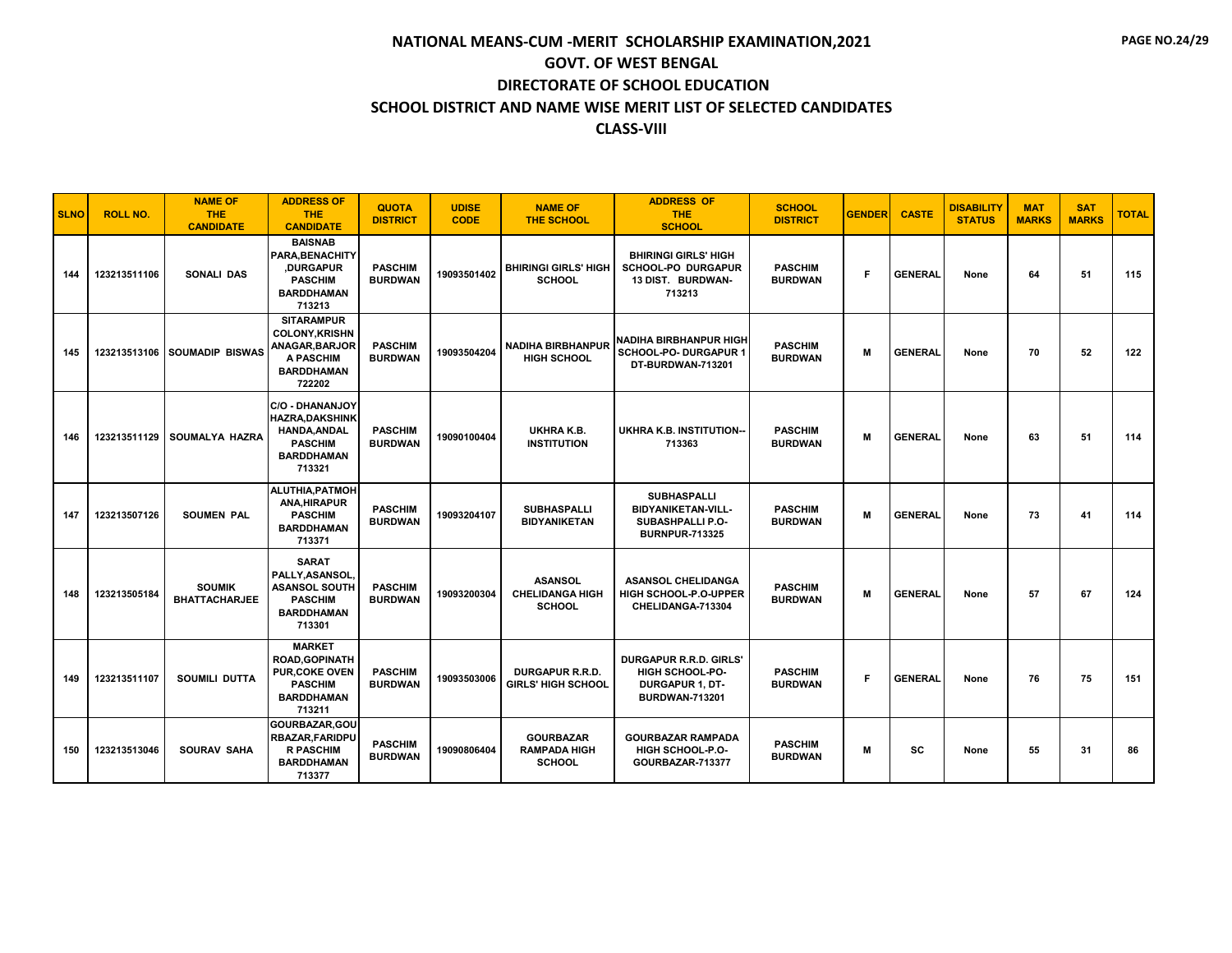| <b>SLNO</b> | <b>ROLL NO.</b> | <b>NAME OF</b><br><b>THE</b><br><b>CANDIDATE</b> | <b>ADDRESS OF</b><br><b>THE</b><br><b>CANDIDATE</b>                                                                                                | <b>QUOTA</b><br><b>DISTRICT</b>  | <b>UDISE</b><br><b>CODE</b> | <b>NAME OF</b><br><b>THE SCHOOL</b>                                        | <b>ADDRESS OF</b><br><b>THE</b><br><b>SCHOOL</b>                                                           | <b>SCHOOL</b><br><b>DISTRICT</b> | <b>GENDER</b> | <b>CASTE</b>   | <b>DISABILITY</b><br><b>STATUS</b> | <b>MAT</b><br><b>MARKS</b> | <b>SAT</b><br><b>MARKS</b> | <b>TOTAL</b> |
|-------------|-----------------|--------------------------------------------------|----------------------------------------------------------------------------------------------------------------------------------------------------|----------------------------------|-----------------------------|----------------------------------------------------------------------------|------------------------------------------------------------------------------------------------------------|----------------------------------|---------------|----------------|------------------------------------|----------------------------|----------------------------|--------------|
| 151         | 123213507084    | <b>SRABANI MONDAL</b>                            | TALDANGA, CHUR<br>ULIA, JAMURIA<br><b>PASCHIM</b><br><b>BARDDHAMAN</b><br>713368                                                                   | <b>PASCHIM</b><br><b>BURDWAN</b> | 19091205603                 | <b>SAILABALA BALIKA</b><br><b>VIDYALAYA</b>                                | <b>SAILABALA BALIKA</b><br>VIDYALAYA-CHURULIA-<br>713368                                                   | <b>PASCHIM</b><br><b>BURDWAN</b> | F             | <b>SC</b>      | None                               | 59                         | 39                         | 98           |
| 152         | 123213505089    | <b>SRIJAN</b><br><b>CHAKRABORTY</b>              | <b>PURANAHAT</b><br><b>NEAR BANDHU</b><br><b>MAHAL</b><br><b>MATH, BURNPUR,</b><br><b>HIRAPUR</b><br><b>PASCHIM</b><br><b>BARDDHAMAN</b><br>713325 | <b>PASCHIM</b><br><b>BURDWAN</b> | 19093204107                 | <b>SUBHASPALLI</b><br><b>BIDYANIKETAN</b>                                  | <b>SUBHASPALLI</b><br><b>BIDYANIKETAN-VILL-</b><br><b>SUBASHPALLI P.O-</b><br><b>BURNPUR-713325</b>        | <b>PASCHIM</b><br><b>BURDWAN</b> | М             | <b>GENERAL</b> | None                               | 78                         | 46                         | 124          |
| 153         | 123213512079    | <b>SRISTI GHOSH</b>                              | BALIJURI, BALIJU<br><b>RI.FARIDPUR</b><br><b>PASCHIM</b><br><b>BARDDHAMAN</b><br>713385                                                            | <b>PASCHIM</b><br><b>BURDWAN</b> | 19090808003                 | LAUDOHA K.T.B.<br><b>INSTITUTION</b>                                       | LAUDOHA K.T.B.<br>INSTITUTION-VILL+P.O-<br><b>LAUDOHA-713385</b>                                           | <b>PASCHIM</b><br><b>BURDWAN</b> | F.            | <b>GENERAL</b> | None                               | 73                         | 69                         | 142          |
| 154         | 123213513035    | <b>SRIZA PAL</b>                                 | <b>BAMUNARA</b><br><b>BHAIRAB</b><br><b>PARK.BAMUNARA</b><br><b>KANKSA</b><br><b>PASCHIM</b><br><b>BARDDHAMAN</b><br>713212                        | <b>PASCHIM</b><br><b>BURDWAN</b> | 19093502701                 | <b>BIDHANNAGAR G.S.</b><br><b>GIRLS' HIGH SCHOOL</b>                       | <b>BIDHANNAGAR G.S. GIRLS'</b><br>HIGH SCHOOL-P.O-<br><b>DURGAPUR -12-713212</b>                           | <b>PASCHIM</b><br><b>BURDWAN</b> | F             | <b>GENERAL</b> | None                               | 67                         | 50                         | 117          |
| 155         | 123213512096    | <b>SUBHADEEP ROY</b>                             | <b>NABABEDI</b><br><b>BASTI,DURGAPUR</b><br>2.COKEOVEN<br><b>PASCHIM</b><br><b>BARDDHAMAN</b><br>713202                                            | <b>PASCHIM</b><br><b>BURDWAN</b> | 19093500402                 | <b>DURGAPUR PROJECT</b><br><b>BOYS' HIGH</b><br>SCHOOL(GOVT.<br>SPONSORED) | <b>DURGAPUR PROJECT</b><br><b>BOYS' HIGH</b><br>SCHOOL(GOVT.<br>SPONSORED)-PO-<br><b>DURGAPUR-2-713202</b> | <b>PASCHIM</b><br><b>BURDWAN</b> | M             | <b>GENERAL</b> | None                               | 65                         | 51                         | 116          |
| 156         | 123213506097    | <b>SUBHAJIT MONDAL</b>                           | <b>CHASA</b><br>PARA, TOPOSI, JA<br><b>MURIA PASCHIM</b><br><b>BARDDHAMAN</b><br>713362                                                            | <b>PASCHIM</b><br><b>BURDWAN</b> | 19093700905                 | <b>IKRAH BASANTI BIJAY</b><br><b>HIGH SCHOOL</b>                           | <b>IKRAH BASANTI BIJAY</b><br>HIGH SCHOOL-VILL + P.O.<br><b>IKRAH-713362</b>                               | <b>PASCHIM</b><br><b>BURDWAN</b> | М             | <b>SC</b>      | None                               | 70                         | 45                         | 115          |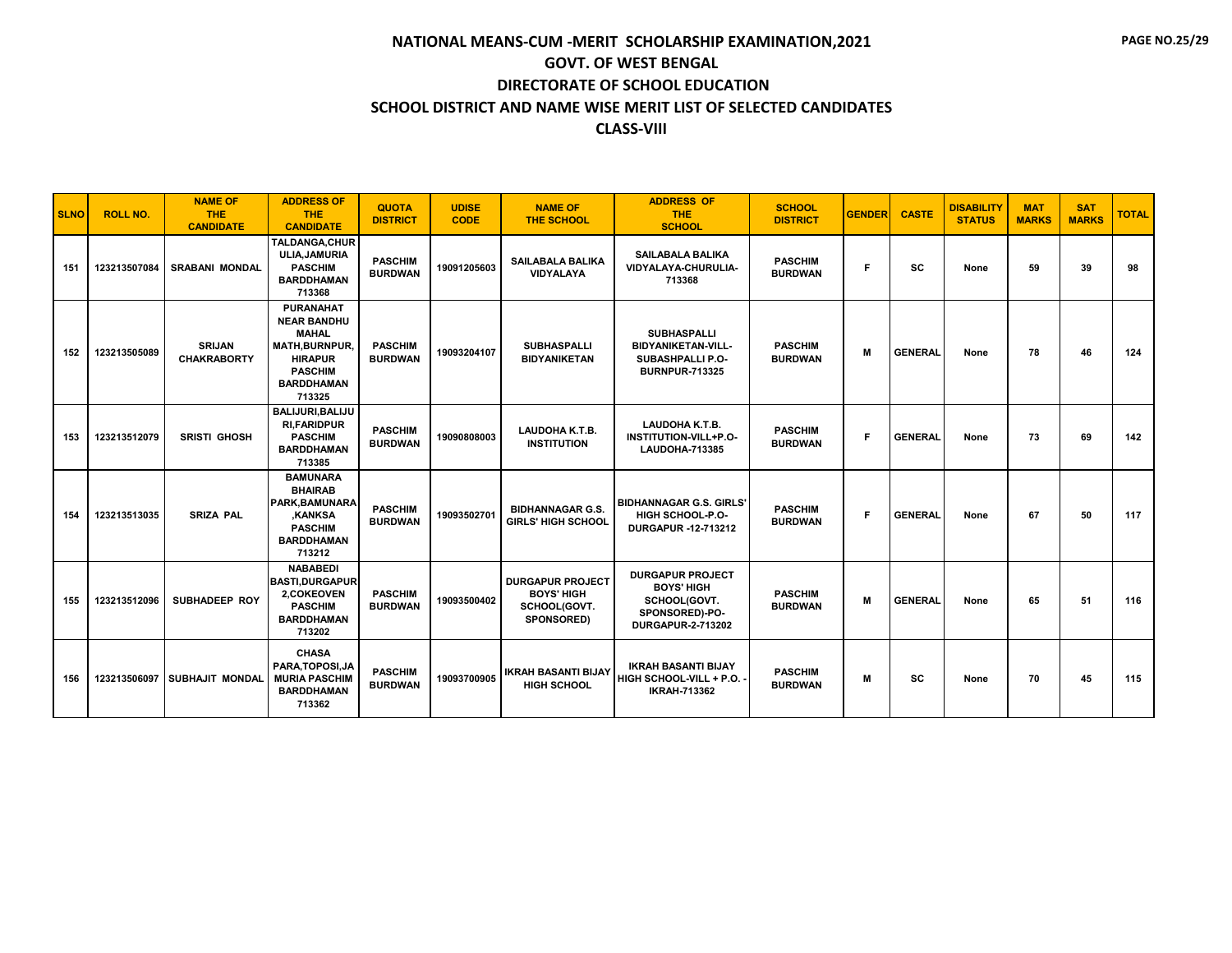| <b>SLNO</b> | <b>ROLL NO.</b> | <b>NAME OF</b><br><b>THE</b><br><b>CANDIDATE</b> | <b>ADDRESS OF</b><br><b>THE</b><br><b>CANDIDATE</b>                                                                            | <b>QUOTA</b><br><b>DISTRICT</b>  | <b>UDISE</b><br><b>CODE</b> | <b>NAME OF</b><br><b>THE SCHOOL</b>              | <b>ADDRESS OF</b><br><b>THE</b><br><b>SCHOOL</b>                                             | <b>SCHOOL</b><br><b>DISTRICT</b> | <b>GENDER</b> | <b>CASTE</b>   | <b>DISABILITY</b><br><b>STATUS</b> | <b>MAT</b><br><b>MARKS</b> | <b>SAT</b><br><b>MARKS</b> | <b>TOTAL</b> |
|-------------|-----------------|--------------------------------------------------|--------------------------------------------------------------------------------------------------------------------------------|----------------------------------|-----------------------------|--------------------------------------------------|----------------------------------------------------------------------------------------------|----------------------------------|---------------|----------------|------------------------------------|----------------------------|----------------------------|--------------|
| 157         | 123213505159    | <b>SUBHAM</b><br><b>BANERJEE</b>                 | <b>MCT PALLY,</b><br><b>HIRAPUR, BURNP</b><br><b>UR,HIRAPUR</b><br><b>PASCHIM</b><br><b>BARDDHAMAN</b><br>713325               | <b>PASCHIM</b><br><b>BURDWAN</b> | 19093204107                 | <b>SUBHASPALLI</b><br><b>BIDYANIKETAN</b>        | <b>SUBHASPALLI</b><br>BIDYANIKETAN-VILL-<br>SUBASHPALLI P.O-<br><b>BURNPUR-713325</b>        | <b>PASCHIM</b><br><b>BURDWAN</b> | M             | <b>GENERAL</b> | None                               | 60                         | 63                         | 123          |
| 158         | 123213512045    | <b>SUBHANGI SINGH</b>                            | SB <sub>9</sub><br>AMBAGAN, SAGAR<br><b>BHANGA</b><br><b>COLONY,COKEOV</b><br><b>EN PASCHIM</b><br><b>BARDDHAMAN</b><br>713211 | <b>PASCHIM</b><br><b>BURDWAN</b> | 19093502904                 | <b>SAGAR BHANGA HIGH</b><br>SCHOOL (G.S)         | <b>SAGAR BHANGA HIGH</b><br>SCHOOL (G.S)--713211                                             | <b>PASCHIM</b><br><b>BURDWAN</b> | F             | <b>GENERAL</b> | None                               | 75                         | 59                         | 134          |
| 159         |                 | <b>123213513015 SUBHASHIS RUIDAS</b>             | LAUDOHA, LAUDO<br><b>HA,FARIDPUR</b><br><b>PASCHIM</b><br><b>BARDDHAMAN</b><br>713385                                          | <b>PASCHIM</b><br><b>BURDWAN</b> | 19090808003                 | LAUDOHA K.T.B.<br><b>INSTITUTION</b>             | <b>LAUDOHA K.T.B.</b><br>INSTITUTION-VILL+P.O-<br><b>LAUDOHA-713385</b>                      | <b>PASCHIM</b><br><b>BURDWAN</b> | м             | <b>SC</b>      | None                               | 74                         | 52                         | 126          |
| 160         | 123213507056    | <b>SUBHODEEP MAJI</b>                            | <b>SRIPUR ROAD</b><br>KULTI, GANGUTIA,<br><b>KULTI PASCHIM</b><br><b>BARDDHAMAN</b><br>713333                                  | <b>PASCHIM</b><br><b>BURDWAN</b> | 19094001909                 | <b>DISHERGARH A.C.</b><br><b>INSTITUTION</b>     | <b>DISHERGARH A.C.</b><br><b>INSTITUTION-PO-</b><br>DISHERGARH, DT-<br><b>BURDWAN-713333</b> | <b>PASCHIM</b><br><b>BURDWAN</b> | M             | <b>SC</b>      | None                               | 68                         | 66                         | 134          |
| 161         | 123213505077    | SUBHODEEP MAJI                                   | KUILAPUR, SURJA<br><b>NAGAR.HIRAPUR</b><br><b>PASCHIM</b><br><b>BARDDHAMAN</b><br>713361                                       | <b>PASCHIM</b><br><b>BURDWAN</b> | 19093204107                 | <b>SUBHASPALLI</b><br><b>BIDYANIKETAN</b>        | <b>SUBHASPALLI</b><br><b>BIDYANIKETAN-VILL-</b><br>SUBASHPALLI P.O-<br><b>BURNPUR-713325</b> | <b>PASCHIM</b><br><b>BURDWAN</b> | M             | <b>GENERAL</b> | None                               | 65                         | 52                         | 117          |
| 162         | 123213513064    | <b>SUDIPTA KUNDU</b>                             | <b>C/O - BISWAJIT</b><br>KUNDU, DAKSHIN<br>KHANDA, ANDAL<br><b>PASCHIM</b><br><b>BARDDHAMAN</b><br>713321                      | <b>PASCHIM</b><br><b>BURDWAN</b> | 19090100404                 | <b>UKHRAK.B.</b><br><b>INSTITUTION</b>           | UKHRA K.B. INSTITUTION-<br>713363                                                            | <b>PASCHIM</b><br><b>BURDWAN</b> | M             | <b>GENERAL</b> | None                               | 76                         | 52                         | 128          |
| 163         | 123213506048    | <b>SUMANA PAUL</b>                               | <b>BALAVPUR</b><br><b>MAHISYA</b><br>PARA, BALLAVPU<br><b>R.RANIGANJ</b><br><b>PASCHIM</b><br><b>BARDDHAMAN</b><br>713323      | <b>PASCHIM</b><br><b>BURDWAN</b> | 19094200502                 | <b>RANIGANJ G.M.GIRLS'</b><br><b>HIGH SCHOOL</b> | <b>RANIGANJ G.M.GIRLS'</b><br><b>HIGH SCHOOL--713347</b>                                     | <b>PASCHIM</b><br><b>BURDWAN</b> | F             | <b>GENERAL</b> | None                               | 64                         | 46                         | 110          |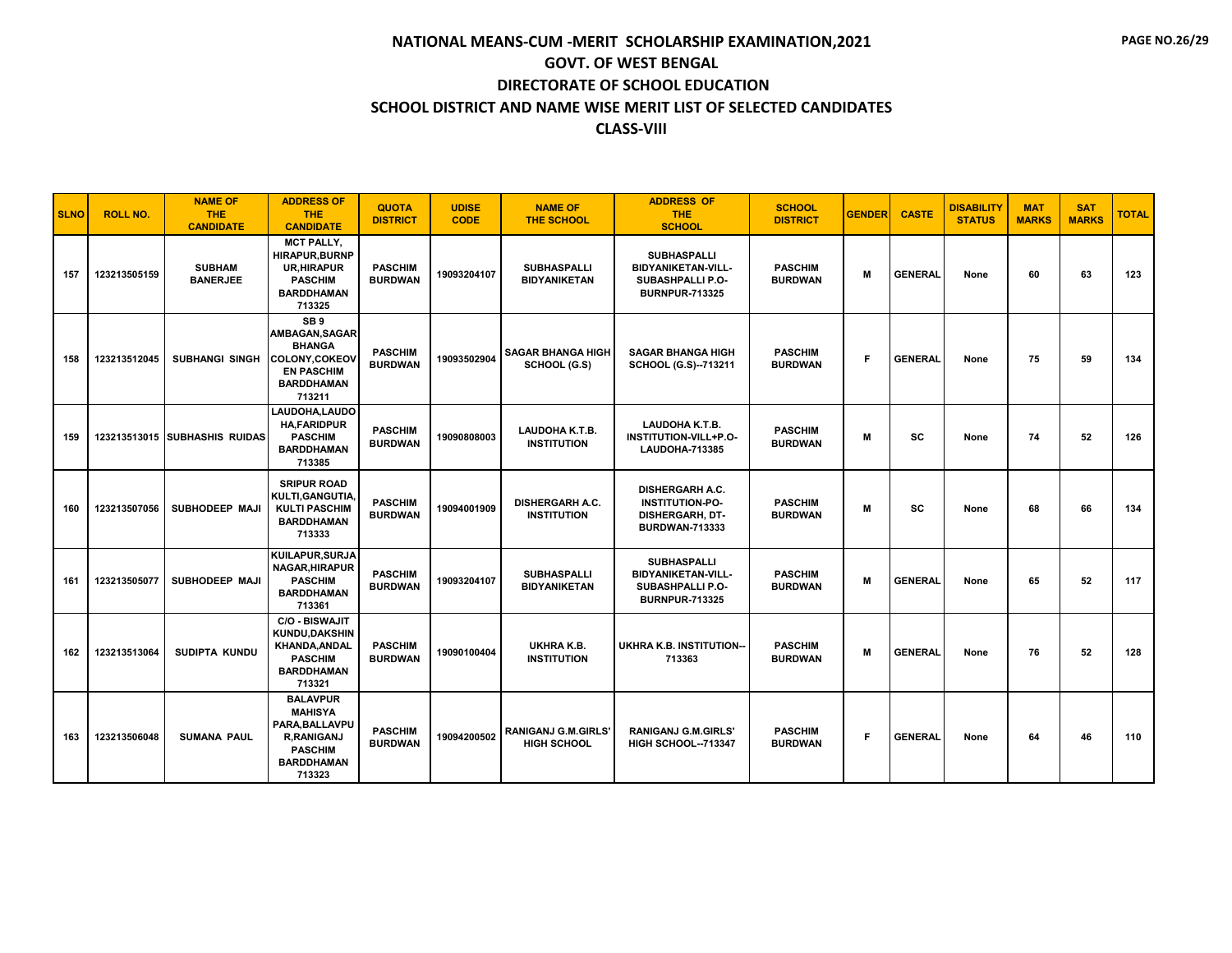| <b>SLNO</b> | <b>ROLL NO.</b> | <b>NAME OF</b><br>THE.<br><b>CANDIDATE</b> | <b>ADDRESS OF</b><br><b>THE</b><br><b>CANDIDATE</b>                                                                                          | <b>QUOTA</b><br><b>DISTRICT</b>  | <b>UDISE</b><br><b>CODE</b> | <b>NAME OF</b><br><b>THE SCHOOL</b>                  | <b>ADDRESS OF</b><br><b>THE</b><br><b>SCHOOL</b>                                      | <b>SCHOOL</b><br><b>DISTRICT</b> | <b>GENDER</b> | <b>CASTE</b>   | <b>DISABILITY</b><br><b>STATUS</b> | <b>MAT</b><br><b>MARKS</b> | <b>SAT</b><br><b>MARKS</b> | <b>TOTAL</b> |
|-------------|-----------------|--------------------------------------------|----------------------------------------------------------------------------------------------------------------------------------------------|----------------------------------|-----------------------------|------------------------------------------------------|---------------------------------------------------------------------------------------|----------------------------------|---------------|----------------|------------------------------------|----------------------------|----------------------------|--------------|
| 164         | 123213511136    | <b>SUMIT NANDI</b>                         | <b>RAMPRASADPUR.</b><br>ANDAL, ANDAL<br><b>PASCHIM</b><br><b>BARDDHAMAN</b><br>713321                                                        | <b>PASCHIM</b><br><b>BURDWAN</b> | 19090107905                 | <b>ANDAL HIGH SCHOOL</b>                             | ANDAL HIGH SCHOOL--<br>713321                                                         | <b>PASCHIM</b><br><b>BURDWAN</b> | М             | <b>GENERAL</b> | None                               | 62                         | 49                         | 111          |
| 165         | 123213513115    | <b>SUPRATIK</b><br><b>CHOWDHURI</b>        | P 34<br><b>SAGARBHANGA</b><br><b>COLONY, SAGARB</b><br><b>HANGA,COKE</b><br><b>OVEN PASCHIM</b><br><b>BARDDHAMAN</b><br>713211               | <b>PASCHIM</b><br><b>BURDWAN</b> | 19093502904                 | <b>SAGAR BHANGA HIGH</b><br>SCHOOL (G.S)             | <b>SAGAR BHANGA HIGH</b><br>SCHOOL (G.S)--713211                                      | <b>PASCHIM</b><br><b>BURDWAN</b> | M             | <b>GENERAL</b> | None                               | 77                         | 54                         | 131          |
| 166         | 123213505164    | <b>SUSMITA GHOSH</b>                       | <b>KULTI BNR</b><br>GATE, KULTI, KULT<br><b>I PASCHIM</b><br><b>BARDDHAMAN</b><br>713343                                                     | <b>PASCHIM</b><br><b>BURDWAN</b> | 19094002405                 | <b>KULTI GIRLS' HIGH</b><br><b>SCHOOL</b>            | <b>KULTI GIRLS' HIGH</b><br>SCHOOL-P.O-KULTI-713124                                   | <b>PASCHIM</b><br><b>BURDWAN</b> | Е             | <b>GENERAL</b> | None                               | 65                         | 59                         | 124          |
| 167         | 123213505133    | <b>SUSMITA</b><br><b>KARMAKAR</b>          | <b>NARSINGHBANDH</b><br><b>DUBEY</b><br>PARA, BURNPUR,<br><b>HIRAPUR</b><br><b>PASCHIM</b><br><b>BARDDHAMAN</b><br>713325                    | <b>PASCHIM</b><br><b>BURDWAN</b> | 19093204104                 | <b>BURNPUR S.P.V.N.</b><br><b>GIRLS' HIGH SCHOOL</b> | <b>BURNPUR S.P.V.N. GIRLS'</b><br><b>HIGH SCHOOL-PO-</b><br><b>BURNPUR-713325</b>     | <b>PASCHIM</b><br><b>BURDWAN</b> | Е             | <b>GENERAL</b> | None                               | 73                         | 45                         | 118          |
| 168         | 123213513067    | <b>SUVO HALDER</b>                         | <b>PALLYSHREE</b><br><b>COLONY.KRISHN</b><br>ANAGAR, BARJOR<br>A BANKURA<br>722202                                                           | <b>PASCHIM</b><br><b>BURDWAN</b> | 19093504204                 | <b>NADIHA BIRBHANPUR</b><br><b>HIGH SCHOOL</b>       | NADIHA BIRBHANPUR HIGH<br><b>SCHOOL-PO- DURGAPUR 1</b><br>DT-BURDWAN-713201           | <b>PASCHIM</b><br><b>BURDWAN</b> | M             | <b>SC</b>      | None                               | 55                         | 39                         | 94           |
| 169         | 123213505197    | <b>SWARNADEEP</b><br><b>MONDAL</b>         | 0, ETHORA, ASANS<br><b>OL NORTH</b><br><b>PASCHIM</b><br><b>BARDDHAMAN</b><br>713359                                                         | <b>PASCHIM</b><br><b>BURDWAN</b> | 19090402502                 | PANCHGACHIA M.V.<br><b>VIDYAYATAN</b>                | PANCHGACHIA M.V.<br>VIDYAYATAN-VILL+P.O-<br>PANCGACHIA, BURDWAN-<br>713341            | <b>PASCHIM</b><br><b>BURDWAN</b> | M             | <b>SC</b>      | None                               | 64                         | 45                         | 109          |
| 170         | 123213507042    | <b>SWARNADIP ROY</b>                       | <b>BIJOY BHABAN,</b><br><b>PURANAHAT</b><br><b>MAIN</b><br>ROAD, BURNPUR,<br><b>HIRAPUR</b><br><b>PASCHIM</b><br><b>BARDDHAMAN</b><br>713325 | <b>PASCHIM</b><br><b>BURDWAN</b> | 19093204107                 | <b>SUBHASPALLI</b><br><b>BIDYANIKETAN</b>            | SUBHASPALLI<br><b>BIDYANIKETAN-VILL-</b><br>SUBASHPALLI P.O-<br><b>BURNPUR-713325</b> | <b>PASCHIM</b><br><b>BURDWAN</b> | M             | <b>GENERAL</b> | None                               | 67                         | 44                         | 111          |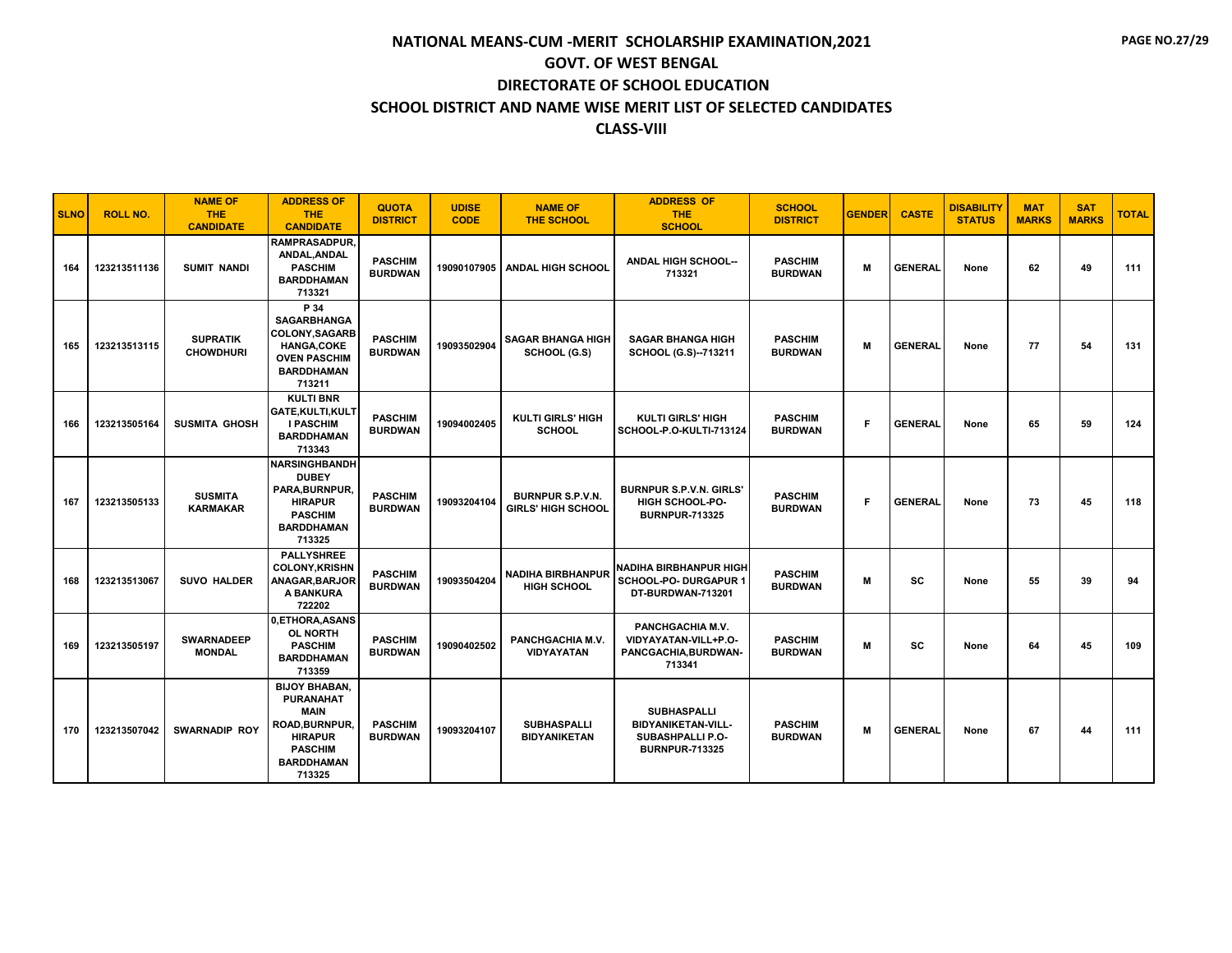| <b>SLNO</b> | <b>ROLL NO.</b> | <b>NAME OF</b><br><b>THE</b><br><b>CANDIDATE</b> | <b>ADDRESS OF</b><br><b>THE</b><br><b>CANDIDATE</b>                                                                                              | <b>QUOTA</b><br><b>DISTRICT</b>  | <b>UDISE</b><br><b>CODE</b> | <b>NAME OF</b><br><b>THE SCHOOL</b>                        | <b>ADDRESS OF</b><br><b>THE</b><br><b>SCHOOL</b>                                                           | <b>SCHOOL</b><br><b>DISTRICT</b> | <b>GENDER</b> | <b>CASTE</b>   | <b>DISABILITY</b><br><b>STATUS</b> | <b>MAT</b><br><b>MARKS</b> | <b>SAT</b><br><b>MARKS</b> | <b>TOTAL</b> |
|-------------|-----------------|--------------------------------------------------|--------------------------------------------------------------------------------------------------------------------------------------------------|----------------------------------|-----------------------------|------------------------------------------------------------|------------------------------------------------------------------------------------------------------------|----------------------------------|---------------|----------------|------------------------------------|----------------------------|----------------------------|--------------|
| 171         | 123213507049    | <b>SWEETY HANSDA</b>                             | <b>SIDHU KANU</b><br>DAHAR, BURNPUR<br><b>HIRAPUR</b><br><b>PASCHIM</b><br><b>BARDDHAMAN</b><br>713325                                           | <b>PASCHIM</b><br><b>BURDWAN</b> | 19093204104                 | <b>BURNPUR S.P.V.N.</b><br><b>GIRLS' HIGH SCHOOL</b>       | <b>BURNPUR S.P.V.N. GIRLS'</b><br><b>HIGH SCHOOL-PO-</b><br><b>BURNPUR-713325</b>                          | <b>PASCHIM</b><br><b>BURDWAN</b> | F             | <b>ST</b>      | None                               | 34                         | 29                         | 63           |
| 172         |                 | 123213513143 TANUSHREE GORAL                     | 112 NO RAIL<br><b>GATE, GHUSIK</b><br>DANGA.DURGAPU<br><b>R SAGARBHANGA</b><br>COLONY,COKE<br><b>OVEN PASCHIM</b><br><b>BARDDHAMAN</b><br>713211 | <b>PASCHIM</b><br><b>BURDWAN</b> | 19093503006                 | <b>DURGAPUR R.R.D.</b><br><b>GIRLS' HIGH SCHOOL</b>        | <b>DURGAPUR R.R.D. GIRLS'</b><br><b>HIGH SCHOOL-PO-</b><br><b>DURGAPUR 1, DT-</b><br><b>BURDWAN-713201</b> | <b>PASCHIM</b><br><b>BURDWAN</b> | F.            | <b>GENERAL</b> | None                               | 60                         | 53                         | 113          |
| 173         | 123213511042    | <b>TITLI PAUL</b>                                | <b>NEAR UKHRA</b><br><b>STATION, UKHRA,</b><br><b>ANDAL PASCHIM</b><br><b>BARDDHAMAN</b><br>713363                                               | <b>PASCHIM</b><br><b>BURDWAN</b> | 19090100502                 | P.B.G.B. GIRLS'<br><b>SCHOOL</b>                           | P.B.G.B. GIRLS' SCHOOL--<br>713363                                                                         | <b>PASCHIM</b><br><b>BURDWAN</b> | F.            | <b>GENERAL</b> | None                               | 64                         | 60                         | 124          |
| 174         | 123213505131    | <b>TRISHA TEWARY</b>                             | 0.KANYAPUR.ASA<br><b>NSOL NORTH</b><br><b>PASCHIM</b><br><b>BARDDHAMAN</b><br>713341                                                             | <b>PASCHIM</b><br><b>BURDWAN</b> | 19090402501                 | P.M. KAMALA GIRLS'<br><b>HIGH SCHOOL</b>                   | <b>P.M. KAMALA GIRLS' HIGH</b><br><b>SCHOOL-P.O- KANYAPUR</b><br>DIST. BURDWA-713341                       | <b>PASCHIM</b><br><b>BURDWAN</b> | F.            | <b>GENERAL</b> | None                               | 72                         | 39                         | 111          |
| 175         | 123213506088    | <b>TUHINA PAL</b>                                | <b>KUMBHAKAR</b><br>PARA, PATMOHAN<br>A, HIRAPUR<br><b>PASCHIM</b><br><b>BARDDHAMAN</b><br>713371                                                | <b>PASCHIM</b><br><b>BURDWAN</b> | 19093201104                 | <b>DHAKESWARI HIGH</b><br><b>SCHOOL</b>                    | <b>DHAKESWARI HIGH</b><br>SCHOOL-P.O-URJANAGAR-<br>713361                                                  | <b>PASCHIM</b><br><b>BURDWAN</b> | F.            | <b>GENERAL</b> | None                               | 69                         | 46                         | 115          |
| 176         | 123213505124    | <b>TUHINA PARVIN</b>                             | N0045.DOMOHANI<br><b>BAZAR, BARABANI</b><br><b>PASCHIM</b><br><b>BARDDHAMAN</b><br>713334                                                        | <b>PASCHIM</b><br><b>BURDWAN</b> | 19093202205                 | <b>ASANSOL OLD</b><br><b>STATION HIGH</b><br><b>SCHOOL</b> | <b>ASANSOL OLD STATION</b><br><b>HIGH SCHOOL--712303</b>                                                   | <b>PASCHIM</b><br><b>BURDWAN</b> | F.            | <b>GENERAL</b> | None                               | 66                         | 56                         | 122          |